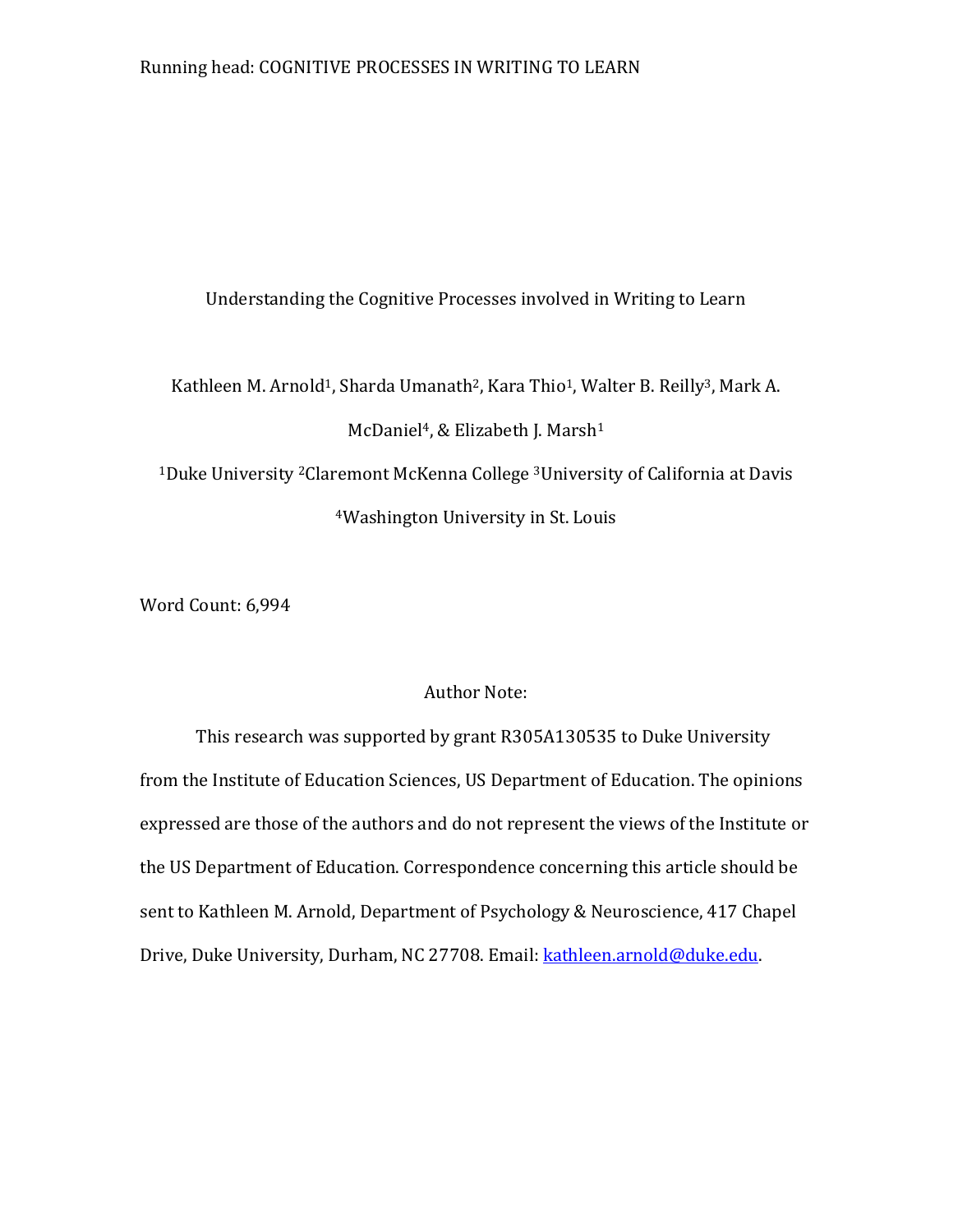Citation: Arnold, K. M., Umanath, S., Thio, K., Reilly, W. B., McDaniel, M. A., & Marsh, E. J. (April, 2017). Understanding the cognitive processes involved in writing to learn. *Journal of Experimental Psychology: Applied*, *23*(2), 115-127.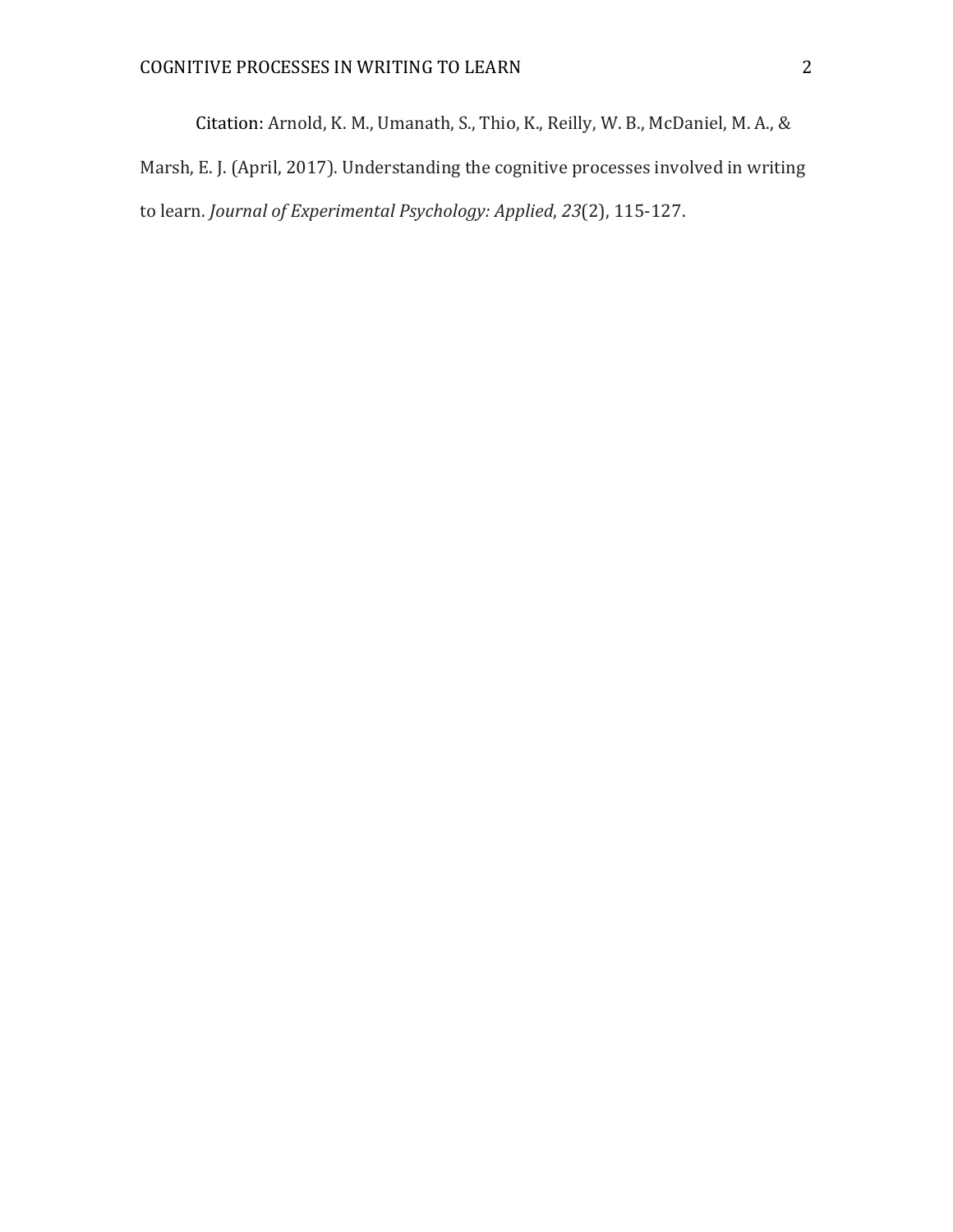#### Abstract

Writing is often used as a tool for learning. However, empirical support for the benefits of writing-to-learn is mixed, likely because the literature conflates diverse activities (e.g., summaries, term papers) under the single umbrella of writing-tolearn. Following recent trends in the writing-to-learn literature, we focus on the underlying cognitive processes. We draw on the largely independent writing-tolearn and cognitive psychology learning literatures to identify important cognitive processes. The current experiment examines learning from three writing tasks (and one non-writing control), with an emphasis on whether or not the tasks engaged retrieval. Tasks that engaged retrieval (essay writing and free recall) led to better final test performance than those that did not (note-taking and highlighting). Individual differences in structure building (the ability to construct mental representations of narratives; Gernsbacher, 1990) modified this effect; skilled structure builders benefited more from essay writing and free recall than did less skilled structure builders. Further, more essay-like responses led to better performance, implicating the importance of additional cognitive processes such as reorganization and elaboration. Our results highlight how both task instructions and individual differences affect the cognitive processes involved when writing-to-learn, with consequences for the effectiveness of the learning strategy.

Keywords: writing-to-learn, essays, retrieval, cognitive processes, individual differences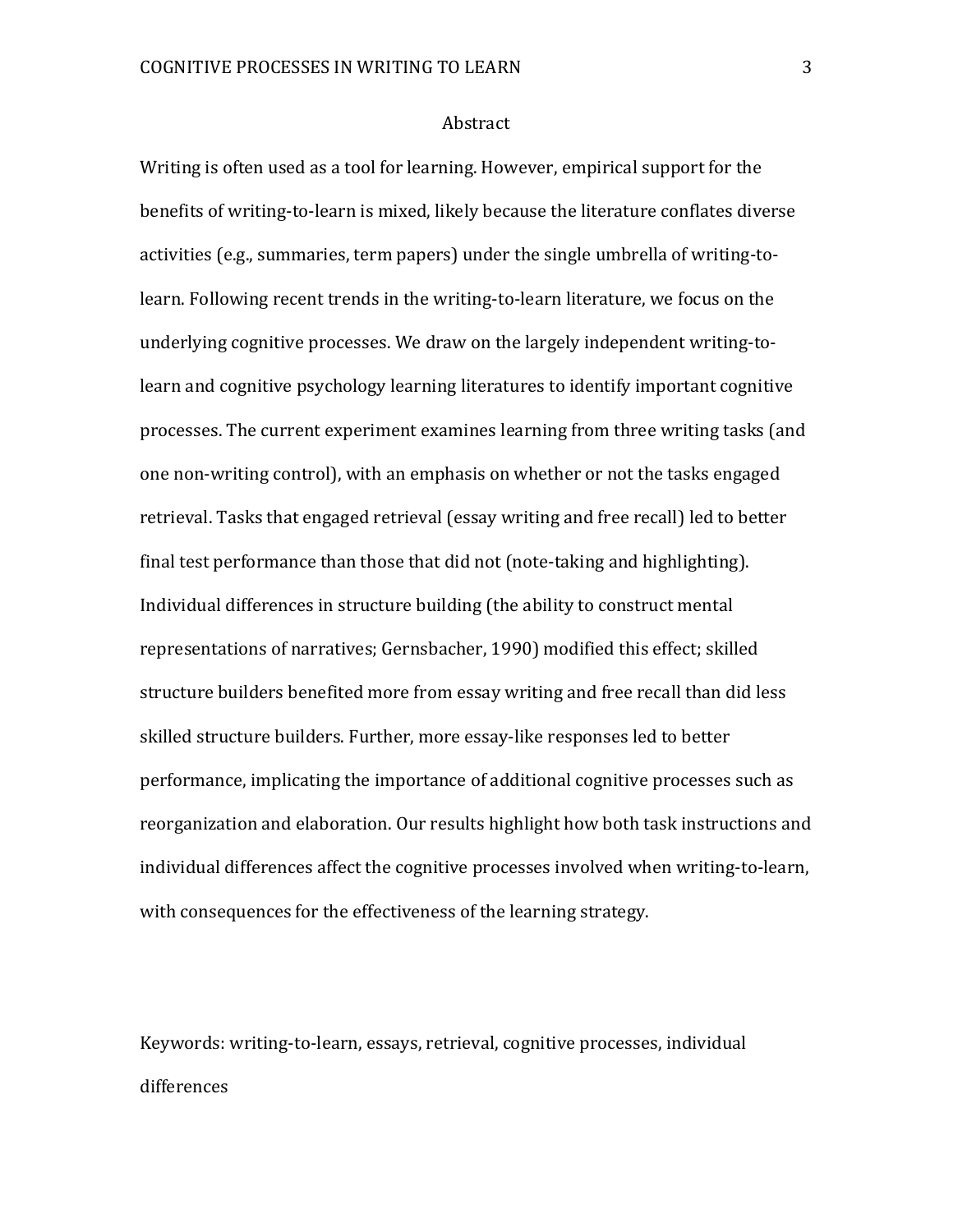#### **Understanding the Cognitive Processes involved in Writing to Learn**

Writing is a critical skill, but it can also be a potential tool for learning. Since the 1970s, a writing-to-learn literature has emerged suggesting that students can learn content, such as scientific theories and historical causes and effects, through writing about it (e.g., Bangert-Drowns, Hurley, & Wilkinson, 2004; Emig, 1977). This literature tradition has advocated the merits of writing activities as diverse as journal writing (Connor-Greene, 2000), note-taking (Kiewra & Benton, 1988; McIntyre, 1992), summaries (Friend, 2002; Radmacher & Latosi-Sawin, 1995), short essays (Marshall, 1987; Voss & Wiley, 1997), term papers (Nicotera, Shibley, & Milakofsky, 2001), and "mini-writing" in large classes (Gingerich, Bugg, Doe, Rowland, Richards, Tompkins, & McDaniel, 2014). Less clear, however, is whether these recommendations have solid empirical support. Many of these claims depend upon case studies and observation or use small sample sizes (e.g., Newell, 1984; Newell & Winograd, 1995; see Humes, 1983 for a review of methods), and the work is often situated within specific academic disciplines. Furthermore, some researchers have reached the opposite conclusion, finding writing to be no better or, at times, even less effective than other learning strategies (Penrose, 1992; Spirgel & Delaney, 2016).

This confusing set of findings is in part due to the conflating of so many diverse activities all under the single umbrella of writing-to-learn. Writing activities can differ in many ways; they can be high or low-stakes, short or long, single-shot attempts or repeatedly revised, about a single topic or more integrative—among many other differences (see Bangert-Drowns et al., 2004 and Hebert, Simpson, &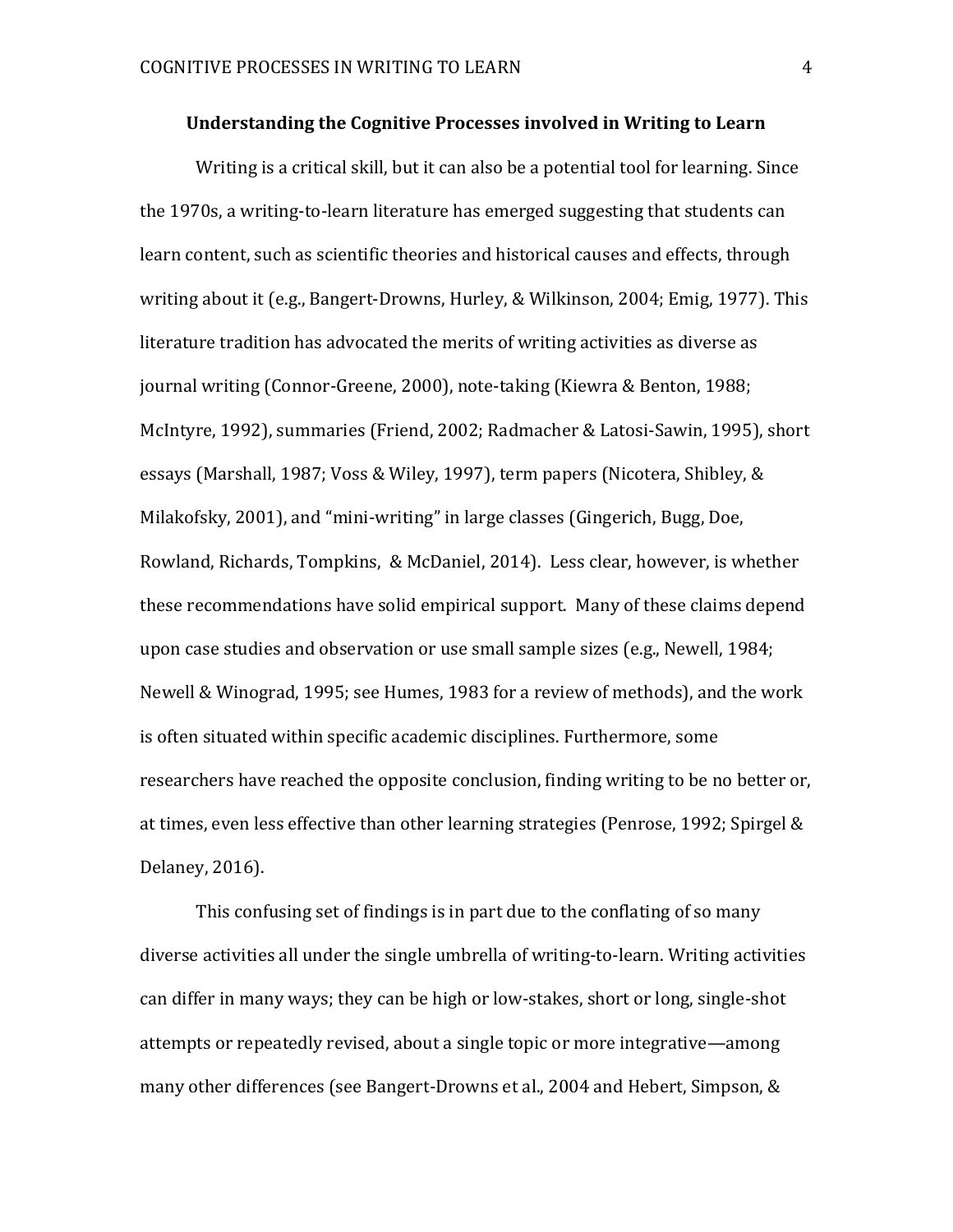Graham, 2013 for meta-analyses exploring some factors that moderate writing-tolearn). The impact these differences may have on learning are not always taken into account. For example, consider how cognitive psychologists sometimes conflate free recall, a common laboratory task that consists of remembering everything one can, with essays, asserting that free recall is reflective of "typical classroom assignments" such as "brief essays" (Glover, 1989, p. 398; see also Schmidt, 1983 and Roediger & Karpicke, 2006a for similar arguments). However, while free recall is clearly an effective mnemonic device (e.g., Roediger & Butler, 2011; Roediger & Karpicke, 2006b), remembering as much of a text as is possible differs from writing an essay about that text. Imagine the educational analog: free recall would have the student writing down as much of the assigned reading as possible (without concern for coherence, deeper meaning, or the length of assigned readings). In contrast, writing an essay would involve selecting the relevant facts while excluding the irrelevant and organizing the information into a narrative structure (Hayes & Flower, 1986).

In other words, different writing tasks will engender different processing, which will in turn have different consequences for learning and retention. The writing-to-learn literature has made this point before, noting the importance of focusing on cognitive processes, rather than on tasks. For example, in an early review, Applebee (1984) concluded that different tasks afford different levels of processing, with tasks that promote deep processing, such as essay writing, more likely to enhance learning than tasks that lead to more superficial processing, such as note-taking. However, while this work did push the field in the direction of processes, "deep processing" is too vague to be useful, and often leads to circular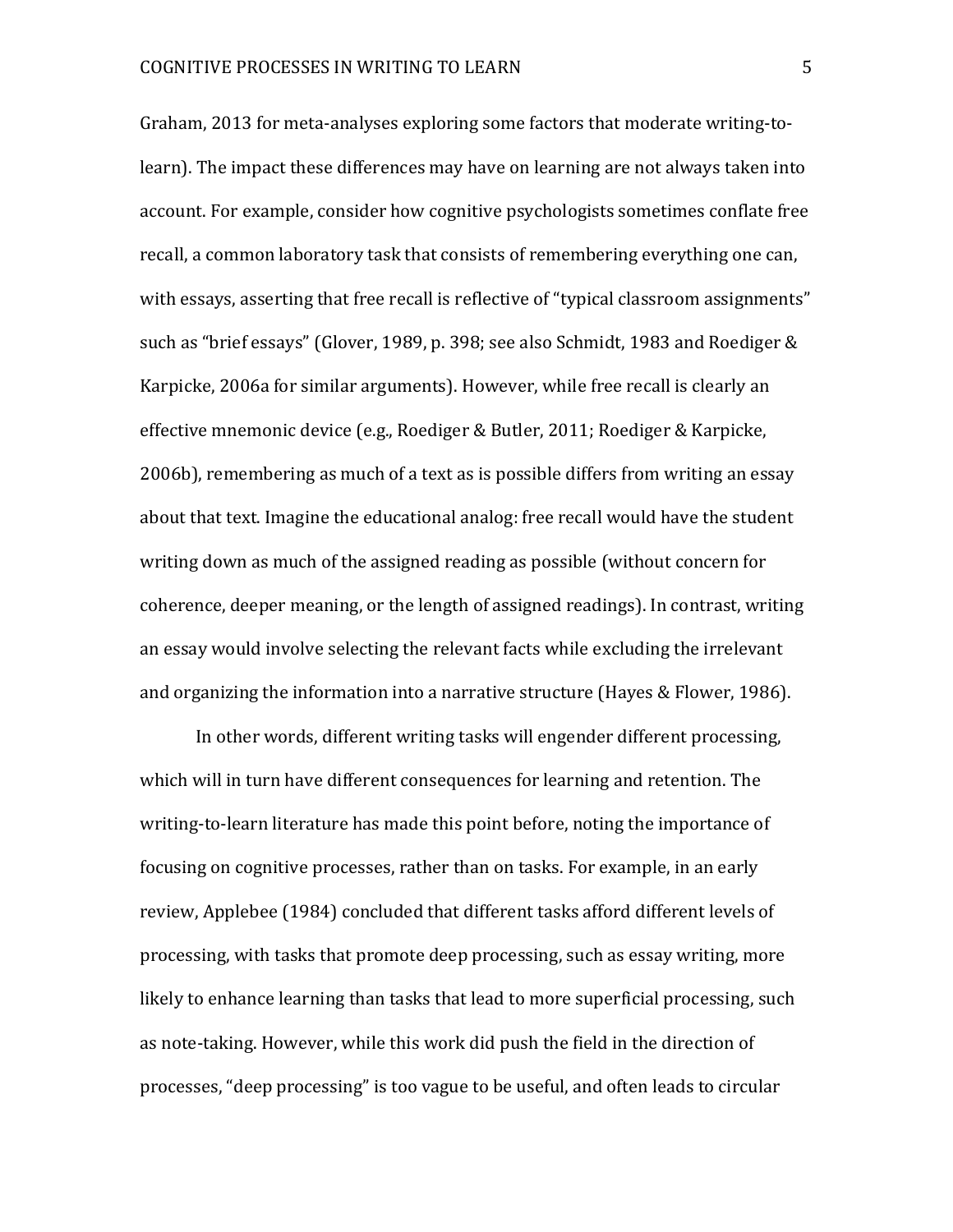conclusions – a task involves deep processing when it leads to good learning, and it leads to good learning when it involves deep processing (Nelson, 1977).

A more recent review (Klein, 1999) suggested that the inconsistent results from the writing-to-learn literature result from asking the wrong question; researchers should not ask *if* writing promotes learning, but *how* it does so by focusing on what processes writing engages. Since this review, at least some writing-to-learn researchers have heeded this call and focused on the use of particular cognitive processes (e.g., elaboration) as strategies for improving learning from writing (e.g., Glogger, Schwonke, Holzapfel, Nückles, & Renkl, 2012; Martínez, Mateos, Martín, & Rijlaarsdam, 2015), an important applied goal.

This primary focus on applied goals sets the writing-to-learn literature apart from the related cognitive psychology literature on learning, which generally begins with a more theoretical rather than an applied approach. Although both traditions have explored theoretical and applied questions about learning, they have developed largely independently resulting in different, yet at times parallel, views on learning. Both approaches have their strengths but either in isolation can lead researchers to miss important insights from the other perspective. The present work attempts to bridge these two traditions, bringing together evidence from both literatures and identifying important gaps in our understanding of the role of cognitive processes in learning from writing.

Although the cognitive psychology and writing-to-learn traditions have largely developed independently, they have converged in identifying the importance of two cognitive processes: elaboration and organization. Elaboration involves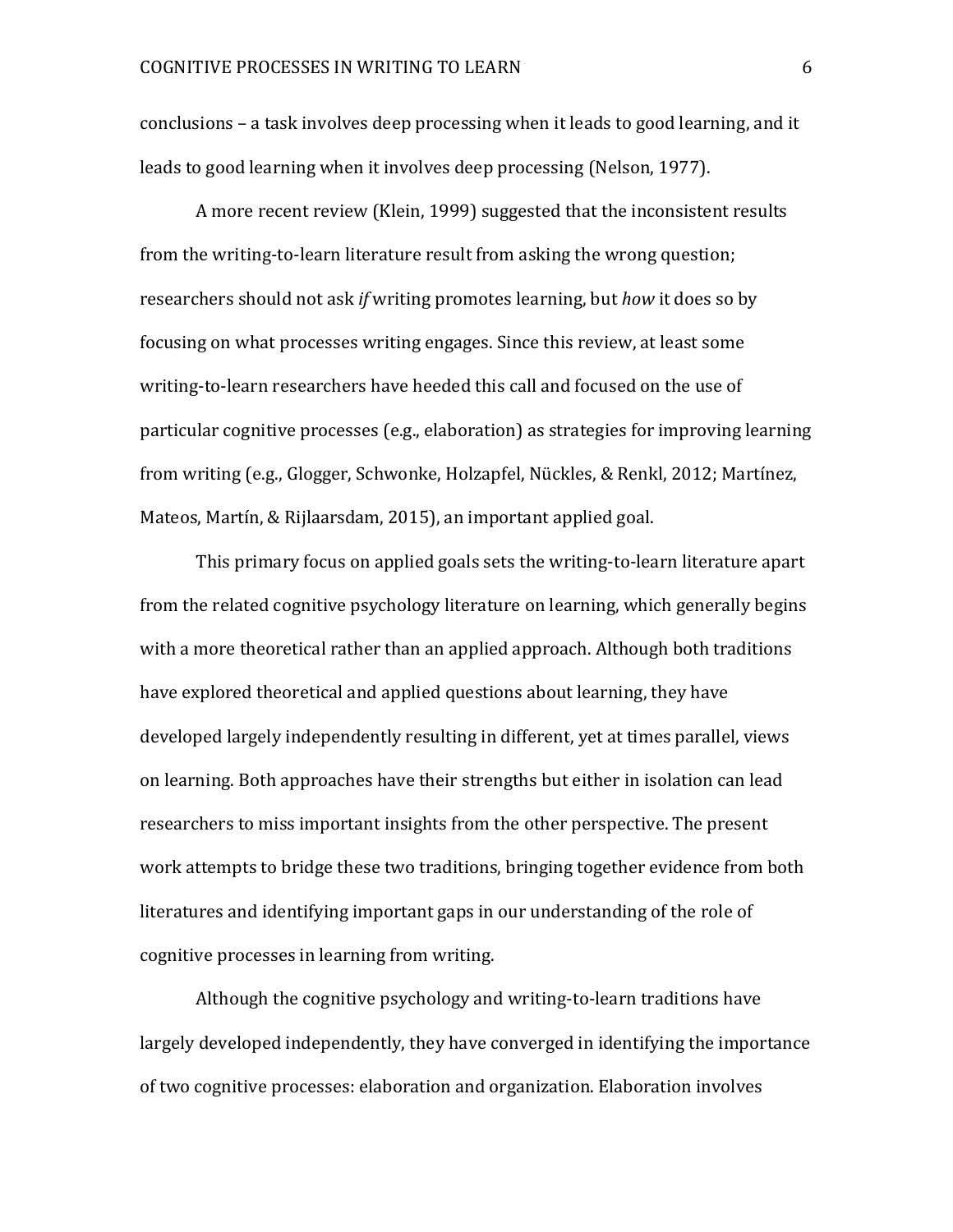connecting what one is learning to what one already knows, to one's personal experiences, etc. (Weinstein & Meyers, 1986; Stein, Littlefield, Bransford, & Persampieri, 1984). In cognitive psychology, this may involve putting meaning on something meaningless [e.g., remember RFK – 1120 as Robert F. Kennedy – November 20th (his birthday)]; in the writing-to-learn literature, this may involve comparing the to-be-learned content to another construct (e.g., How does mitosis compare to meiosis?). Organization, on the other hand, typically involves structuring the to-be-learned material often in a way that creates a new structure (i.e., reorganization). A list of randomized category exemplars is later remembered with similar category exemplars together (Bousfield, 1953; clustering), and people benefit from being told to identify headings and subheadings (Grant, 1993). The two traditions often differ in their empirical approaches; for example, one writingto-learn approach involves engineering writing assignments that will increase the use and quality of these processes, via the particular prompts given (e.g., Schwonke, Hauser, Nückles, & Renkl, 2006). Another approach is to target the individual, training him/her to use these strategies, with consequent benefits to learning (e.g., Martínez, Mateos, Martín, & Rijlaarsdam, 2015). In contrast, cognitive psychology support for these processes generally comes from experimental work unrelated to writing (e.g., Carpenter & DeLosh, 2006; Einstein, McDaniel, Bowers, & Stevens, 1984; McDaniel & Donnelly, 1996).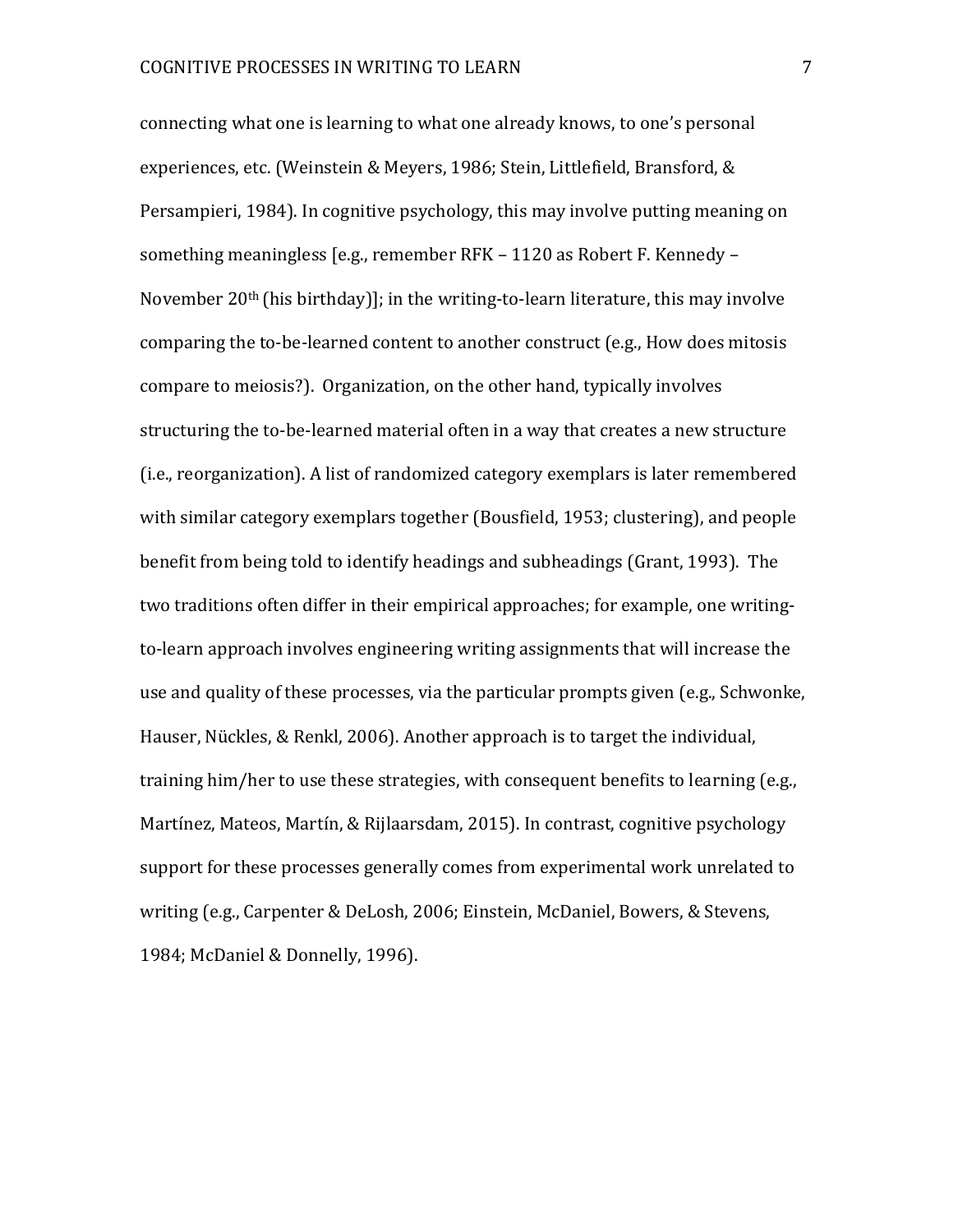Neither tradition places much emphasis on what is known as "rehearsal" in the writing-to-learn literature or "copying" in the cognitive literature<sup>1</sup>. That is, the physical act of writing something is not necessarily beneficial to learning; the argument is that one has to transform rather than simply repeat the information (Bereiter & Scardamalia, 1987). Similar, copying is a low-level skill that does not require meaning extraction. However, here is where the cognitive literature offers a perspective that is missing from the writing-to-learn literature; relatively verbatim "copying" can be very beneficial if and only if people are doing so from memory. Dozens, if not hundreds, of studies have shown that retrieving information from memory boosts retention (Roediger & Karpicke, 2006a) and transfer of knowledge (Butler, 2010; Carpenter, 2012), and these effects have been demonstrated in classrooms as well as in the laboratory (Bangert-Drowns, Kulik, Kulik, & Morgan, 1991; McDaniel, Agarwal, Huelser, McDermott, & Roediger, 2011; McDaniel, Thomas, Agarwal, McDermott, & Roediger, 2013). Importantly, retrieval is more than simple rehearsal or reexposure to the material; retrieval enhances memory and learning over and above restudying, an effect that is especially robust on delayed tests (Roediger & Karpicke, 2006b).

Table 1 lays out one conceptualization of how three different writing tasks may afford these key cognitive processes (elaboration, reorganization, and retrieval). To be clear, we are not advocating that these tasks are process pure, as the actual processes involved will differ depending upon the exact instructions, the

 $\overline{a}$ 

<sup>&</sup>lt;sup>1</sup> The term rehearsal also has a long history in cognitive psychology, but typically refers to the effect of repeated verbatim repetition (rote rehearsal) rather than the effect of physically copying stimuli (see Benjamin & Bjork, 2000).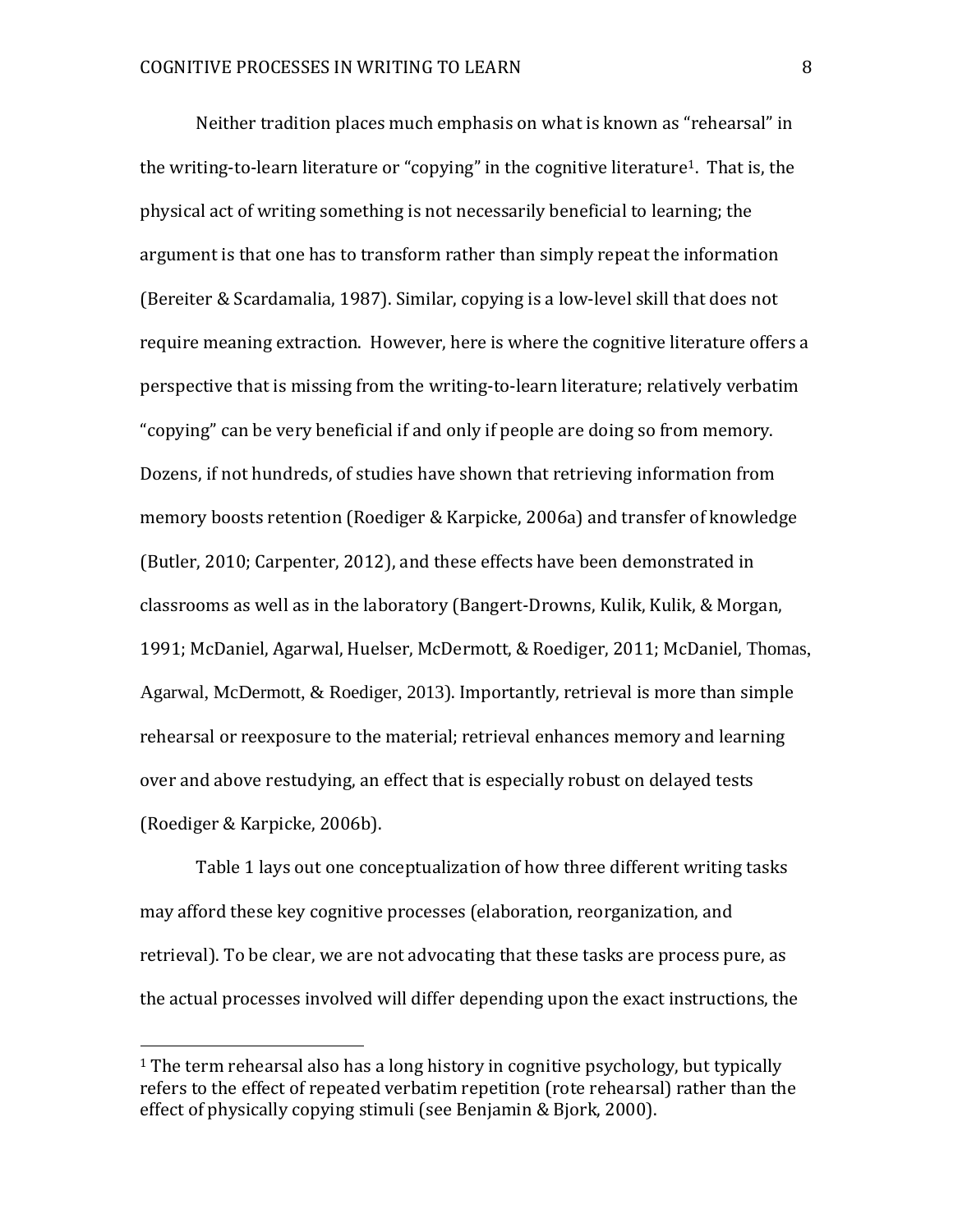student's ability, and so on – a point we will return to later in this paper. Further, the processes themselves may overlap. For example, one theory suggests that retrieval processing benefits learning at least in part by activating elaborative processing (Carpenter, 2009). Tasks provide a starting point for our discussion; we choose note-taking and essay writing as they are both commonly used in authentic educational contexts (Hounsell, 1997; Palmatier & Bennett, 1974), and free recall as it is commonly used as a laboratory analog for writing tasks (e.g., Glover, 1989). Our experimental design also included a highlighting condition as a commonly used nonwriting study activity (Gurung, Weidert, & Jeske, 2010; Kornell & Bjork, 2007) with which to compare the effectiveness of the writing conditions.

The first two processes listed in Table 1, reorganization and elaboration, likely often co-occur in writing tasks. By definition, these processes are not part of highlighting. While they can be involved in note-taking (Einstein, Morris, & Smith, 1985) and free recall (McDaniel & Masson, 1985; Zaromb & Roediger, 2010), we argue that for many students (as developed below, individual differences likely come into play here), these processes are unlikely to be engaged especially when the information is already presented in an organized fashion (McDaniel & Einstein, 1989). In contrast, essays often involve reorganization of learned material and elaborating on that material (Wiley & Voss, 1999). That is, to write an essay, learners should organize the information into a new structure (i.e., reorganize) and write about the information (i.e., elaborate) to fit it within the new context and provide support for their thesis. In this sense, a good essay is like a good story, in which a writer takes a perspective on events and structures her account depending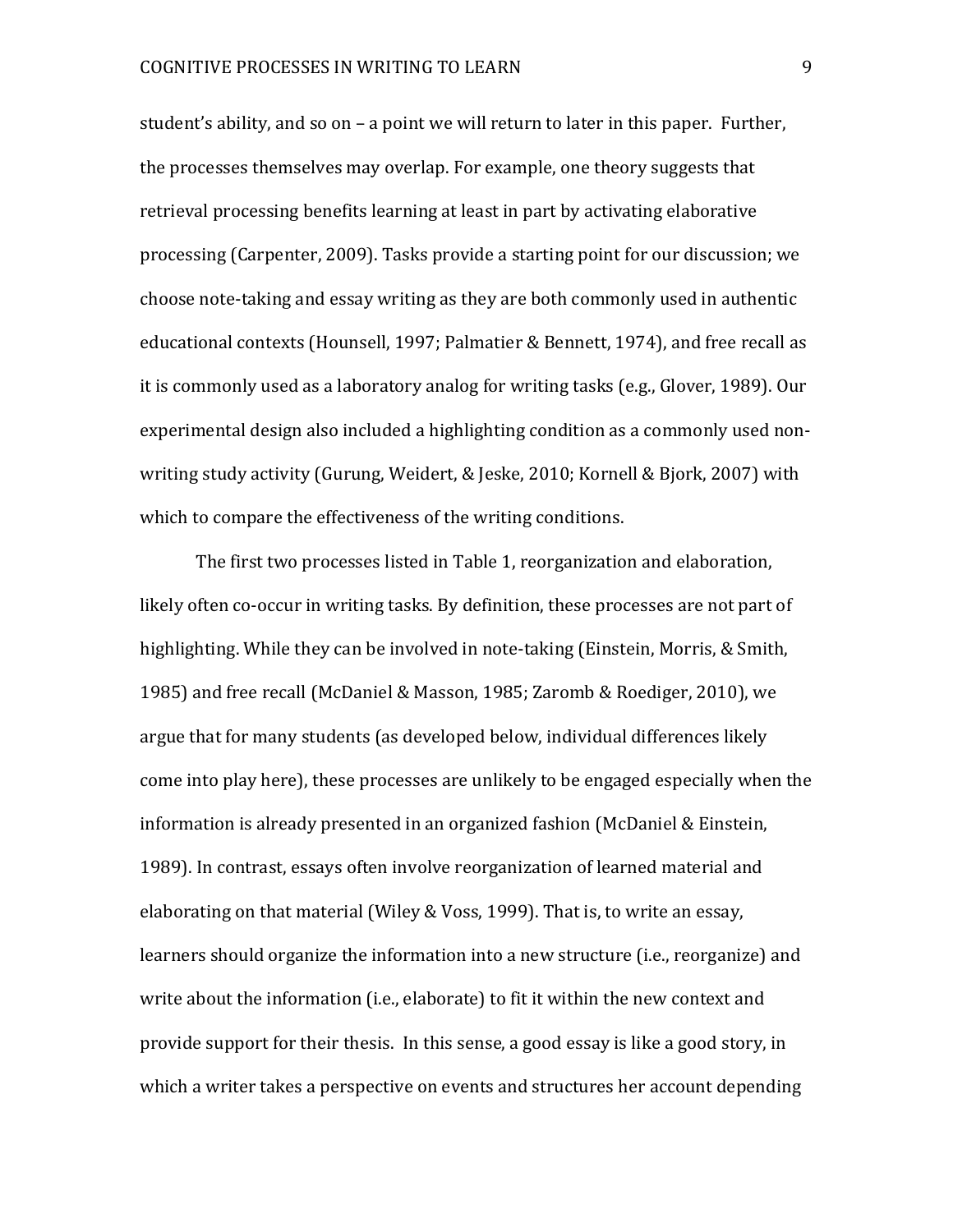#### COGNITIVE PROCESSES IN WRITING TO LEARN 10

on her goals. Of course, not all students are successful at writing good essays (e.g., Torrance, Thomas, & Robinson, 2000), and student approaches to the same task can vary (e.g., Segev-Miller, 2007). Therefore, the extent to which essay-writing engages these processes will certainly vary (see discussion on individual differences below).

The last process listed in Table 1, retrieval, is a component of writing activities that require students to write without access to other materials such as books or one's notes. Assuming that free recall and essay writing both take place in a closed-book environment in which learners are unable to refer to the source material while writing, these two writing activities engage retrieval processes. In contrast, highlighting and note-taking are presumed to occur (and in the former case, must occur) while learners have access to the material. Of course, under different conditions, such as writing with access to the original materials (openbook conditions), the degree to which these tasks would engage retrieval processes would differ. This variability in situational demands again highlights the importance of focusing on processes rather than on tasks; the same writing activity can engage different processes depending on the particular instantiation of the task.

In the present experiment, participants studied two technical passages on astronomy in concert with one of the four assigned learning activities (highlighting, note-taking, free recall, essay writing). Two days later, participants were given a multiple-choice test on factual information in each passage and on information that could have been inferred from the passages (but was not directly stated). They also responded to several short answer questions requiring problem solving based on the passage content. Based on the foregoing theoretical analysis, we formulated two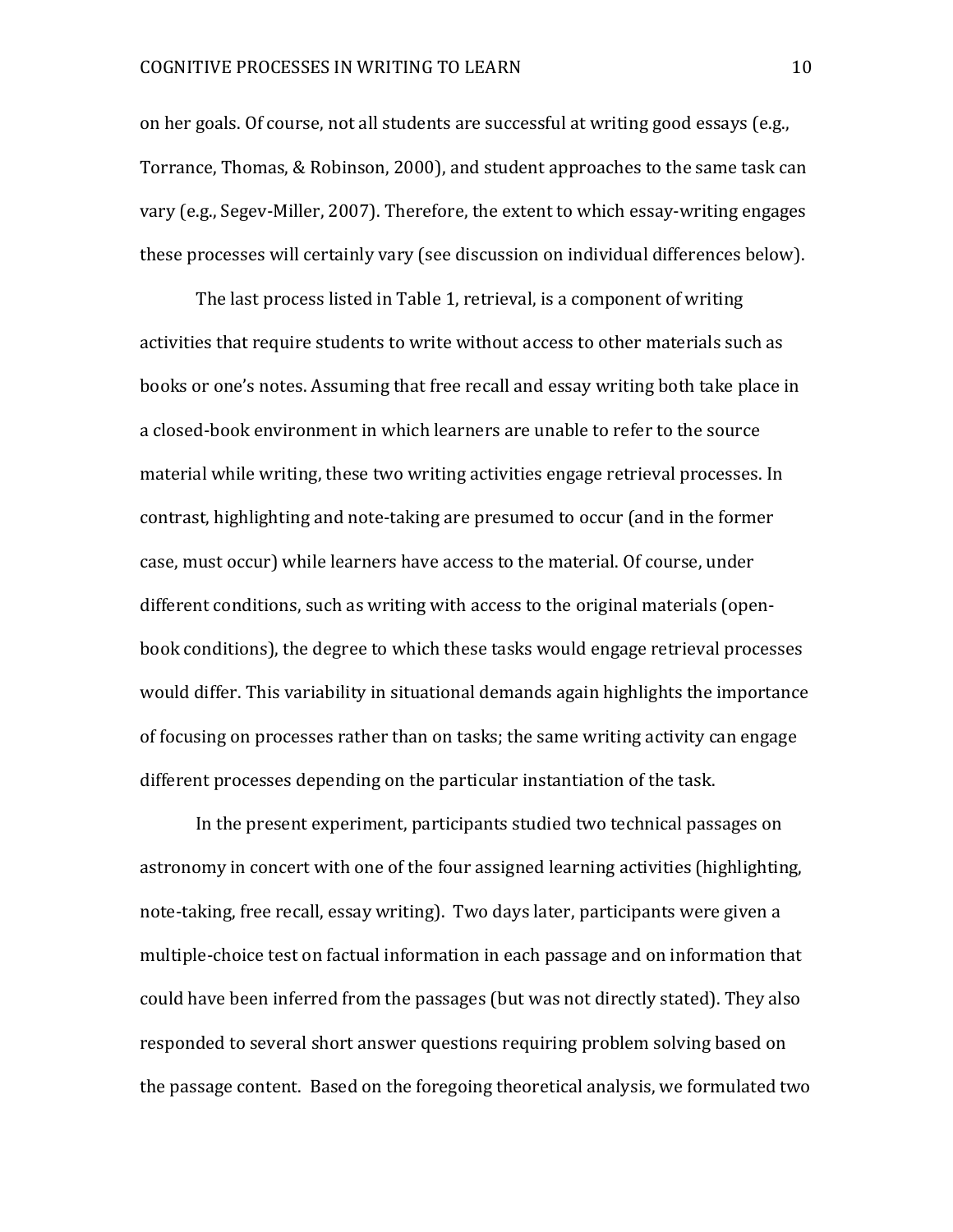main predictions. First, given the established benefits of retrieval for retention and transfer, we posited that the two writing activities that required retrieval (free recall and essay writing) would produce better retention of the factual information and more flexible use of the acquired content (inferencing and problem solving) than would the two activities that did not require retrieval. Second, from the perspective that elaboration and reorganization promote learning and retention, we examined whether essay writing would produce additional benefits on retention and problem solving over that of free recall, given that essays are more likely to stimulate elaboration and organization. Finally, because of the concern that tasks do not always map perfectly onto processes, we note here that the analysis section describes how we measured actual retrieval and organization in writing responses.

#### *Individual Differences*

A second major focus of this study was to consider the moderating influence of several individual differences that might influence the cognitive processes involved in the assigned writing activities (see Table 1). That is, learners vary in ability, which may affect the degree to which the learning activities stimulate the use and/or effectiveness of cognitive processes. For example, writers use different strategies (which in turn vary in effectiveness) when approaching writing assignments (e.g., Torrance, Thomas, & Robinson, 2000; Segev-Miller, 2007). This variability provides a second way to examine the role of cognitive processes in learning from writing; that is, we examined people's written products for evidence of particular cognitive processes and in turn linked that to learning. As the use of the cognitive processes differs, so should the effectiveness of the writing assignment. As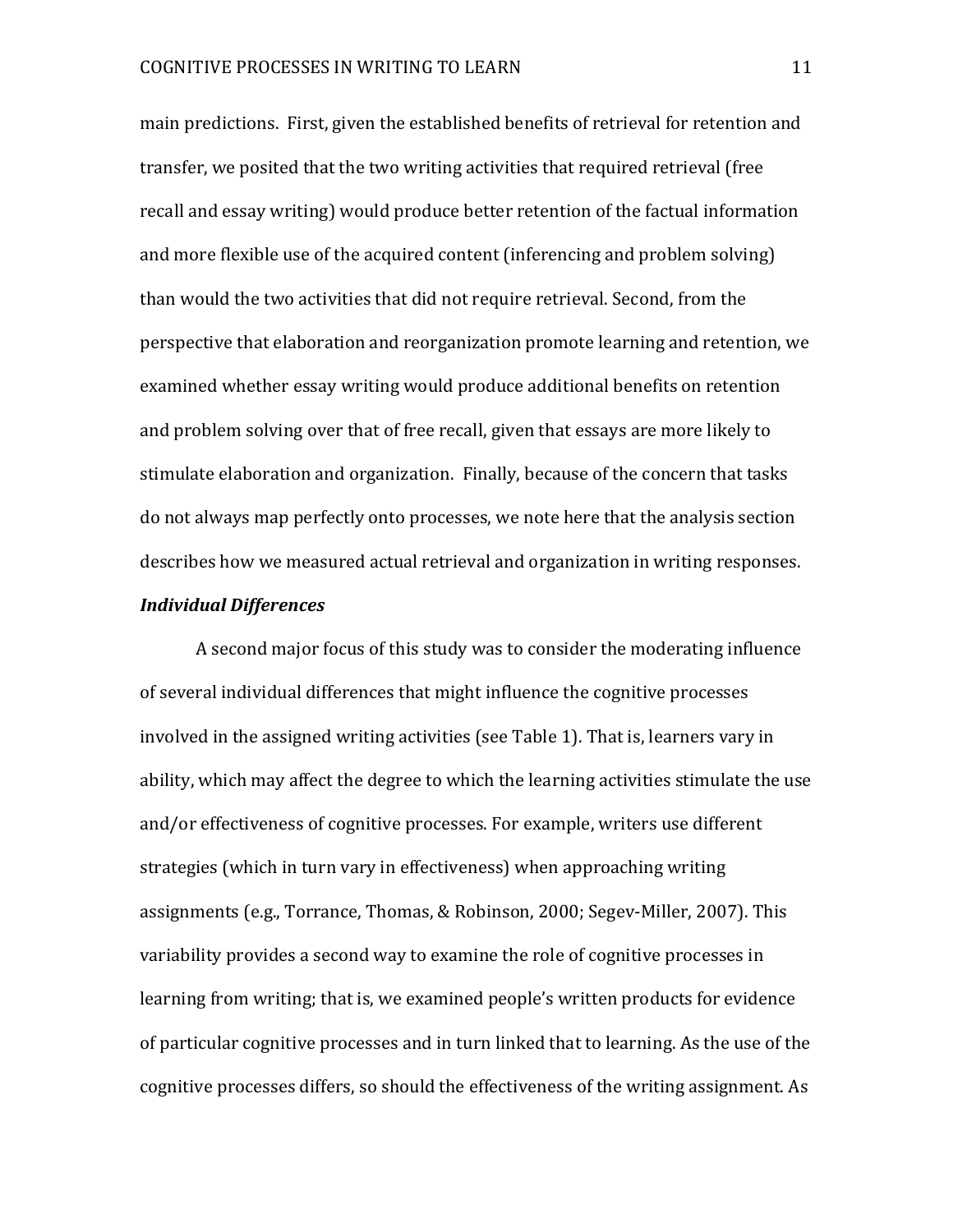explained below, we chose three individual differences that we suspected might bear on the processes involved in the writing conditions implemented in the experiment: working memory capacity, writing ability, and structure building ability.

*Working memory* describes one's ability to remember and manipulate information in the face of distraction (Engle, 2002). At the most general level, working memory is known to predict many skills involved in the activities faced by participants in our experiment, including reading comprehension (Daneman & Carpenter, 1980), writing (McCutchen, 1996; Swanson & Berninger, 1996), and reasoning ability (Conway, Kane, & Engle, 2003). There are two reasons why working memory capacity might moderate the effects of writing activity. First, given that working memory is associated with greater retrieval from long-term memory (Unsworth & Engle, 2007; for reasons why, see Kane & Engle, 2000 and Unsworth, Brewer, & Spillers, 2012), working memory should matter most when the learning activities involved retrieval (essay, free recall). However, working memory may also facilitate one's ability to effectively reorganize and elaborate on material as one writes an essay. To the extent that this matters, we would expect that the advantage of essay writing relative to free recall would be most evident with increasing working memory.

We assessed *writing ability* with SAT writing and ACT English/writing combined scores, which are standardized instruments typically used to measure writing ability (Kellogg, 2001; Mattern, Camara, & Kobrin, 2007). They are validated by their predictive utility for overall first year GPA and grades in English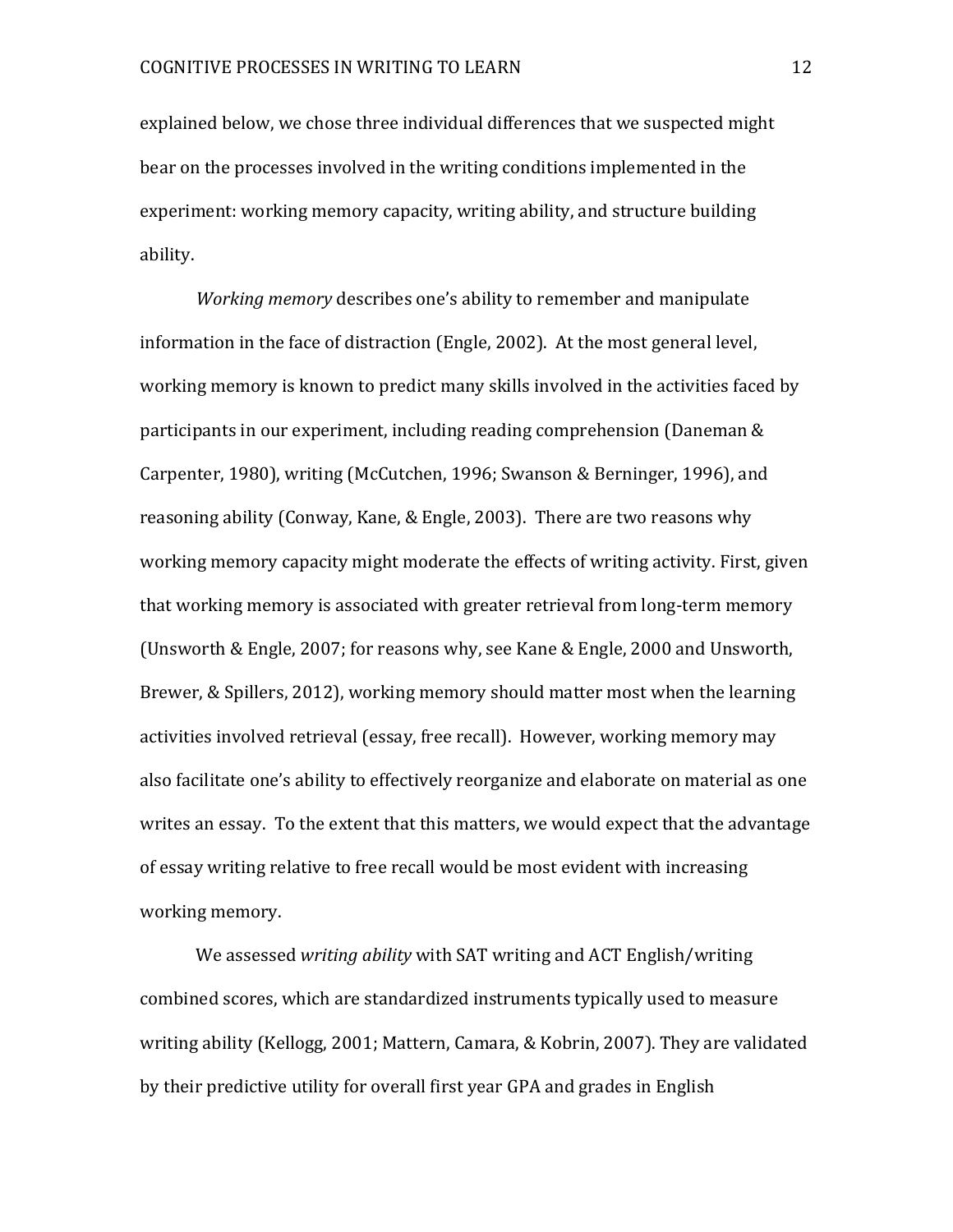composition courses (Norris, Oppler, Kuang, Day, & Adams, 2006). We speculated that better writing ability could be relatively important for the successful incorporation of elaboration and reorganization into essay writing. Thus, better writing ability might be associated with a more robust advantage for essay writing relative to free recall.

*Structure-building* is an individual difference in the ability to construct coherent and organized mental representations of experienced events and texts (Callender & McDaniel, 2007; Gernsbacher, Varner, & Faust, 1990). Structurebuilding is related to reading comprehension (it correlates modestly with standard reading assessments; Maki, Jonas, & Kallod, 1994) but is viewed as a process that is more overarching than reading alone. Supporting this view, interventions that assist learners in building better mental representations enhance learning for low structure-builders, but not for low reading-comprehenders. When a story was presented with sentences in a random order and readers were required to rearrange the sentences to create a coherent story, recall for the story improved for low structure-builders (relative to when the story was presented in normal order) but not for low reading-comprehenders (McDaniel, Hines, & Guynn, 2002). Rearranging the sentences forced low structure-builders to focus on the structure, helping them build a more coherent mental model then they would have otherwise.

Further separating this construct from reading comprehension, structure building relates to a more general comprehension ability that cuts across modalities; whether information is presented through text, spoken words, or pictures, structure building captures one's ability to build a mental model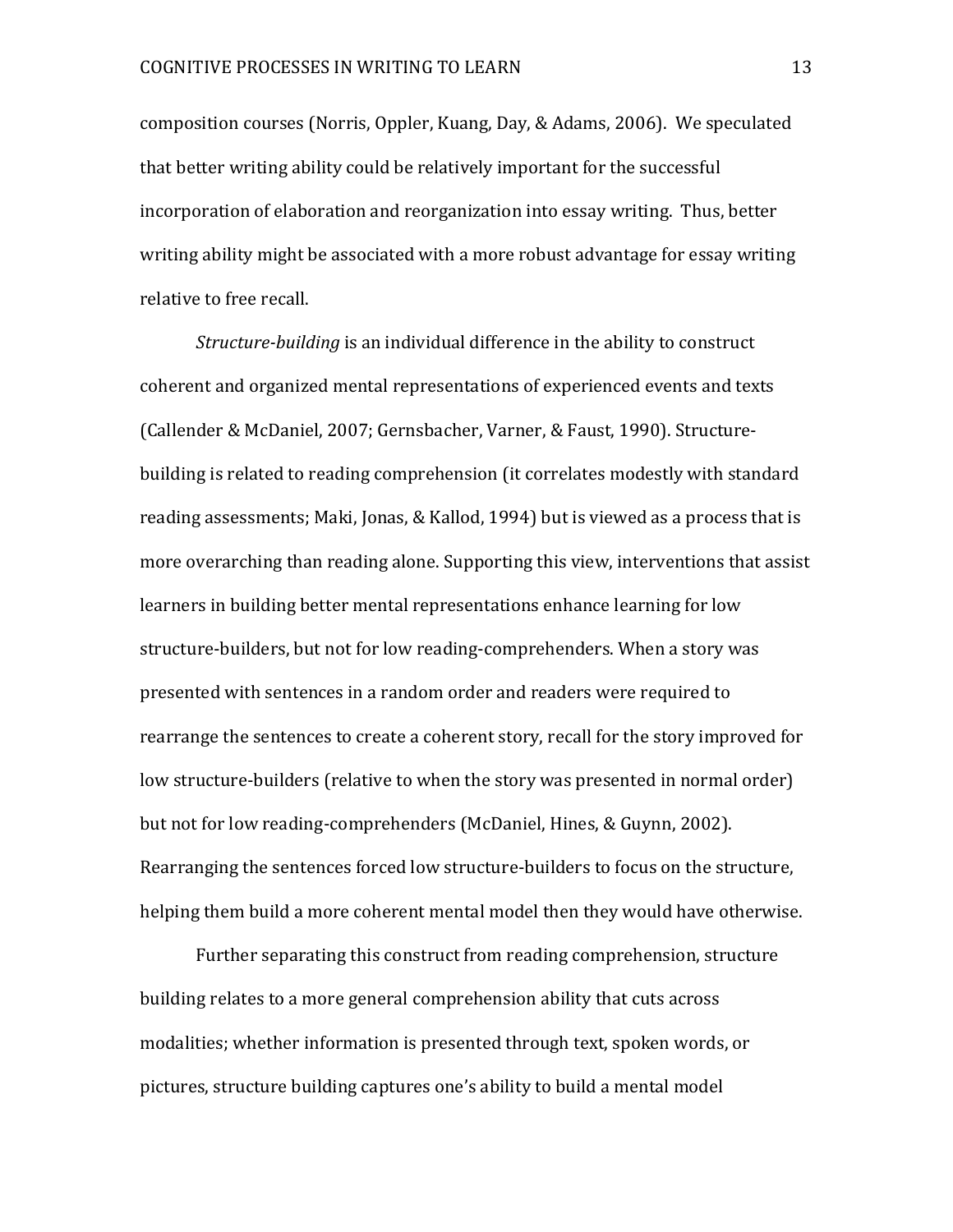(Gernsbacher, Varner, & Faust, 1990). Indeed, structure-building ability is related to performance in college courses, a context in which information is presented in multiple modalities through readings, lectures, videos, etc. (Arnold, Daniel, Jensen, McDaniel, & Marsh, 2016; Maki & Maki, 2002).

Most importantly for present purposes, poor structure building skills are assumed to result in fragmented representations of texts, which in turn reduce learners' ability to remember information from a text, including academically authentic texts (Callender & McDaniel, 2007; Callender & McDaniel, 2009, Experiment 4; Martin, Nguyen, & McDaniel, 2016). Based on this literature, we anticipated that the benefit for writing activities that required retrieval (essay writing, free recall) would be especially pronounced for learners with greater structure building ability because those learners would be able to support the retrieval necessary for composing an essay or producing free recall. In contrast, essay writing and free recall would not be favored for learners with lower structure building ability (relative to note taking or highlighting) because these learners would struggle to produce reasonable levels of recall or retrieve information to compose an essay.

In short, the current study involved a comparison of the four learning activities listed in Table 1: highlighting, note-taking, free recall, and essay-writing. We investigated how completing these different activities, which engage different cognitive processes as suggested in Table 1, affected learning, retention, and transfer of science concepts on a test two days after the initial learning phase. We further examined how, regardless of the assigned task, individual differences in the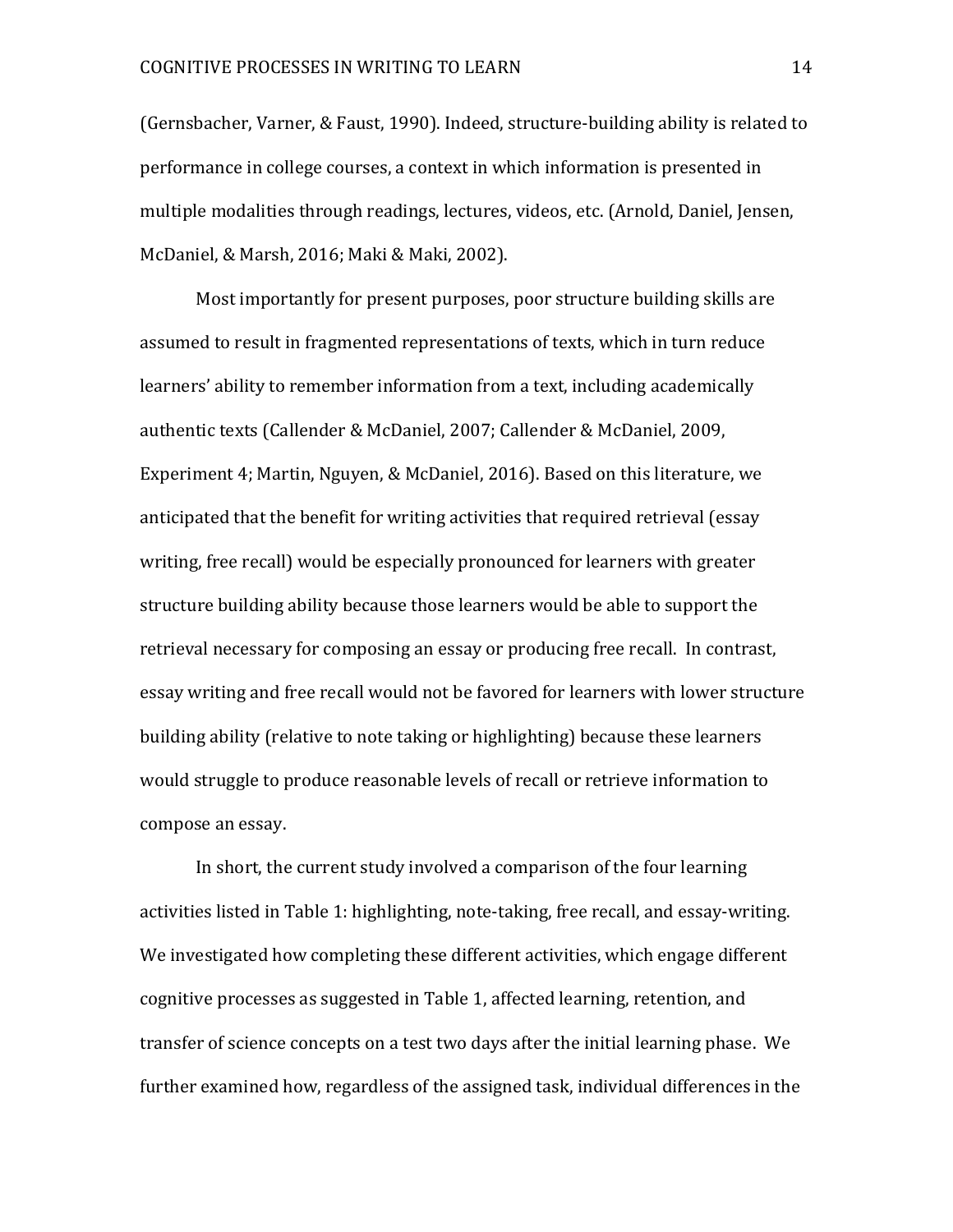use of cognitive processes affected learning. We investigated if the use of these processes was modified by three individual differences: working memory, measured with operation span and reading span tasks; writing ability, as operationalized by SAT and ACT writing scores; and structure-building ability as determined by performance on the multi-media comprehension battery (MMCB; Gernsbacher & Varner, 1988). Overall, the goal was to shed light on writing as a learning tool, by focusing on the underlying cognitive processes and linking them to student learning.

#### Method

#### *Participants and Design*

One hundred Washington University undergraduates participated in exchange for either partial fulfillment of a class requirement or \$25. Participants were randomly assigned to one of four between-subject conditions: writing essays, recalling the passages, note-taking, or highlighting the passages. One participant in the highlighting condition was excluded for not following directions. Three dependent variables were measured: performance on factual multiple-choice questions, inference multiple-choice questions, and problem-solving short answer questions.

#### *Materials*

l

*Passages.* Two astronomy passages were used: one on detecting extraterrestrial life and one on solar activity<sup>2</sup>. The passages were created using information from an undergraduate level astronomy textbook (Karttunen, Kröger, Oja, Poutanen, & Donner, 2006). The detecting life passage was 928 words long and

<sup>2</sup> Passages are available upon request from the first author.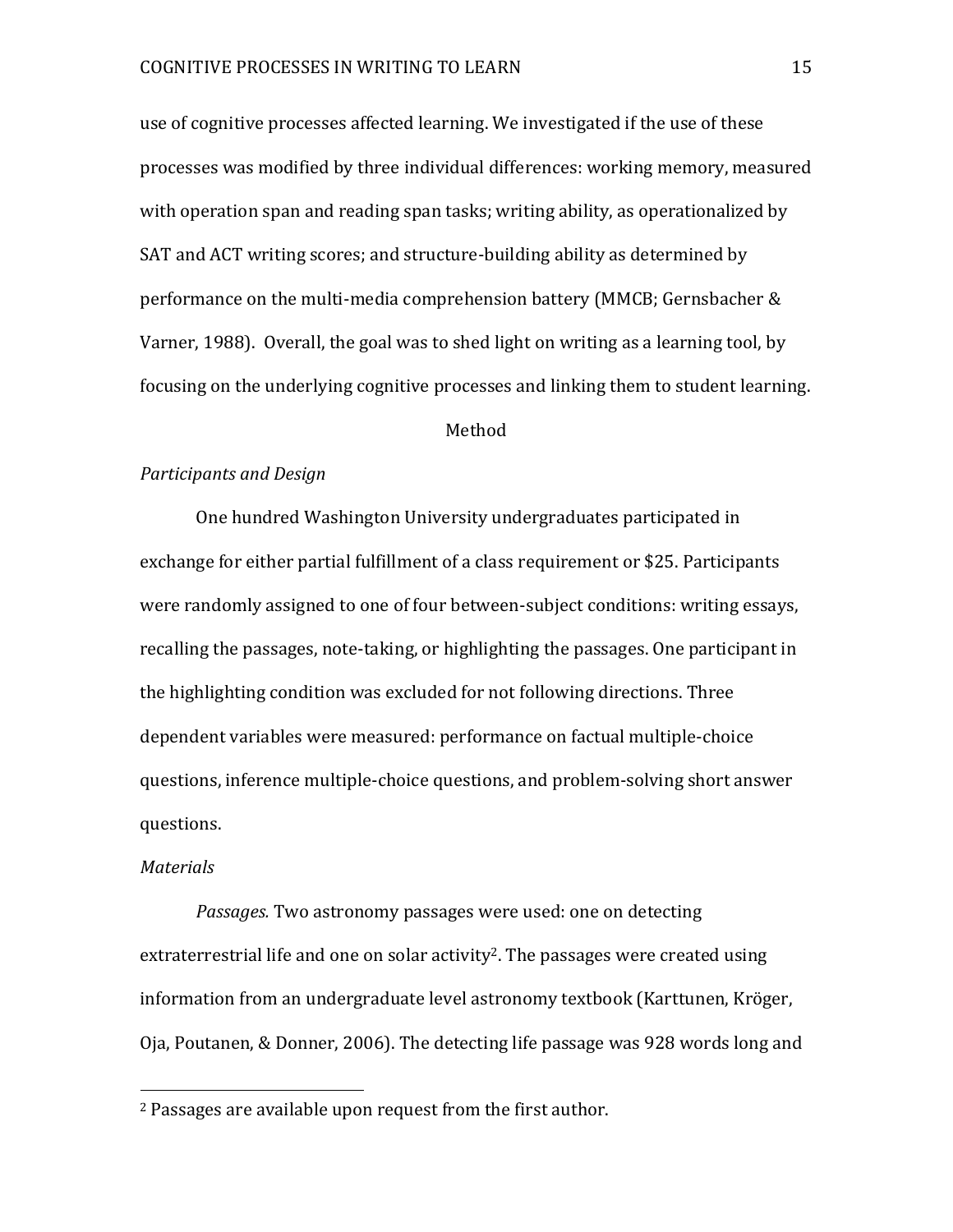was written at an 11.8 Flesch-Kincaid grade level. The solar activity passage was 810 words long and was written at a 9.9 Flesch-Kincaid grade level.

*Test Questions.* For each passage, four factual multiple-choice, four inference multiple-choice, and four problem-solving short answer questions were constructed. Factual multiple-choice questions could be answered using information explicitly stated in the passage (e.g., "What is the size of the magnetic fields in sunspots?"). Inference multiple-choice questions required participants to integrate across or extrapolate from two stated facts (e.g., "Based on their visual characteristics, with regards to temperature, the relationship between that of prominences and sunspots would best be described as which of the following?").

For each set of problem-solving short answer questions, participants were asked to imagine a scenario prior to solving the problems. For the problems about solar activity, participants were instructed to answer as if they were astronomers who liked to watch solar activity from their backyards. For problems about detecting life in outer space, participants were instructed to answer as if they were researchers who strongly believed that there is life in outer space. Each question required participants to solve a problem by making inferences and drawing connections across several facts from the passage [e.g., "You want to show a friend solar activity in the sky, but you do not have access to a telescope at the moment. Which of these solar activities (sunspots, faculae, eruptive prominences, solar flares) would you be most likely to be able to see? Please give two reasons to explain your answer."].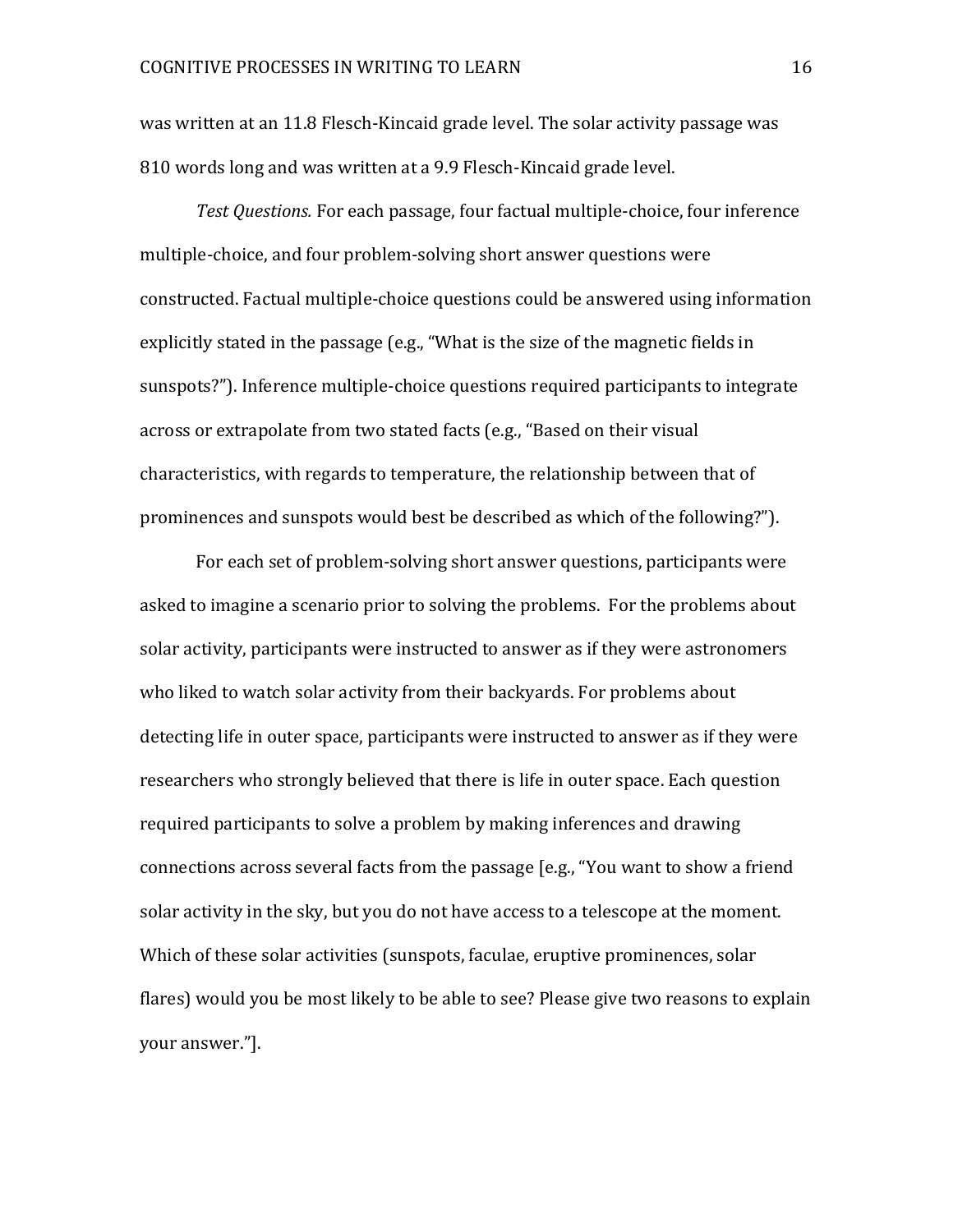*Individual Difference Measures.* Working memory was measured using two computerized tasks: the automated operation span task (OSpan) and the automated reading span task (RSpan; Unsworth, Heitz, Schrock, & Engle, 2005). In both tasks, participants had to remember a series of 3-7 letters, presented one at a time. In the OSpan task, in between the presentation of each letter, participants were shown a math problem [e.g., (3X4)+6] followed by a number (e.g., 19) and had to respond "true" or "false" to indicate if the number matched the correct solution to the problem. In the RSpan task, between presentations of letters, participants read sentences (e.g., "During the week of final spaghetti, I felt like I was losing my mind.") and had to indicate whether or not the sentence made sense.

Writing ability was measured via SAT writing scores and/or ACT English/writing composite scores for participants who consented to release their scores (*n* = 81). Some participants had taken only the SAT (*n* = 37) or only the ACT (*n* = 26), whereas some participants took both tests (*n* = 18). To put the scores on the same metric, ACT scores were converted to SAT scores using a guide from The College Board (2009). After converting ACT scores, SAT scores ranged from 590- 800, with an average score of 707.9.

Following previous studies, the reading portion of the Multi-Media Comprehension Battery (MMCB; Gernsbacher & Varner, 1988) was used to measure structure building ability (Arnold et al., 2016; Bui & McDaniel, 2015; Callender & McDaniel, 2007; Callender & McDaniel, 2009; Martin, Nguyen, & McDaniel, 2016). This measure consists of 4 narratives ranging from 538 to 957 words, each of which has 12 corresponding multiple-choice questions asking about key details from the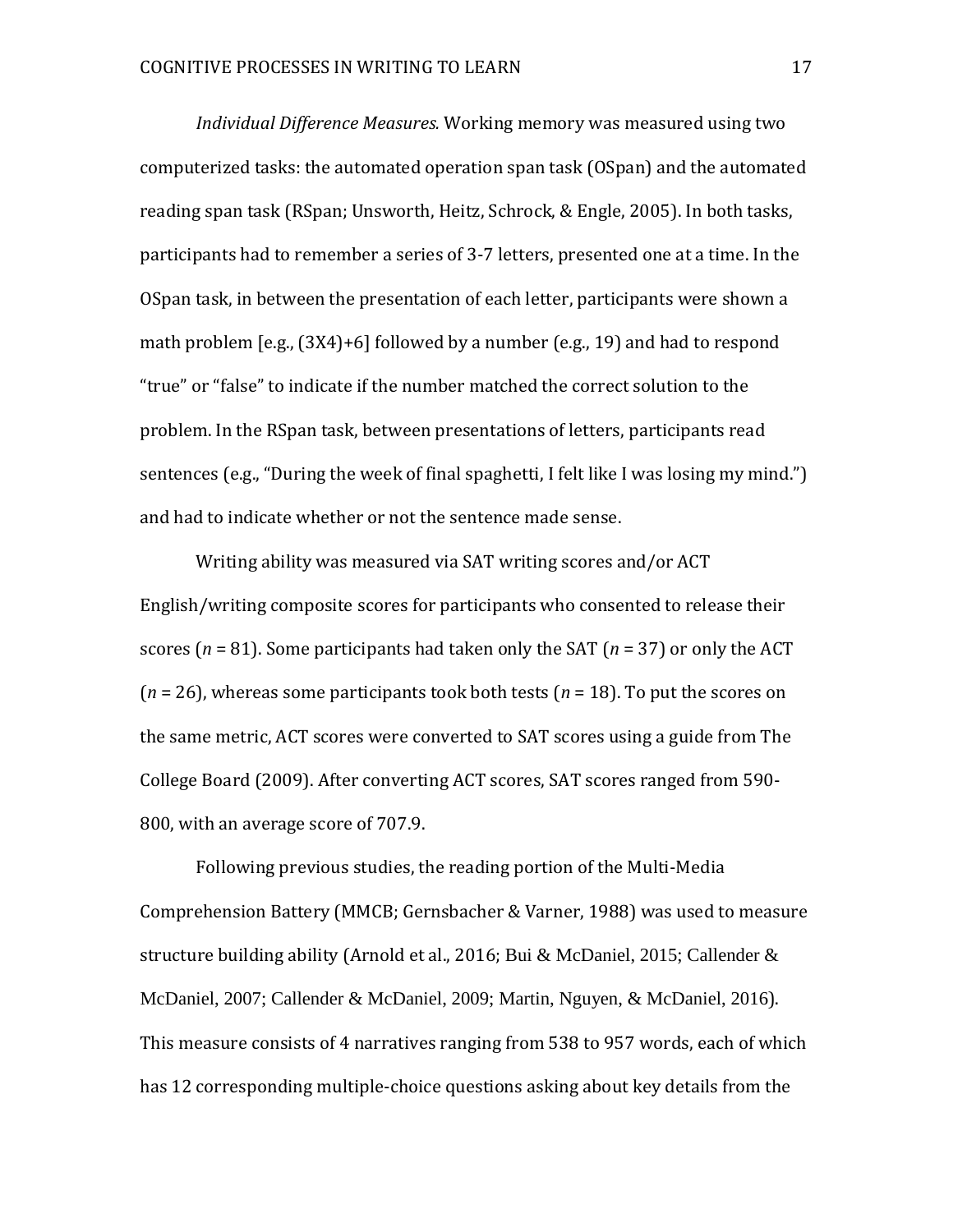story. Due to a coding error in the program, one multiple-choice question had to be excluded, resulting in a maximum possible score of 47.

#### *Procedure*

The experiment consisted of two sessions. In the first session, participants were told they would read scientific passages and complete a learning activity (essay, free recall, note-taking, or highlighting, depending on condition) to help them learn the passages. They were told to learn the information as well as they could as they would be asked questions about the passages when they returned for the second session. All subjects learned about detecting life in outer space before completing the same learning activity on a passage on solar activity.

Participants received specific instructions about their learning strategy prior to reading. In the highlighting condition, participants received a highlighter and a paper copy of the text. They were told to highlight sections from the passage as they would if they were reading a textbook and trying to learn the information for a class. In the note-taking condition, participants were told to take notes on the passage like they would for a class; they received a paper copy of the text and typed their notes on the computer.

Before participants read the passage, they were told they would have to write an essay or recall the passage from memory (depending on condition) after reading it. After they finished reading, they returned the passage to the experimenter and received further instructions. In both conditions, participants were told to type their responses on the computer. Participants in the free recall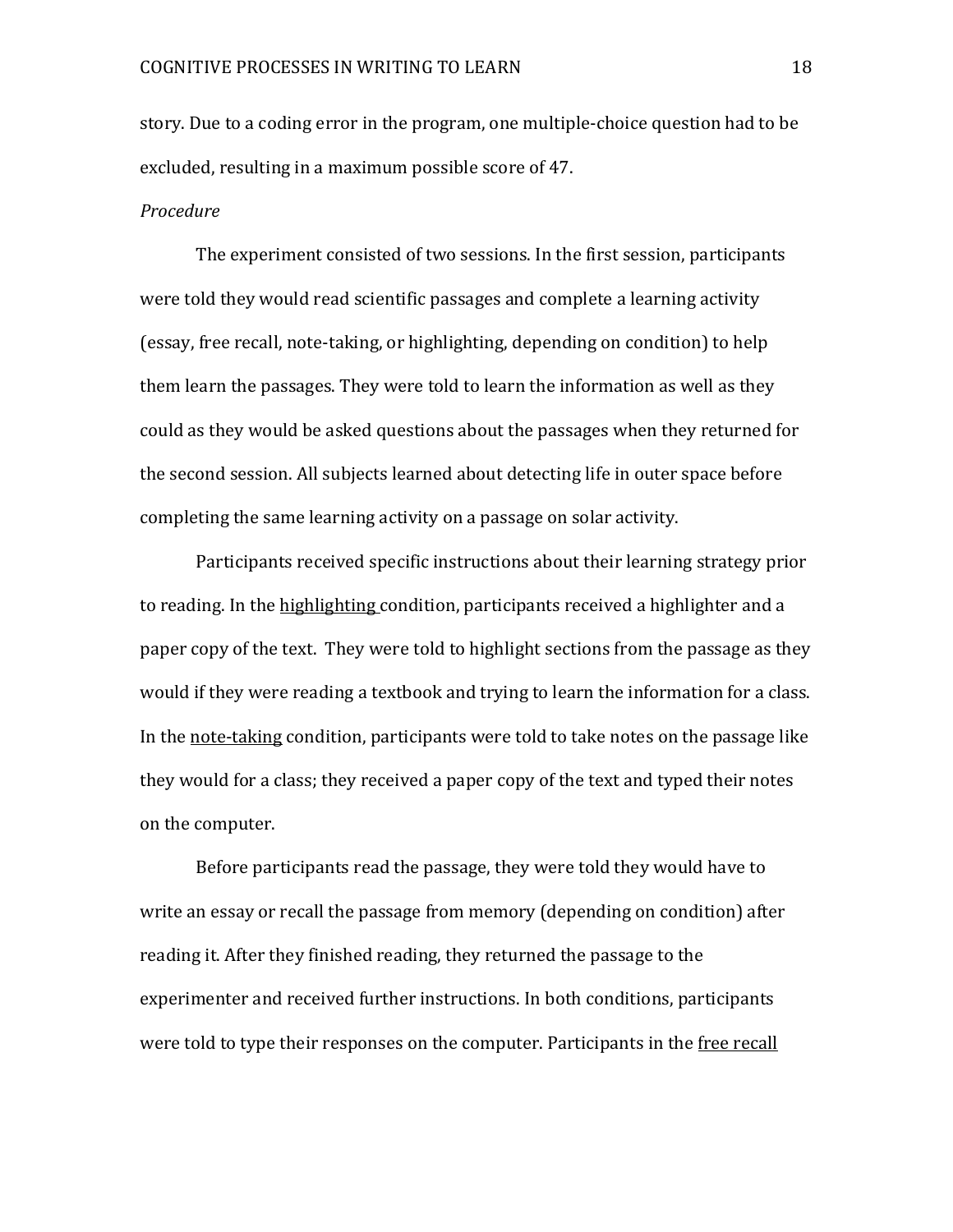condition were instructed to recall everything they could from the passage.

Participants in the essay condition wrote a response to the following prompt:

*Write an essay describing the indicators of life that may be used to detect other intelligent civilizations and how we have attempted to communicate with these possible civilizations. Be as clear, detailed, and thorough as possible so that a high school student who has not read the text could understand. Your essay should have an introduction and a clear thesis, and you should make sure to back up your points with supporting details.*

After reading and completing the learning activity for the detecting life

passage, participants read and completed the learning activity for the solar activity

passage in the same manner. That is, participants highlighted or took notes on the

passage as if they were preparing for a class, recalled the passage from memory, or

wrote an essay (from memory) in response to the following prompt:

*Write an essay describing the different types of solar activity, including their properties, their relationships with one another, and their effects on Earth. Be as clear, detailed, and thorough as possible so that a high school student who has not read the text could understand. Your essay should have an introduction and a clear thesis, and you should make sure to back up your points with supporting details.*

In all four conditions, reading and learning activities were self-paced, <sup>3</sup> and no

feedback was given after learning activities were completed. After finishing both

passages, participants completed the OSpan task. This session lasted about 1 hour.

 $\overline{a}$ 

<sup>&</sup>lt;sup>3</sup> The tasks were self-paced to reflect how they would typically be instantiated in the real world to prevent artificial constraints on the participants. Thus, it is not surprising that the time spent learning varied across conditions [*F*(3, 95) = 31.49, *p* < .05, *η<sup>2</sup>* = .13]. Participants in the essay condition (*M* = 22.95 min) spent more time on task than participants in all other conditions [recall *M* = 14.21; note-taking *M* = 12.73; highlighting *M* = 6.49; smallest *t*(48) = 4.50, *p* < .001, *d* = 1.30]. From an applied perspective, equating time on task does not make sense; a quality essay would not be written in the time it takes to highlight, and forcing readers to spend more time highlighting will not improve their processing. In fact, spending more time highlighting was not associated with better performance on either the multiple-choice  $(r = .18, p = .39)$  or problem-solving questions  $(r = .15, p = .49)$ .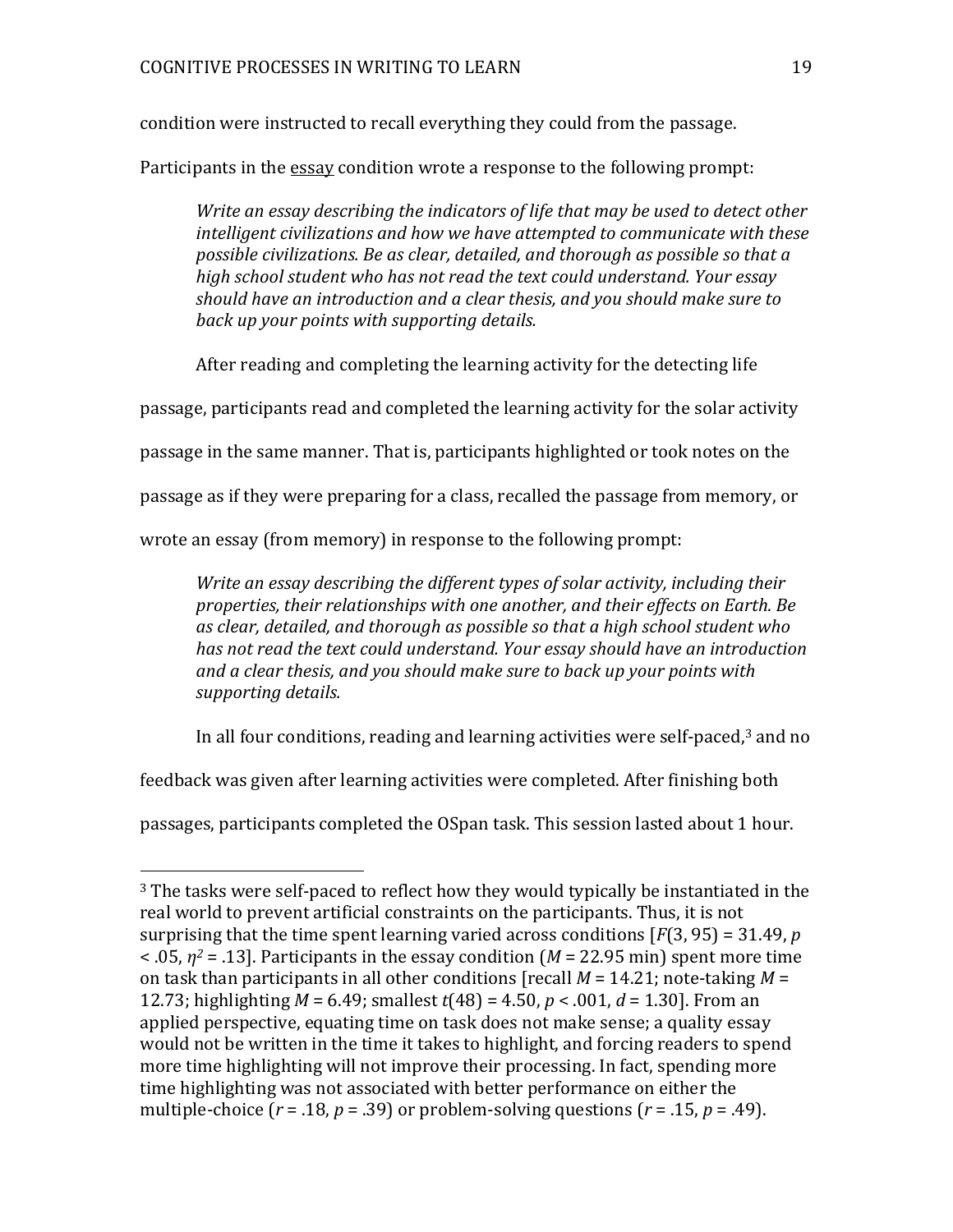Session two occurred two days after the first session. It began with participants answering the multiple-choice and problem-solving questions for the detecting life passage followed by the multiple-choice and problem-solving questions for the solar activity passage. Following these questions, participants completed the MMCB and the RSpan task. For the MMCB, participants read each of the four narratives at their own pace. One to two paragraphs were presented on the screen at a time, and when ready, participants pressed a button on the keyboard to move on to the next paragraph(s). Following each narrative, participants answered the corresponding multiple-choice questions. Finally, participants were given a form to fill out if they consented to releasing their SAT/ACT scores. This session lasted approximately 1.5 hours.

#### Results

#### *Scoring Final Learning*

 $\overline{a}$ 

For the test responses, only the problem-solving short answer questions required scoring by judges; multiple-choice answers were auto-scored. A scoring rubric was created that awarded each problem a score from 0 to a maximum possible score of 2-4 (depending on the question), and the total number of earned points was summed. Performance was measured as the proportion of total possible points earned. Two independent coders scored responses (Cohen's kappa = .78), and discrepancies were resolved through discussion.

Further, in their meta-analysis on school based writing-to-learn interventions, Bangert-Drowns et al. (2004) found that spending more time writing led to *smaller*  effects on learning. Much research has shown that it is not the quantity of time but how time is used that is key (e.g., Craik & Lockhart, 1972).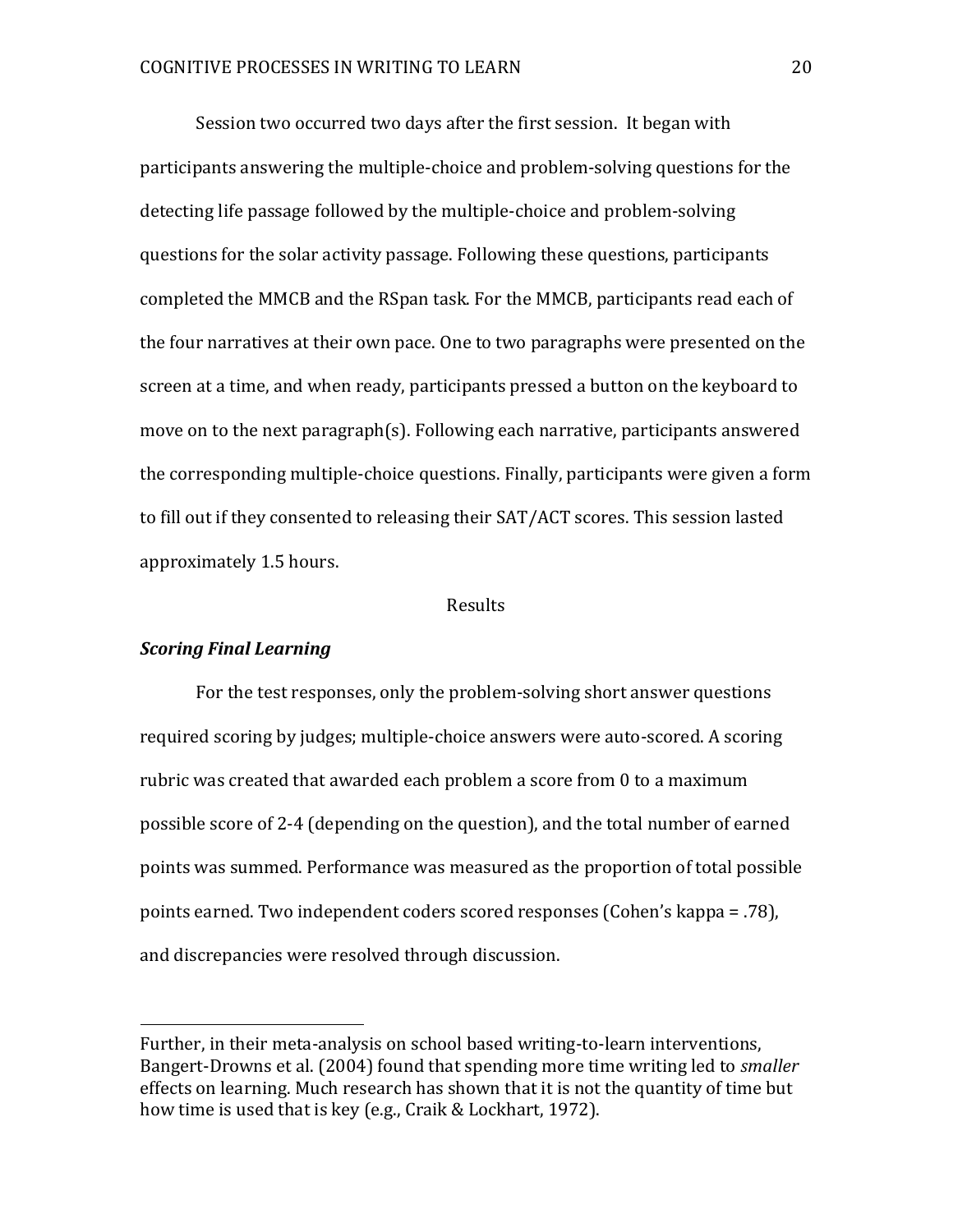### *Analytic Approach*

To preview, for each dependent measure we first report a one-way analysis of variance (ANOVA) comparing all four conditions. We then conduct more focused contrasts that are structured to answer two main questions. One contrast collapses over conditions to focus on the process of retrieval. That is, we analyze performance as a function of retrieval, collapsing essay writing and free recall conditions, which both required retrieval, and comparing them to note-taking and highlighting conditions, neither of which required retrieval. A second contrast examines any added benefit from processes like reorganization and elaboration, over and above retrieval. This analysis compares the benefits of essay writing, which likely engages all of the Table 1 processes (reorganization, elaboration, and retrieval), to free recall, which as developed above is a writing activity that involves a retrieval but not necessarily an elaboration/reorganization component.

The next set of analyses focus on the individual difference patterns, especially as they relate to the effects of the learning activities. For each of our focused questions (effect of retrieval, effect of reorganization and elaboration), we conduct hierarchical regression analyses to examine how individual differences affected performance and whether or not learning activity conditions modified these effects.

Finally, we compared the essay and free recall responses for content and structure. The goals of these final analyses were to determine how, if at all, participants responded differently to the essay and free recall prompts, and, if differences were found, how they affected final test performance. These analyses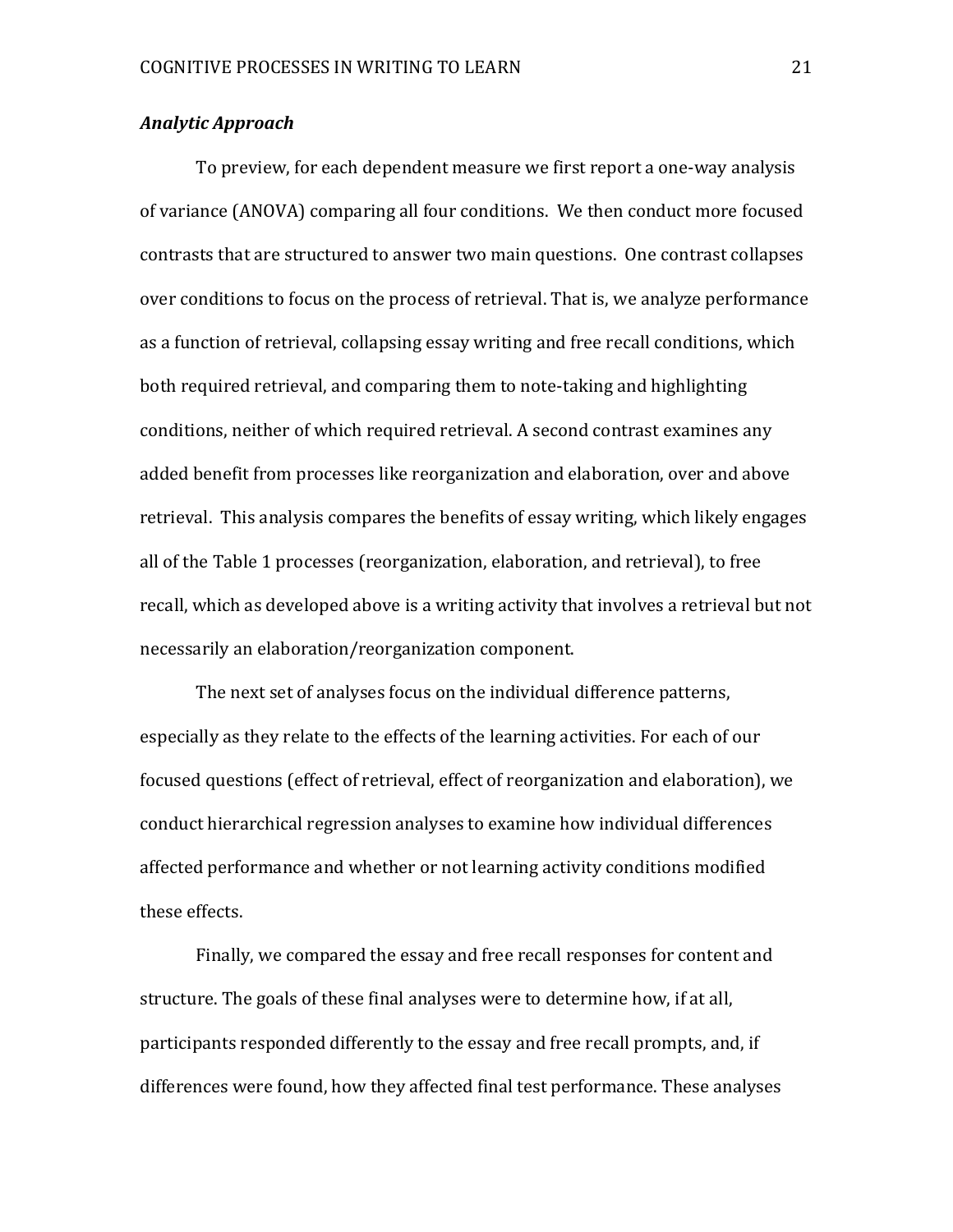test our assumption that the different prompts encouraged the engagement of different cognitive processes.

#### *Learning-Condition Effects*

*Multiple-Choice Questions.* Comparing all four learning activities without collapsing across conditions revealed no significant effects of learning activity or of multiple-choice item type (fact, inference) and no interaction [learning activity: *F*(3, 95) = 1.47, *p* = .23, *η<sup>2</sup>* = .04; item type: *F* < 1; interaction: *F* < 1; see Table 2].

To inform our more focused theoretical questions, we next conducted two between-group contrasts (that included type of multiple-choice item as a withinsubjects variable). The first indicated that the learning activities that required retrieval of information from memory (essay and free recall) led to significantly better performance on multiple-choice questions than the two tasks that did not require retrieval (note-taking and highlighting) with no difference across multiplechoice item type [*M* = .64 vs. .57; learning activity: *F*(1, 97) = 4.29, *p* = .04, *η<sup>2</sup>* = .04; item type: *F* < 1; interaction: *F* < 1]. The second focused contrast revealed no benefit of writing an essay over free recalling the passage across either item type [*M* = .65 vs. .63; all *F*s < 1].

*Problem-Solving Questions*. Performance on the problem-solving short answer questions did vary across learning activities, *F*(3, 95) = 2.75, *p* = .047, *η<sup>2</sup>* = .08 (see Figure 1). Post-hoc follow-up tests showed that participants in the essay condition performed significantly better on the problem-solving questions than those in the highlighting condition,  $t(47) = 2.60$ ,  $p = .01$ ,  $d = .76$ , with the difference approaching a large effect size. No other pair-wise comparisons were significant.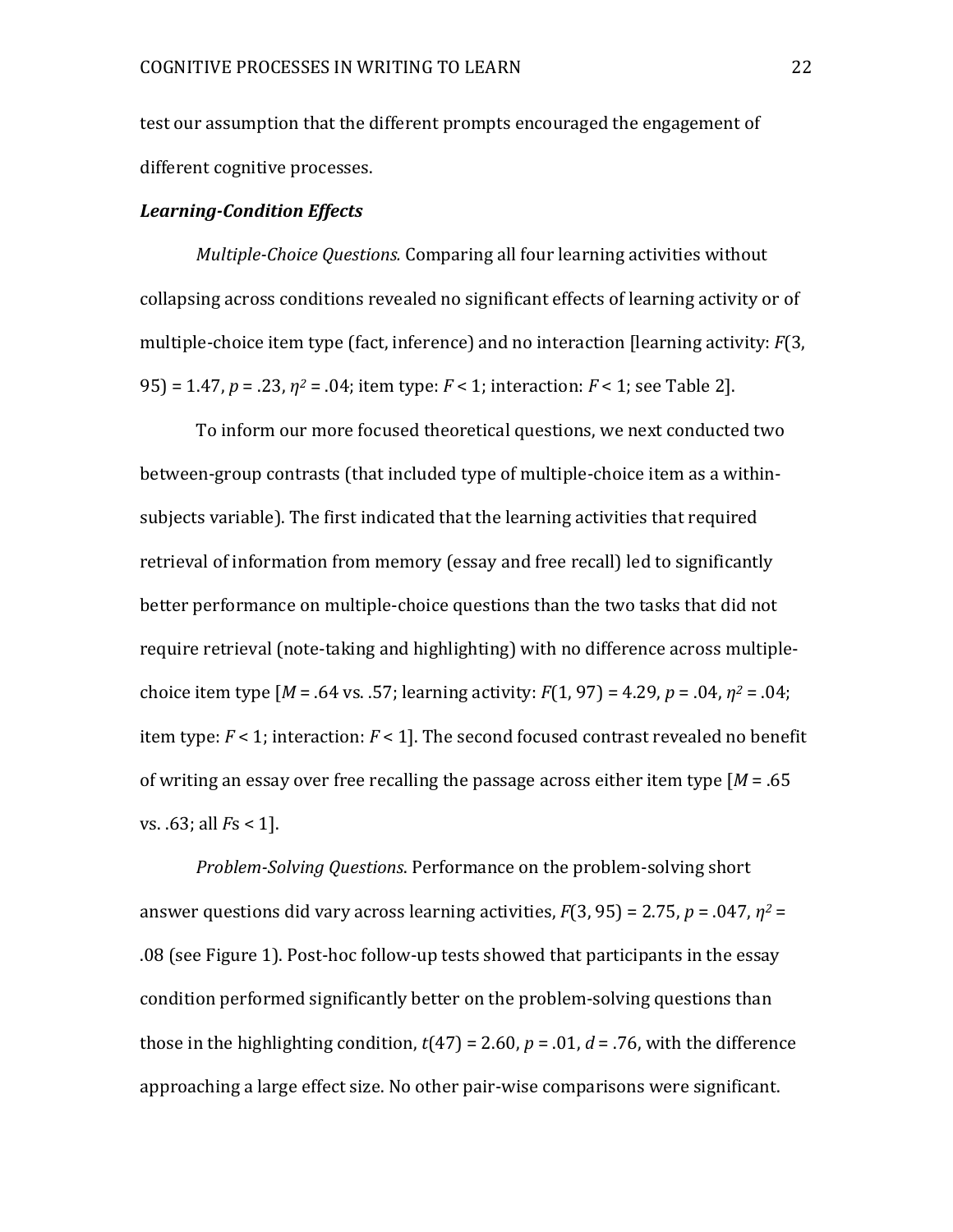The planned contrasts revealed that when retrieval was required (essay and free recall), performance was significantly better on the problem-solving questions than when it was not required (note-taking and highlighting) [*M* = .38 vs. .32; *t*(97) = 2.17, *p* = .03, *d* = .44]. However, writing an essay afforded no significant advantage over free recall [*M* = .41 vs. .36; *t*(48) = 1.02, *p* = .31, *d* = .29].

In summary, similar patterns were obtained across all final test measures: learning activities involving retrieval led to better learning of the material, whereas there were no additional (significant) benefits of reorganization and elaboration presumably conferred by essay writing.

#### *Individual Difference Analyses*

*Retrieval Component.* In general, test performance was better following learning activities that involved retrieval, but was this true for all participants? To answer this question, we conducted two hierarchical regression analyses, with proportion correct on the multiple-choice and problem-solving questions as the two dependent variables (see Tables 4 and 5). In Step 1, we tested for main effects of three individual difference measures: working memory capacity (an average of RSpan and OSpan scores), SAT writing scores, and structure-building (all meancentered; see Table 3 for descriptive data). Here we found only a main effect of structure-building; higher MMCB scores predicted better performance. In Step 2, we added the focused learning activity comparison (learning activities requiring retrieval vs. those that did not) to the model and found that it explained a significant additional proportion of the variance. When controlling for individual differences,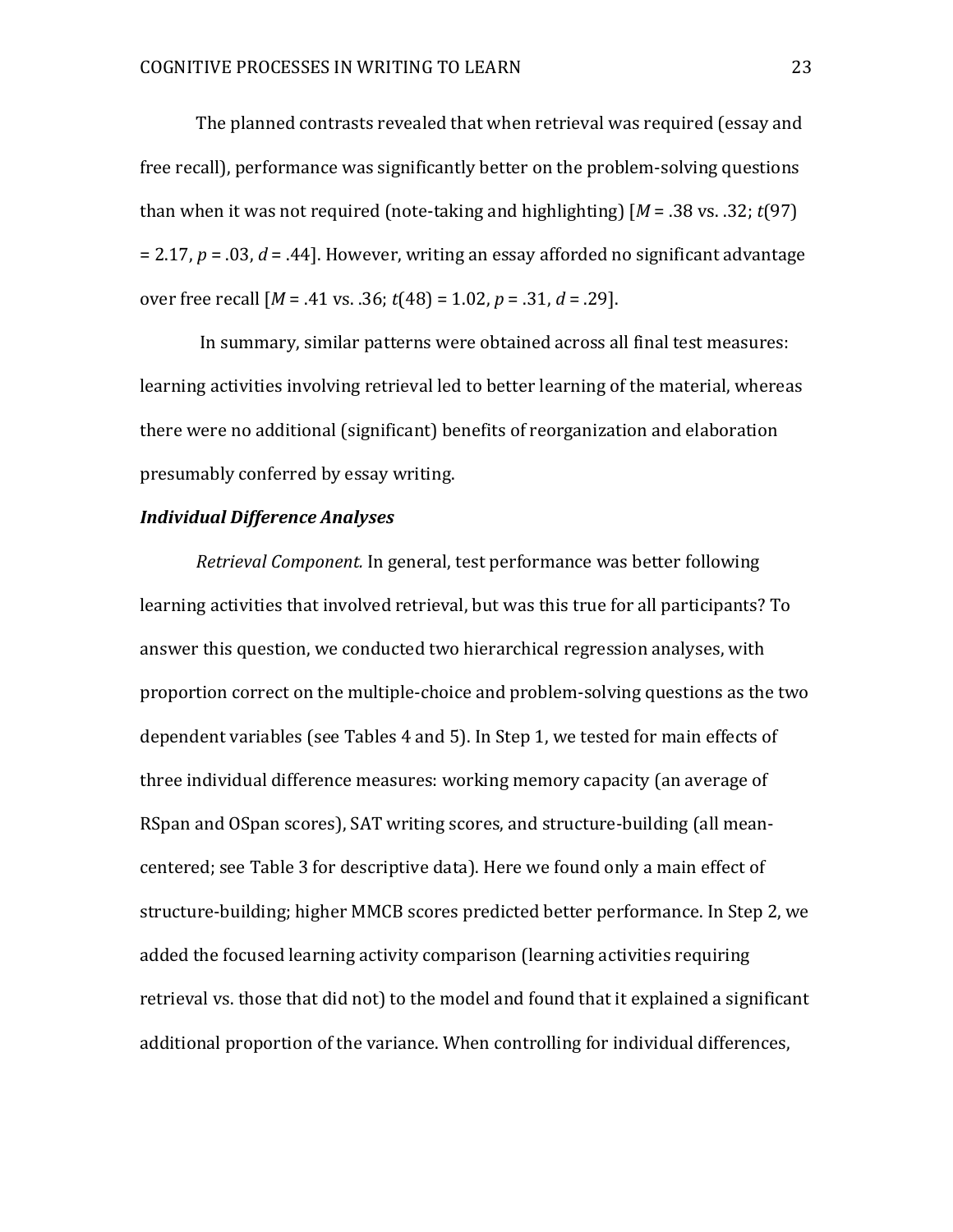participants in learning activity conditions with retrieval still performed better than those in learning activity conditions without retrieval.

In Step 3, we asked whether the benefit of engaging in learning activities with retrieval varied as a function of scores on any of the individual difference measures. As Table 5 shows, adding these interaction terms explained a significant additional proportion of the variance for problem-solving performance. Specifically, we found that the benefits of learning activities with retrieval *did* vary as a function of structure-building, but did *not* depend upon working memory capacity *nor* upon SAT scores. That is, the interactions were non-significant for SAT and working memory. In contrast, the effect of the learning activities was modified by structurebuilding ability (see Figure 2). Specifically, the benefits of the learning activities requiring retrieval (essay writing, free recall) relative to those not requiring retrieval (note-taking, highlighting) were most prominent for learners with greater structure-building ability. In contrast, as structure-building ability declined, the advantage of the learning activities requiring retrieval relative to learning activities that did not involve retrieval was reduced or eliminated. As a consequence, engaging in retrieval was more beneficial to participants with greater structure building ability. This pattern was numerically replicated in the multiple-choice data, although the interaction was not significant (see Table 4) 4.

*Reorganization and Elaboration Components.* Next, we examined if individual differences modified the additional processes presumably engaged in essay writing

 $\overline{a}$ 

<sup>4</sup> This interaction was replicated in a pilot study with 30 participants that included only the essay and highlighting conditions and experimentally controlled time on task,  $\beta$  = .40, Semipartial  $r$  = .32,  $t$ (26) = 2.16,  $p$  = .04.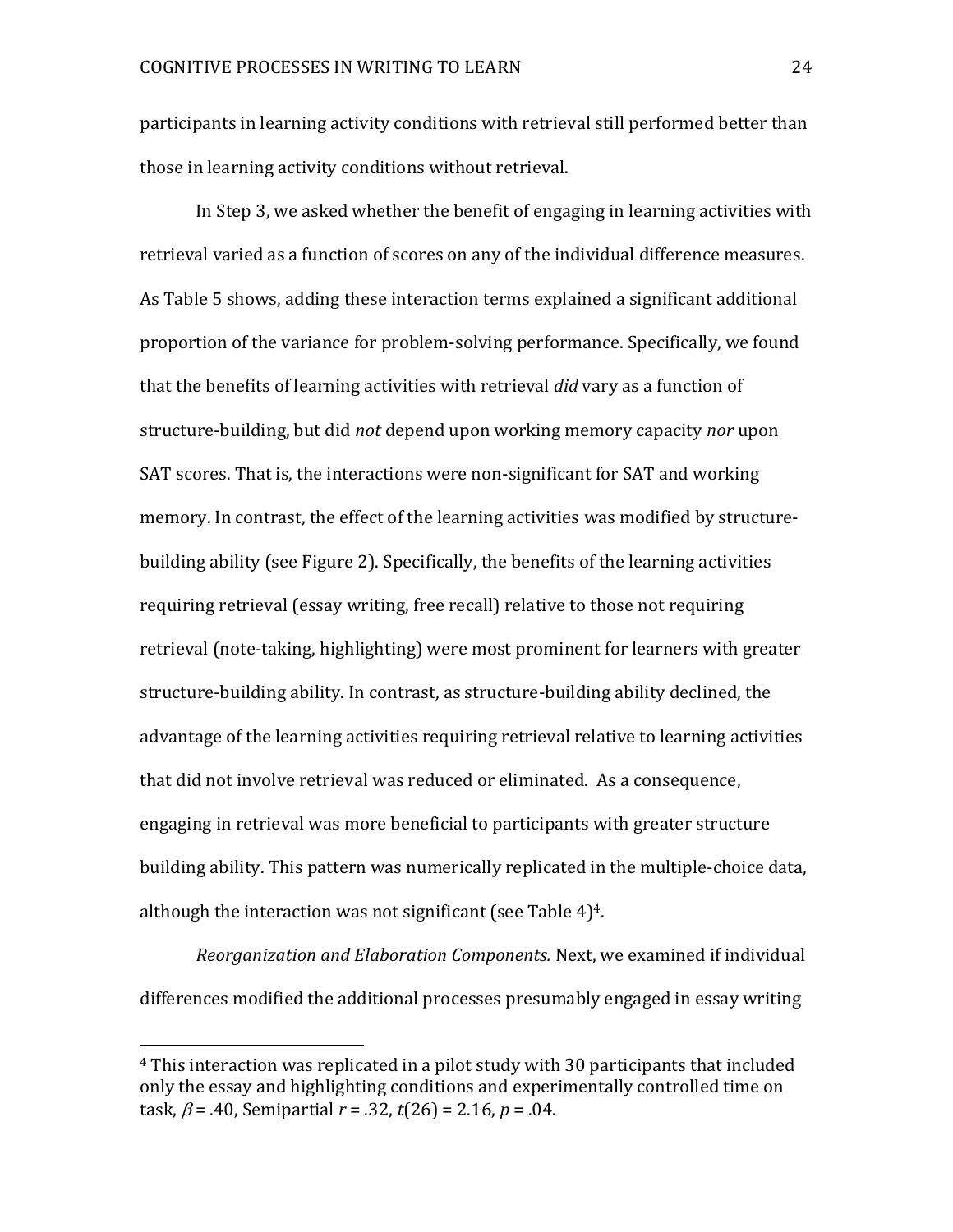but not in free recall (reorganization, elaboration). Although a significant essay advantage was not found in the prior analyses, examining individual differences may allow such an advantage to emerge. Specifically, we hypothesized that an essay advantage may only be present in individuals with high working memory capacity and/or with high writing ability. Having a larger working memory capacity and/or being a more skilled writer may increase a learner's ability to reorganize and/or elaborate on the material when writing an essay, thus increasing the benefit of engaging in this more complex task.

To examine these hypotheses, we again conducted two hierarchical regression analyses with the same independent variables entered into the same steps as before, with the difference that learning activities were now dummy coded as essay (1) or free recall (0). In both analyses, the Step 1 model (including only the individual difference variables) explained a significant proportion of the variance  $[multiplet-choice:  $R^2_{adjusted} = .35, F(3, 38) = 8.19, p < .001, \eta^2 = .39$ ; problem-solving:$  $R^2$ adjusted = .39,  $F(3, 38) = 9.69$ ,  $p < .001$ ,  $\eta^2 = .43$ ]. As before, the only individual difference that predicted performance was structure building [multiple-choice:  $\beta$  =  $.57$ , *Semipartial r* = .54, *t*(38) = 4.26, *p* < .001; problem-solving:  $\beta$  = .59, *Semipartial r* = .56, *t(38)* = 4.56*, p* < .001]. Learners with greater structure building ability did better on both multiple-choice and problem-solving questions.

Step 2 revealed no advantage of writing essays over free recalling the passages; adding the learning activity (essay vs. recall) to the models did not significantly increase the predictive values (multiple-choice:  $\Delta R^2 = .01$ ,  $F < 1$ ; problem-solving:  $\Delta R^2$  = .002,  $F$  < 1). Further, the effect of the learning activity was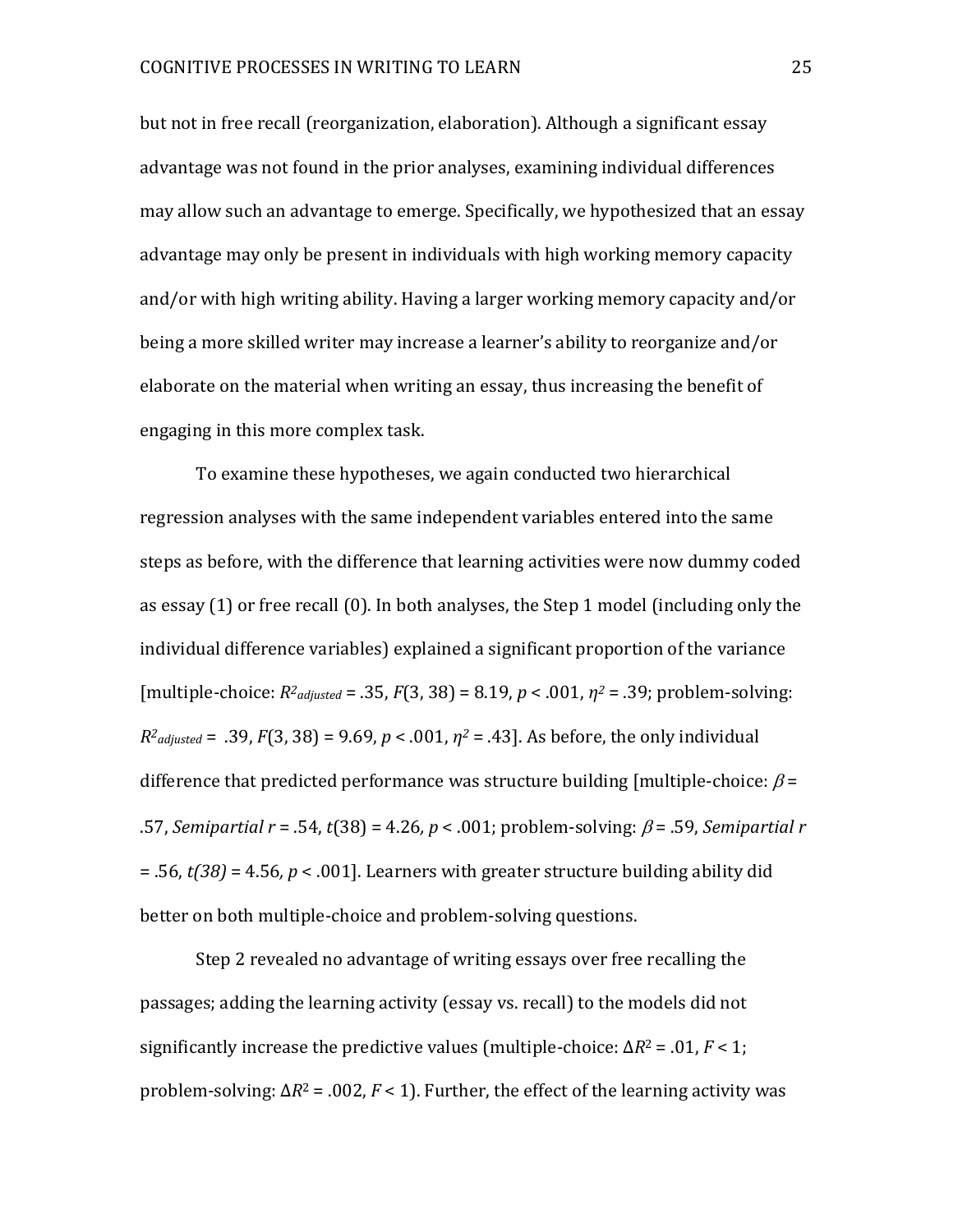not modified by any of the individual differences; adding the interactions in step 3 also failed to increase the predictive values (multiple-choice:  $\Delta R^2 = .02$ ,  $F < 1$ ; problem-solving: Δ*R*<sup>2</sup> = .005, *F* < 1). In contrast to our predictions, higher working memory capacity learners and learners with better writing skills did not benefit more from writing essays than from free recalling the passages.

#### *Why was learning equivalent in the Essay and Recall Conditions?*

Despite the presumption that essay writing should engage additional beneficial cognitive processes (see Table 1), performance did not statistically differ between this condition and the free recall condition. Further, learners with high structure building skills, high working memory capacity, and good writing skills seemed to benefit similarly from both free recall and essay writing. To better understand these patterns, we analyzed the essay and free recall responses for content and structure and then linked those properties to test performance. Our goal was to see whether essays were essentially the same as free recall (as argued by some experimental psychologists) or whether participants in these two conditions did equally well on the test for different reasons.

*Content.* In general, essays were longer than free recall responses (*M* = 311.3 vs. 219.1 words; *t*(48) = 3.14, *p* < .003, *d* = .91). However, essays are likely to contain words not directly related to the original passages, including introductory and concluding comments, transition phrases, and elaborations. To get a more precise estimate of the amount of original passage content included in the responses, we measured content in two ways. First, we examined the proportion of content words from the original texts included in the recall and essay responses using Linguistic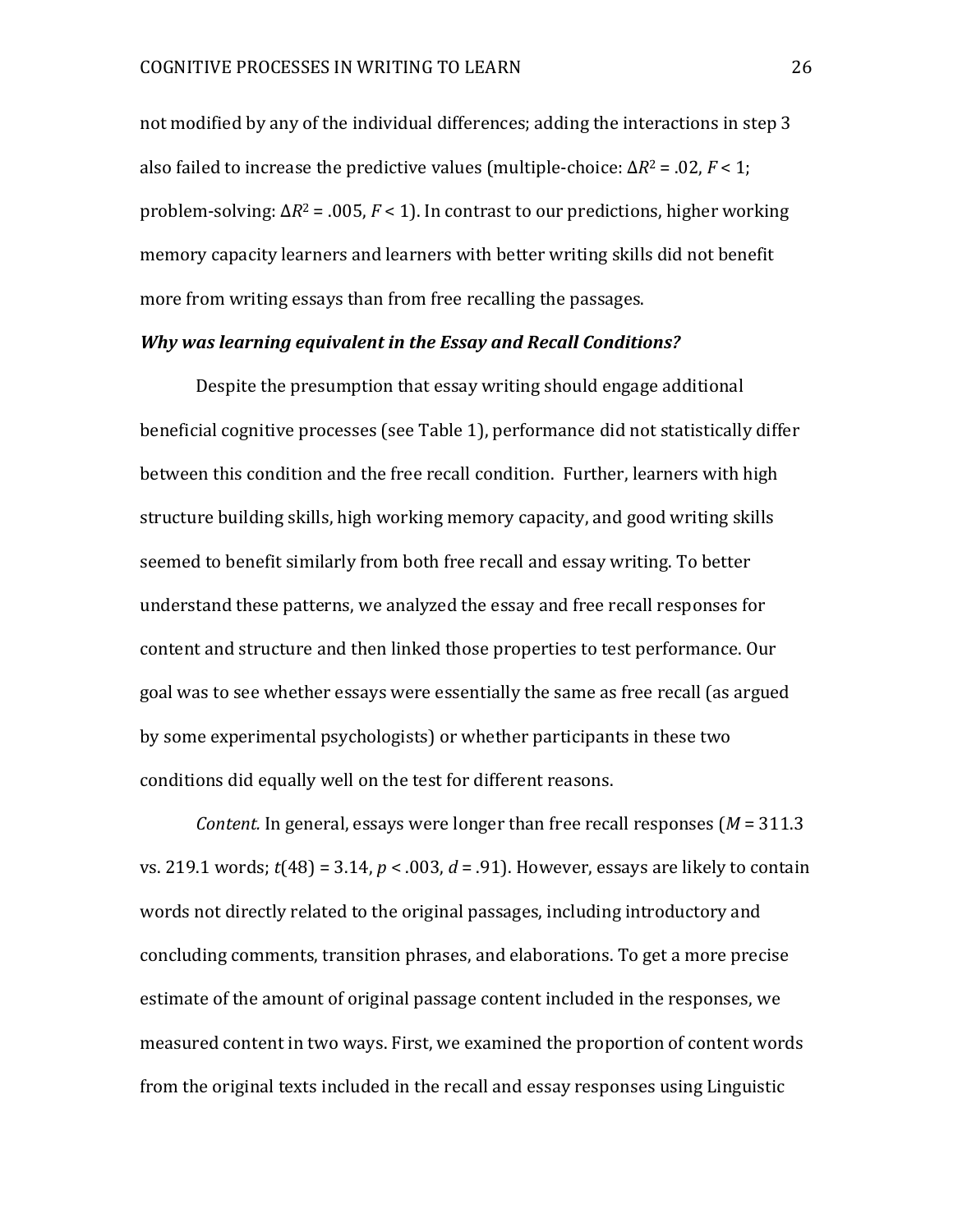Inquiry and Word Count (LIWC) software (Pennebaker, Booth, & Francis, 2007). Content words were defined as nouns, action verbs, and most adjectives from the original texts [excluding determiner adjectives (e.g., a, this, few, which) not referring to a specific quantity (e.g., 21 cm)]. While this method of scoring content is thorough in that it includes all passage content words, it fails to measure how these content words are used. That is, it does not distinguish between content words used correctly versus incorrectly, nor does it measure what idea units or facts from the passage are included in the responses. For this reason, we also used a second measure of content.

For our second measure, we identified passage facts needed to answer the multiple-choice and problem-solving questions and examined what proportion of these facts was included in the responses. Facts were limited to just those needed to answer the questions rather than all facts from the passage to target only those facts that could affect our dependent variables. Two independent coders scored all essays and free recall responses (Cohen's kappa = .71), and discrepancies were resolved through discussion.

The two measures of content were highly correlated (*r* = .88, *p* > 001). For both measures of content, there was no difference between essays (Content Words: *M* = .20, *SD* = .05; Passage Facts: *M* = .26, *SD* = .11) and free recall (Content Words: *M* = .19, *SD* = .07; Passage Facts: *M* = .30, *SD* = .14) responses in the proportion of content words referenced (Content Words: *t* < 1; Passage Facts: *t*(48) = 1.04, *p* = .31, *d* = .29). Although participants in the essay condition wrote longer responses, essays and free recall responses contained similar amounts of passage information.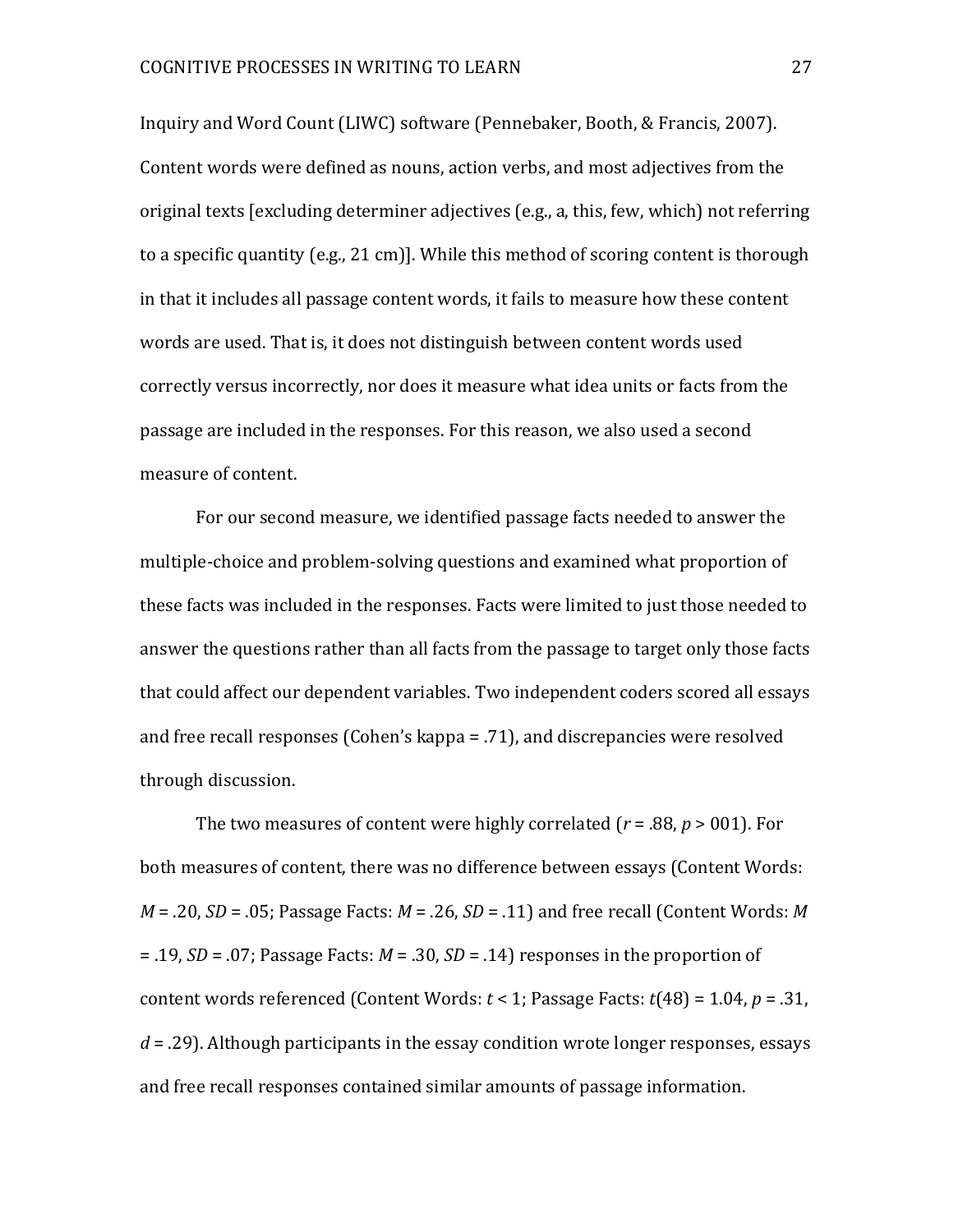Where there was a difference, however, was among structure-building ability: highly skilled structure builders included more content words in their writing than did less skilled structure-builders. This pattern was confirmed with two regression analyses, one with each measure of content, which both revealed main effects of structure building [Content Words:  $\beta$  = .54, *Semipartial r* = .51, *t*(37)  $= 3.89, p < .001$ ; Passage Facts:  $\beta = .53$ , *Semipartial r* = .50, *t*(37) = 4.00, *p* < .001] but no effect of SAT scores or working memory. The two analyses differed, however, in the effect of learning activity (essay vs. recall); learning activity did not predict the proportion of content words included but did predict the proportion of facts included with free recall predicting more included facts than the essay condition ( $\beta$ = -.35, *Semipartial r* = -.33, *t*(37) = -2.66, *p* = .01). Finally, none of the individual differences interacted with the learning activity in either analysis.

This pattern could at least in part explain why those with greater structurebuilding ability benefited more from both essay writing and free recall; those with better structure building skills retrieved more passage content on both types of responses, and including more passage content was associated with better test performance. Indeed, responses (both essay and free recall) that included more content words and passage facts were associated with better performance on both the multiple-choice (Content Words:  $\beta$  = .51, *Semipartial r* = .51, *t*(47) = 4.07, *p* < .001; Passage Facts:  $\beta$  = .46, *Semipartial r* = .46,  $t(47)$  = 3.50,  $p$  = .001) and problemsolving (Content Words:  $\beta$  = .74, *Semipartial r* = .74,  $t$ (47) = 7.63, *p* < .001; Passage Facts:  $\beta$  = .73, *Semipartial r* = .72,  $t(47)$  = 7.27,  $p$  < .001) questions. This pattern was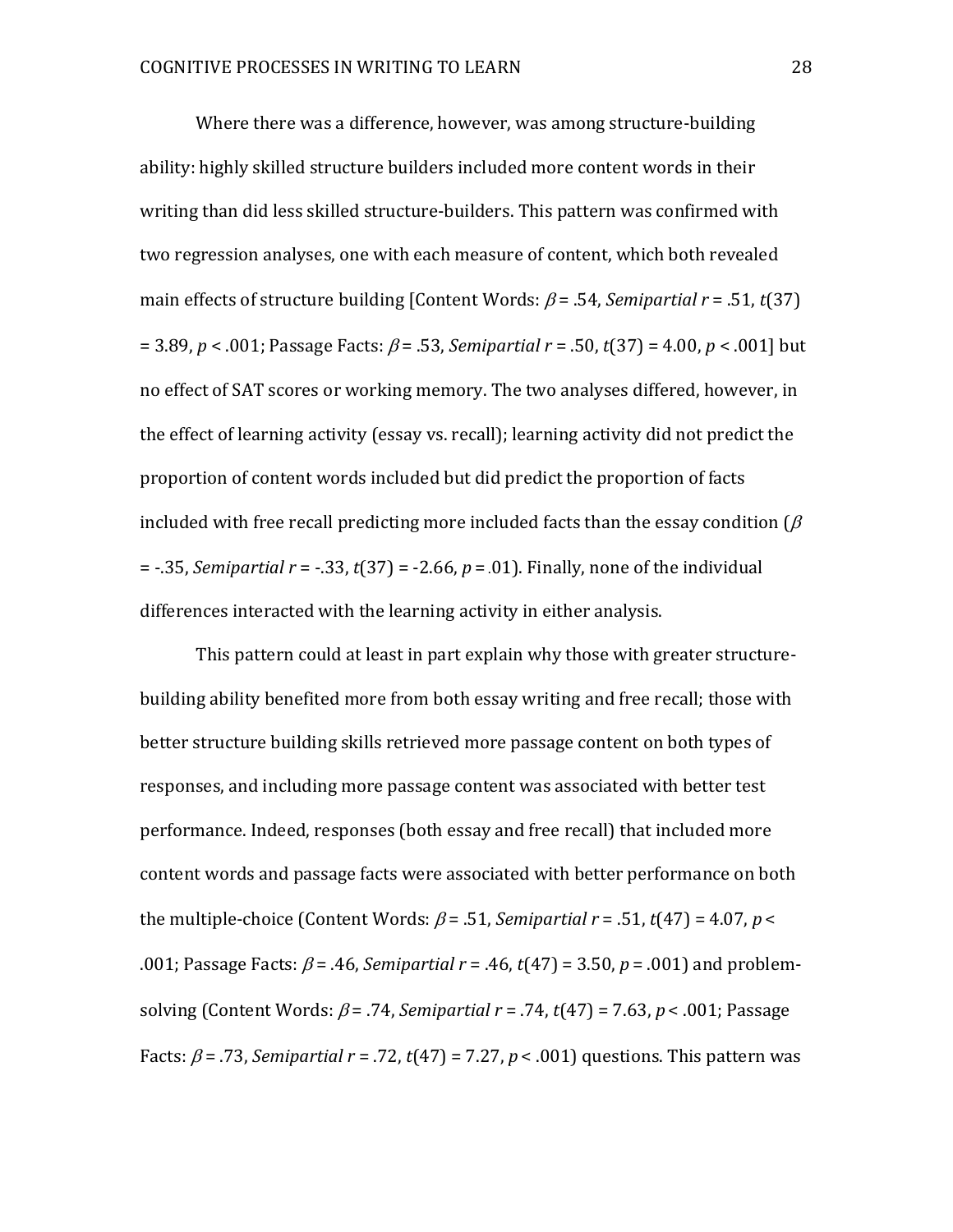similar in both the essay and free recall conditions, as the effect of content did not interact with learning activity in either analysis.

*Structure.* Good essays are generally structured in an organized manner with transitions that connect ideas with each other. Such a response likely requires the writer to reorganize and elaborate upon what is stored in memory, to make an argument complete with transitions and connections between ideas.

To measure the structure of the essay and free recall responses, we turned to crowdsourcing. Three hundred and nine "workers," recruited using Amazon's Mechanical Turk, each rated a random sample of 10 or 20 essay and free recall responses from participants, using a 1 to 5 scale, where 1 was "very listlike"(defined as unconnected sentences or phrases that read like a list of facts) and 5 was "very cohesive" (defined as connected and well organized sentences that read like an essay). On average, each essay and free recall response was evaluated by 33.14 different people. Using a random sample of 28 ratings per response (the minimum number of ratings for any given response), a high degree of reliability was found. With a one-way random effects model, the average measure intraclass correlation (ICC) was .92 with a 95% confidence interval from .90 to .94, *F*(99,  $2700$ ) = 13.00,  $p < 0.01$ . For each written response, an average cohesion score was calculated, creating one cohesion score per passage per participant, which were then averaged together to create an overall cohesion score for each participant.

Overall, essays were rated as more cohesive (*M* = 3.98, *SD* = .34) than were free recall responses (*M* = 3.07, *SD* = .69; *t*(48) = 5.91, *p* < .001, *d* = 1.71); however, as indicated by the standard deviations and clearly depicted in Figure 3, there was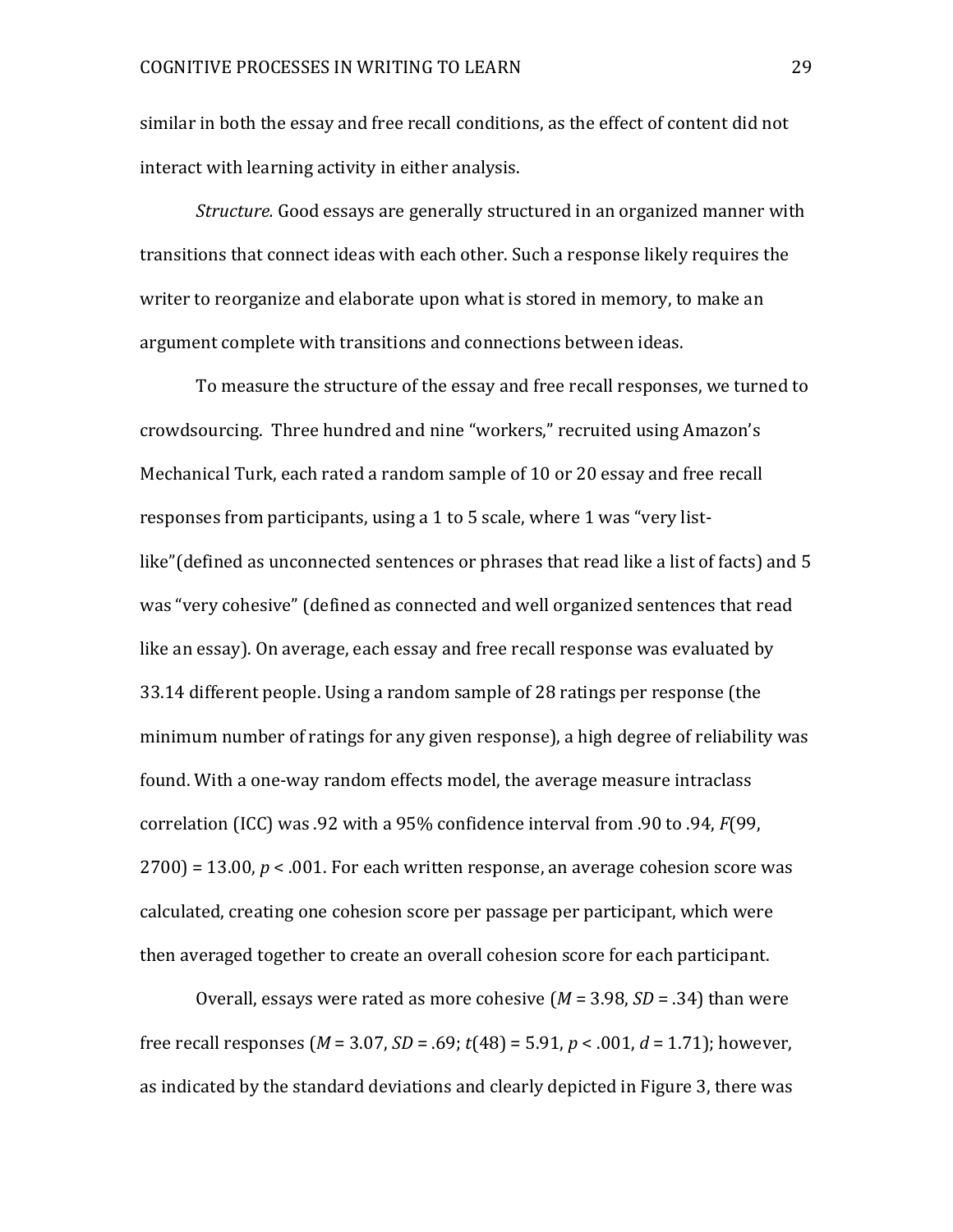more variability in the free recall condition. Some free recall responses were rated as cohesive as many of the essays.

A regression analysis revealed that learners with better writing skills wrote more cohesive responses, but this relationship was especially pronounced in the free recall condition. Overall, higher SAT writing scores predicted higher cohesion ratings  $\beta$  = .51, *Semipartial r* = .25,  $t(35)$  = 2.33,  $p$  = .03], but this effect differed depending on learning activity condition  $\beta$  = -.42, *Semipartial*  $r$  = -.22,  $t(35)$  = -2.07, *p* = .046]. In the free recall condition, higher SAT scores were correlated with greater cohesion ratings ( $r = .51$ ,  $p = .03$ ), whereas in the essay condition, there was no relationship between these variables ( $r = .04$ ,  $p = .85$ ). These results suggest that, in the free recall condition, more skilled writers were more likely to choose to write an essay-like response, whereas in the essay condition, all learners attempted to write an essay-like response.

Given this possible interpretation, we asked whether response cohesion predicted later test performance regardless of what learning activity was assigned. The hierarchical regression analysis indicated that response cohesion predicted both problem-solving  $\beta = .47$ , *Semipartial r* = .47,  $t(48) = 3.69$ ,  $p = .001$ , and multiple-choice performance  $\beta$  = .31, *Semipartial*  $r$  = .31,  $t$ (48) = 2.28,  $p$  = .03], and that adding the assigned learning activity condition to the equations did not significantly increase the predictive value of the models [problem-solving: *ΔR<sup>2</sup>* = .04, *F*(1, 47) = 2.81, *p* = .10; multiple-choice: *ΔR<sup>2</sup>* = .04, *F*(1, 47) = 2.29, *p* = .14]. Further, adding an interaction term to the models also failed to increase the predictive value [problem-solving: *ΔR<sup>2</sup>* = .001, *F* < 1; multiple-choice: *ΔR<sup>2</sup>* = .005, *F* < 1]. These results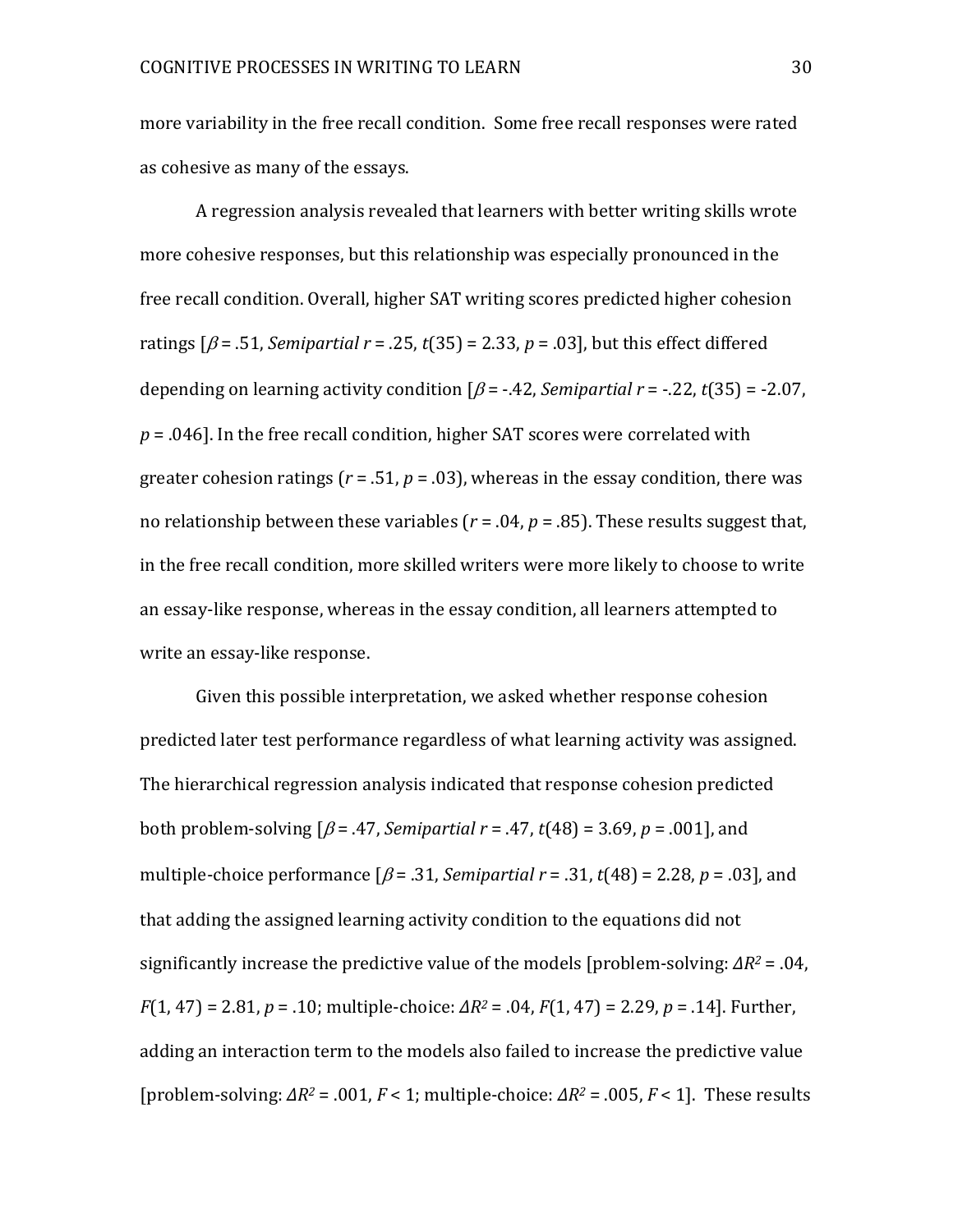suggest that later test performance was driven at least in part by the structure of participants' responses rather than the particular instructions they were given; more essay-like responses were associated with better performance on the later test, regardless of writing instruction.

#### **Discussion**

Our results clearly highlight the need to focus on cognitive processes when evaluating writing as a learning tool, in addition to considering different writing tasks. That is, our experiment allowed a direct comparison of two writing tasks, essays and free recall, and yet that distinction was much less important than the qualities of the writing produced. A comparison of learning in these two different instructional conditions masked important information because some participants, particularly those with better writing skills, wrote essay-like responses even when simply instructed to recall the passages. MTurk workers rated some free recall responses as just as "cohesive" and "essay-like" as those written in the essay condition, and this rating was more predictive of final test performance than which writing condition a participant had been assigned to. Writing an essay-like response likely required reorganization and elaboration, both processes known to improve memory, regardless of the particular instruction received.

Our conclusion that less proficient writers (in our sample, as measured by SAT writing scores) needed to be explicitly instructed to write essays was based on a relatively small sample size for individual difference analyses (n = 25 each in the free recall and essay conditions). To ensure that this finding was not a false positive, we collected additional data sampling participants at both Washington University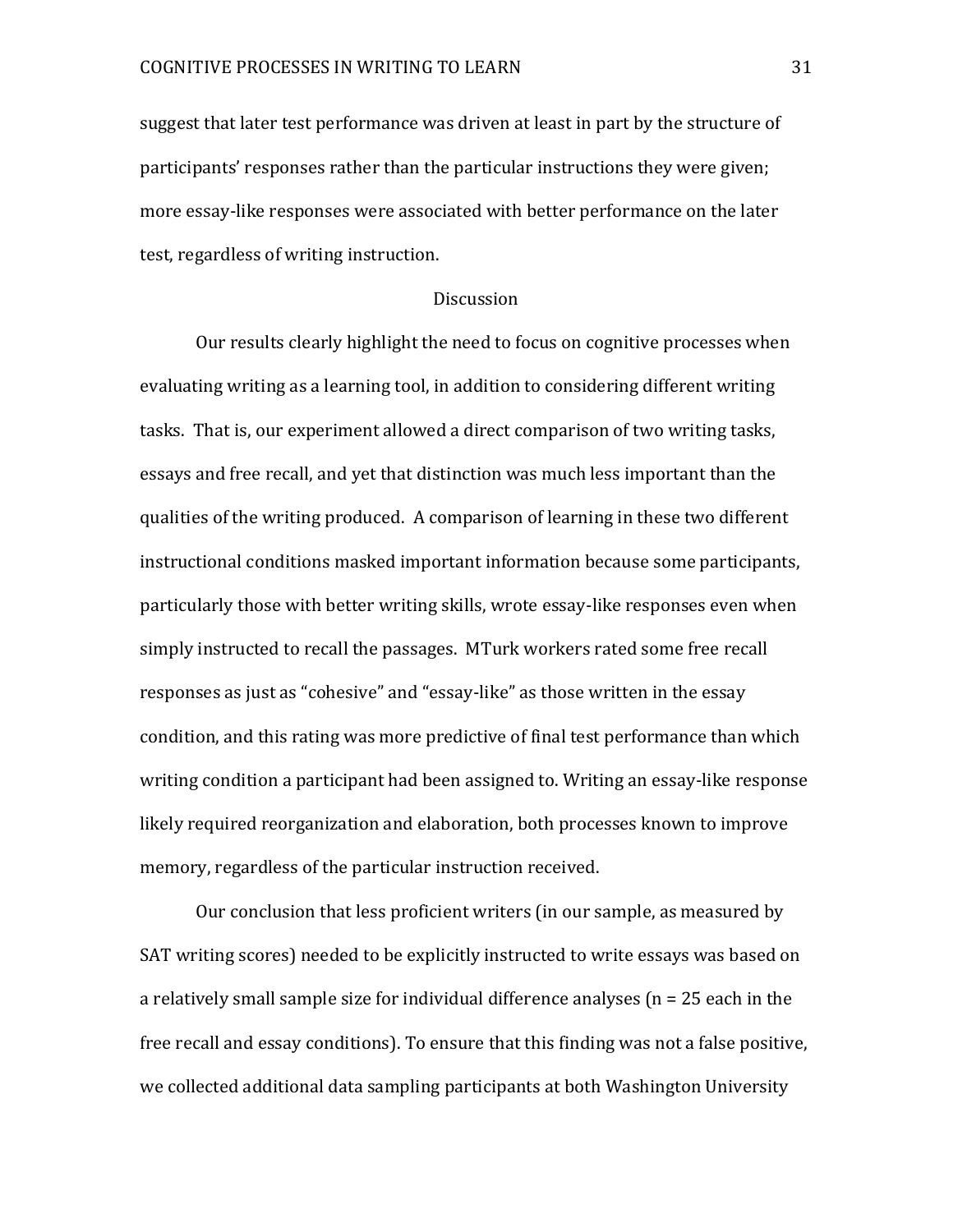and Duke University (Free Recall n = 29; Essay n = 39; see Supplementary Materials for the full methods and results). This new data set confirmed our previous findings; lower-skilled writers again were less likely to write a cohesive free recall response, whereas writing skill did not affect cohesiveness in the essay condition (Learning Activity X SAT interaction:  $\beta$  = -.32, *Semipartial r* = -.20, *t*(64) = -2.2, *p* = .03; Free Recall: *r* = .42, *p* = .03; Essay: *r* = .002, *p* = .99).

Our work also highlights the mnemonic benefits of retrieval, consistent with past work from cognitive psychology (e.g., Carrier & Pashler, 1992; Glover, 1989; Roediger & Karpicke, 2006b). Learning was greater following retrieval of learned information, as occurred when students wrote essays or recalled the passages, but not when students highlighted or took notes. From a practical perspective, it is telling that this advantage for learning activities that required retrieval was quite broad, as it emerged for multiple-choice fact items, multiple-choice inference items, and short-answer (problem solving) items. Many writing tasks could easily be modified to include a retrieval component – even writing tasks typically completed open-book (e.g., summarization, see Spirgel & Delaney, 2014). Focusing on a cognitive process rather than on a task is less constraining to instructors, as they can keep their familiar tasks and yet modify them to include the desired processes. For example, consider the popular task of concept mapping, where students represent the relationship between concepts graphically by drawing links, or words or phrases, between different nodes, or concepts. This task typically is completed open-book with students having access to their notes and reading material. However, Blunt and Karpicke (2014) recently showed that students learned more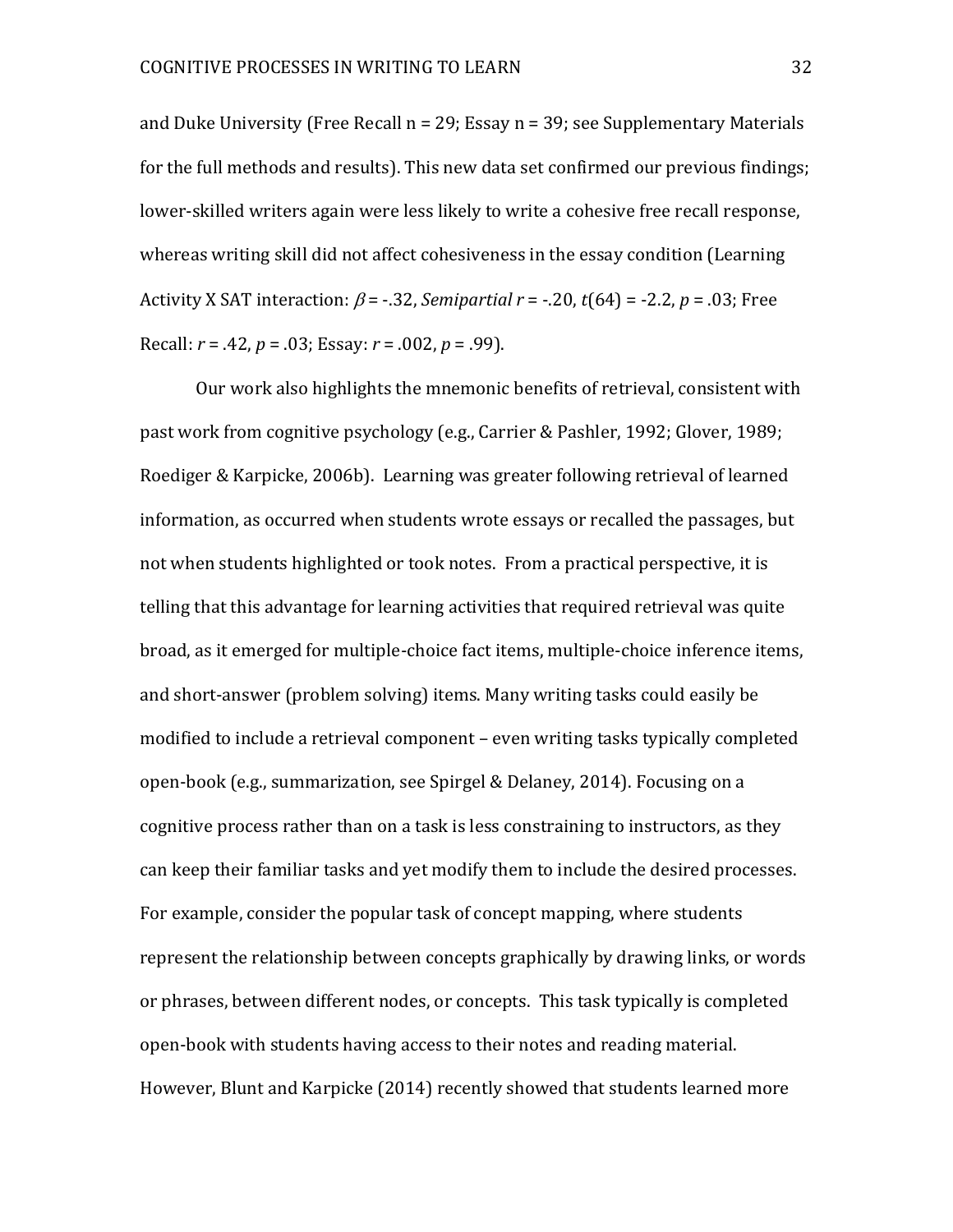from making concepts maps when the task was modified to require retrieval; students who made concept maps without access to the original text did better on a test one week later than those who were able to refer back to the text while making their maps.

There is one caveat to our recommendation to add retrieval to learning activities: in our study, participants with greater structure building ability benefited more from retrieving information than did those with less capacity to build narrative structures. Compared to high-structure builders, low-structure builders used fewer critical content words when recalling or writing closed-book essays, which in turn reduced the benefits of these activities. Because low-structure builders do not seem to be as able to benefit from retrieval processes when writing essays, future research should explore whether open-book essays may benefit these learners more.

One challenge for future research is to understand when (and in what form) people may need cognitive supports to engage in processes known to benefit learning. Our samples came from highly selective private universities, meaning that even our relatively less-skilled participants were likely more skilled than the general college-bound population, highlighting the importance of considering individual differences. For example, our "less proficient" writers needed to be told to write essays – but the minimum writing SAT score in the sample (590) still ranked in the 80th percentile of college-bound seniors (The College Board, 2015). Thus, it would likely be necessary to explicitly instruct students to write essays in a lessselective cohort, as such students would be less likely to produce essays given free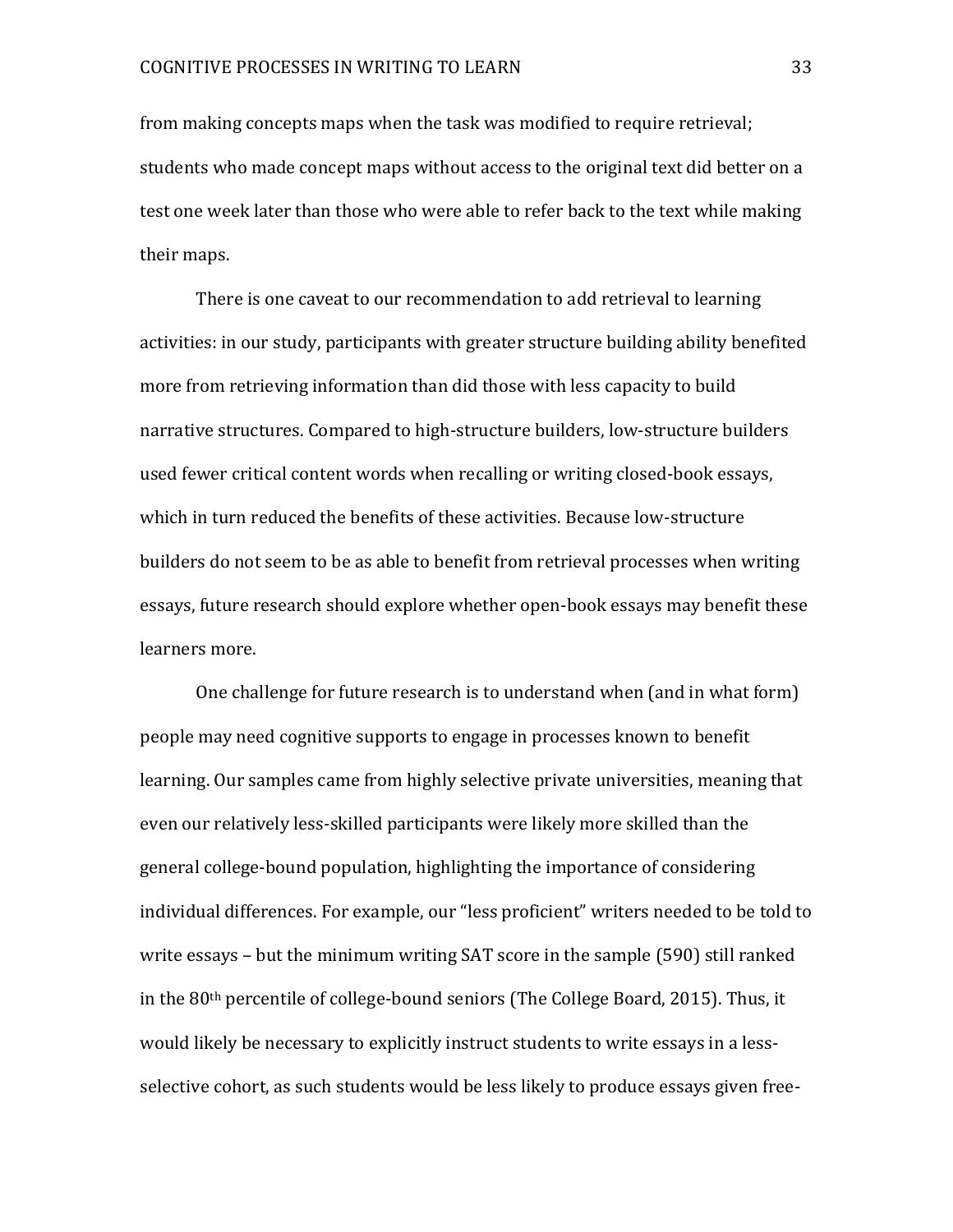recall instructions. A different cohort might also yield different conclusions about working memory, which had surprisingly little effect on performance here.

More generally, our work sets up many future questions, as our instantiations of essays and free recall represent just two of the many possible writing assignments; slight changes in conditions and/or materials would potentially change which cognitive processes were engaged. For example, if writers had access to the source material while writing their essays, they might be better able to organize and elaborate upon the material, which should increase learning. However, at the same time, this change would reduce retrieval processing which should decrease learning. Similarly, different essay prompts will likely afford different cognitive processes; an essay comparing-and-contrasting a new concept to a known one may encourage more elaboration. Writing an argument may require more reorganization as learners fit the source material within the constraints of their argument (for preliminary evidence for this claim, see Wiley & Voss, 1999). Future research could also more stringently test the effects of particular processes by holding the learning activity constant while manipulating only the use of a particular cognitive process. For example, essays could be made to use more or less retrieval processing by manipulating whether or not participants had access to the source material while writing.

In short, this work brings together two different traditions, writing-to-learn and cognitive psychology to identify important cognitive processes that affect learning from writing. Our results link writing-to-learn effects to specific cognitive processes, an approach we believe is likely to be more fruitful than a focus on the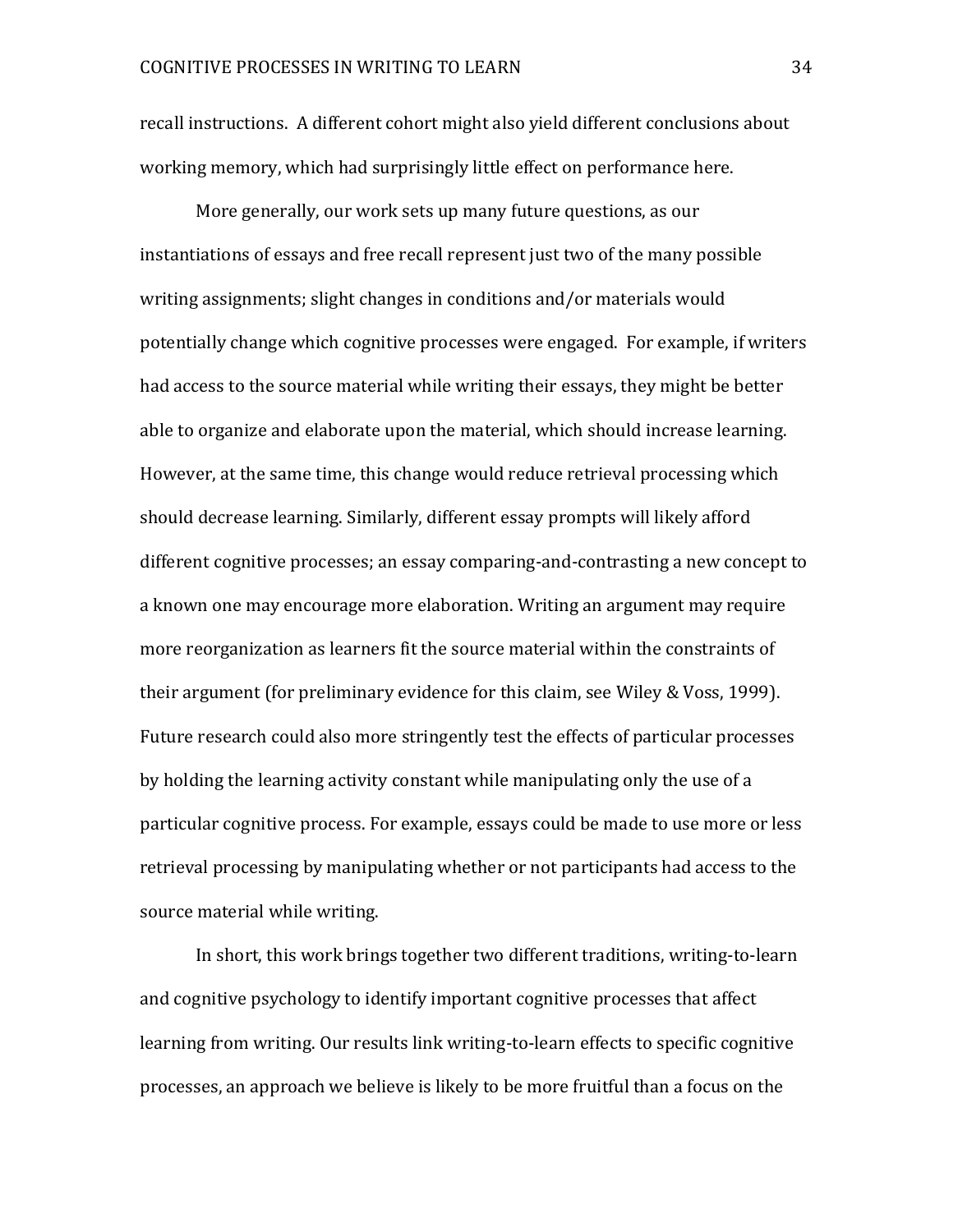infinite possible variations of writing tasks. Theoretically, it makes sense to link writing-to-learn to well-understood cognitive processes drawing from both cognitive psychology and educational psychology, as opposed to building completely separate theory. This approach has more promise for both theoretical understanding and for research to be able to realistically guide education. Further, exploring how individual differences affect writing-to-learn can provide valuable insight into how, why, and when, writing activities can enhance learning. These insights could be invaluable to educators who must use the complex, and often contradictory, literature to decide how best to help their students learn.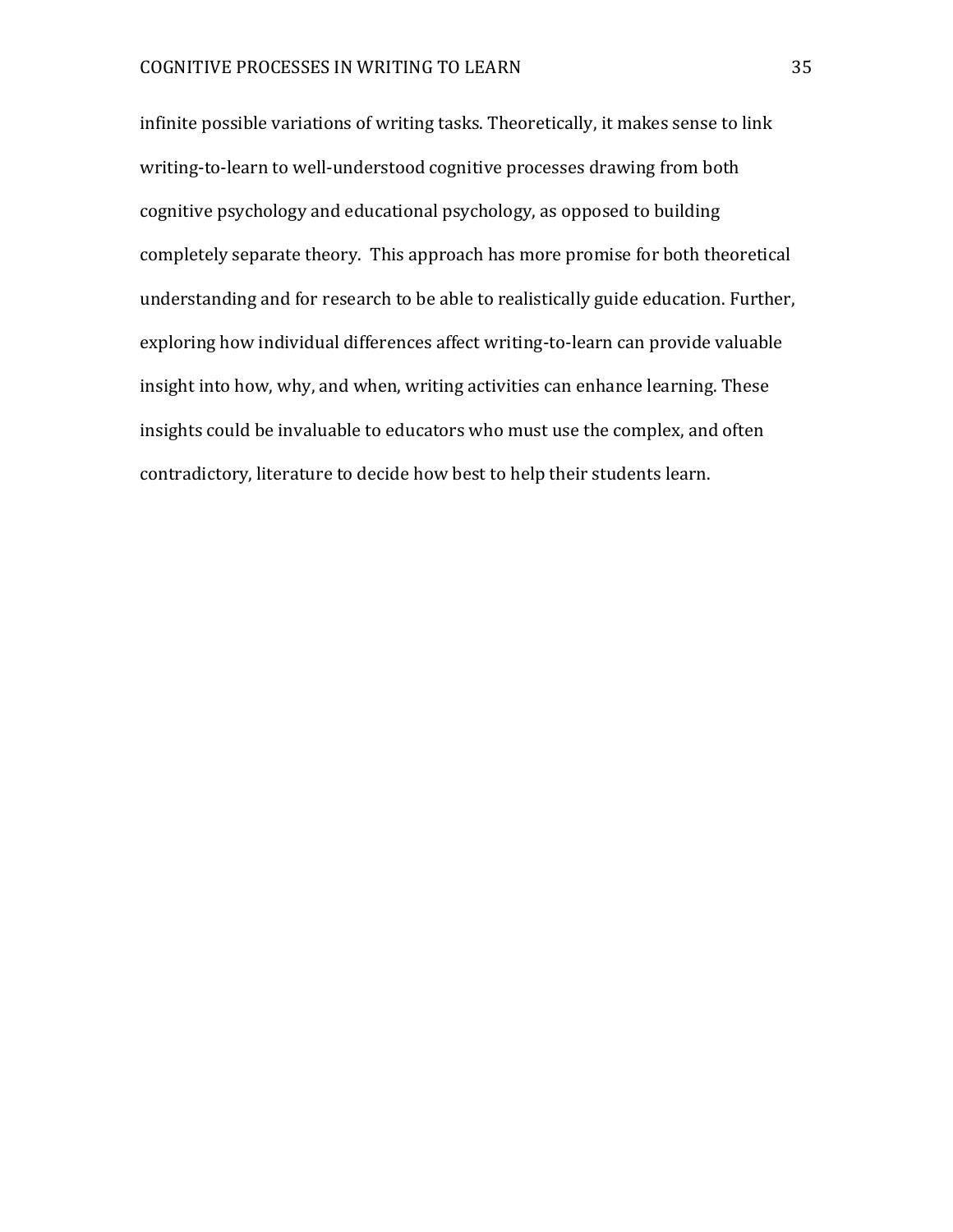#### References

- Applebee, A. N. (1984). Writing and reasoning. *Review of Educational Research, 54*, 577-596.
- Arnold, K. M., Daniel, D. B., Jensen, J., McDaniel, M., & Marsh, E. J. (submitted). Structure Building Predicts Grades in College Psychology and Biology.
- Bangert-Drowns, R. L., Hurley, M. M., & Wilkinson, B. (2004). The effects of schoolbased writing-to-learn interventions on academic achievement: A metaanalysis. *Review of Educational Research, 74*, 29-58.
- Bangert-Drowns, R. L., Kulik, C. C., Kulik, J. A., & Morgan, M. (1991). The instructional effect of feedback in test-like events. *Review of Educational Research, 61*, 213- 238.
- Benjamin, A. S., & Bjork, R. A. (2000). On the relationship between recognition speed and accuracy for words rehearsed via rote versus elaborative rehearsal. *Journal of Experimental Psychology: Learning, Memory, and Cognition, 26*, 638-648.
- Bereiter, C., & Scardamlia, M. (1987). An attainable version of high literacy: Approaches to teaching higher-order skills in reading and writing. *Curriculum Inquiry, 17*, 9- 30.
- Blunt, J. R., & Karpicke, J. D. (2014). Learning with retrieval-based concept mapping. *Journal of Educational Psychology, 106*, 849-858.
- Bousfield, W. A. (1953). The occurrence of clustering in the recall of randomly arranged associates. *The Journal of General Psychology, 49*, 229-240.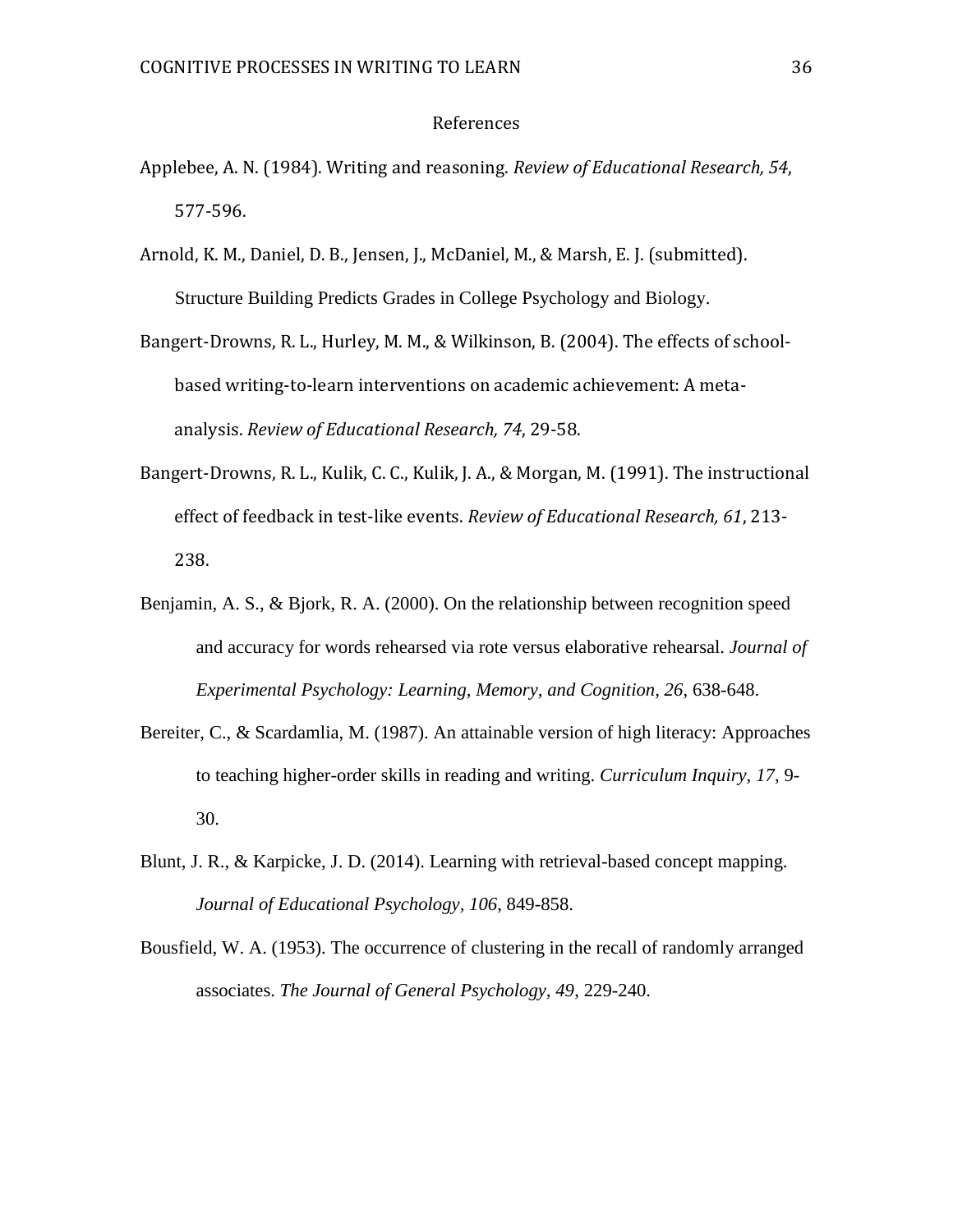- Bui, D. C., & McDaniel, M. A. (2015). Enhancing learning during lecture note-taking using outlines and illustrative diagrams. *Journal of Applied Research in Memory and Cognition*, *4*(2), 129-135.
- Butler, A. C. (2010). Repeated testing produces superior transfer of learning relative to repeated studying. *Journal of Experimental Psychology: Learning, Memory, and Cognition, 36,* 1118-1133.
- Callender, A. A., & McDaniel, M. A. (2007). The benefits of embedded question adjuncts for low and high structure builders. *Journal of Educational Psychology*, *99*(2), 339-348.
- Callender, A. A., & McDaniel, M. A. (2009). The limited benefits of rereading educational texts. *Contemporary Educational Psychology*, *34*(1), 30-41.
- Carpenter, S. K. (2009). Cue strength as a moderator of the testing effect: The benefits of elaborative retrieval. *Journal of Experimental Psychology: Learning, Memory, and Cognition, 35*, 1563-1569.
- Carpenter, S. K. (2012). Testing enhances the transfer of learning. *Current Directions in Psychological Science, 21,* 279-283. doi: 10.1177/0963721412452728
- Carpenter, S. K., & DeLosh, E. L. (2006). Impoverished cue support enhances subsequent retention: Support for the elaborative retrieval explanation of the testing effect. *Memory & Cognition, 34,* 268-276.
- Carrier, M., & Pashler, H. (1992). The influence of retrieval on retention. *Memory & Cognition, 20*, 633-642.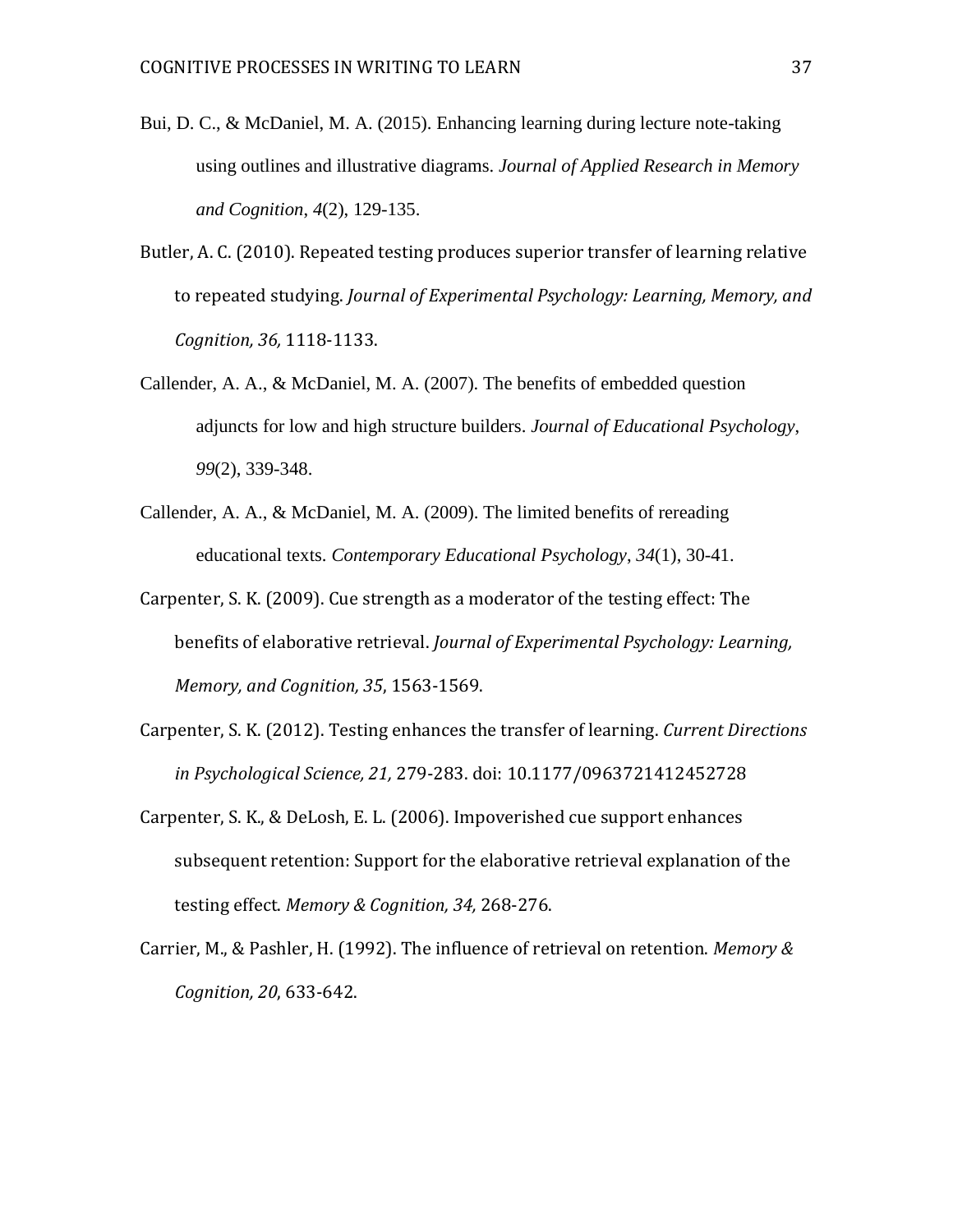- Connor-Greene, P. A. (2000). Making connections: Evaluating the effectiveness of journal writing in enhancing student learning. *Teaching of Psychology, 27,* 44- 46.
- Conway, A. R. A., Kane, M. J., & Engle, R. W. (2003). Working memory capacity and its relation to general intelligence. *Trends in Cognitive Science, 7*, 547-552.
- Craik, F. I. M., & Lockhart, R. S. (1972). Levels of processing: A framework for memory research. *Journal of Verbal Learning and Verbal Behavior, 11*, 671-684.
- Daneman, M., & Carpenter, P. A. (1980). Individual differences in working memory and reading. *Journal of Verbal Learning and Verbal Behavior, 19*, 450-466.
- Einstein, G. O., McDaniel, M. A., Bowers, C. A., & Stevens, D. T. (1984). Memory for prose: The influence of relational and proposition-specific processing. *Journal of Experimental Psychology: Learning Memory, and Cognition, 10*, 133-143.
- Einstein, G. O., McDaniel, M. A., Owen, P. D., & Coté, N. C. (1990). Encoding and recall of texts: The importance of material appropriate processing. *Journal of Memory and Language, 29*, 566-581.
- Einstein, G. O., Morris, J. & Smith, S. S. (1985). Note-taking, individual differences, and memory for lecture information. *Journal of Educational Psychology, 77,* 522- 532.
- Emig, J. (1977). Writing as a mode of learning. *College Composition and Communication, 28*, 122-128.
- Engle, R. W. (2002). Working memory capacity as executive attention. *Current Directions in Psychological Science, 11*, 19-23.

Friend, R. (2002). Summing it up. *The Science Teacher, 69,* 40-43.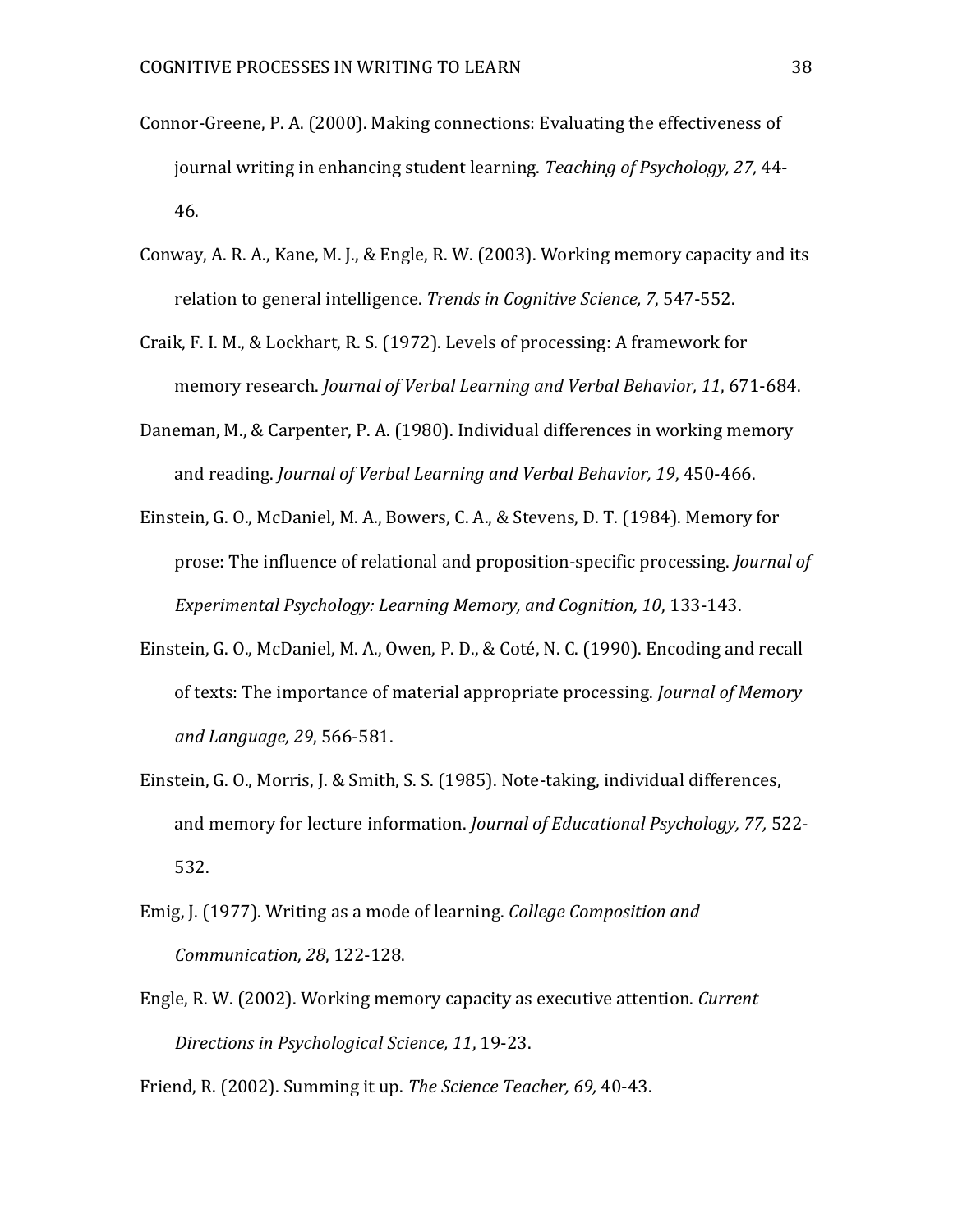- Gernsbacher, M. A., & Verner, K. R. (1988). *The multi-media comprehension battery.* Eugene, OR: University of Oregon, Institute of Cognitive and Decision Sciences.
- Gernsbacher, M. A., Verner, K. R., & Faust, M. E. (1990). Investigating differences in general comprehension skill. *Journal of Experimental Psychology: Learning, Memory, & Cognition, 16*, 430-445.
- Gingerich, K. J., Bugg, J. M., Doe, S. R., Rowland, C. A., Richards, T. L., Tompkins, S. A., & McDaniel, M. A. (2014). Active processing via write-to-learn assignments: Learning and retention benefits in introductory psychology. *Teaching of Psychology, 41*, 303-308.
- Glogger, I., Schwonke, R., Holzapfel, L., Nückles, M., & Renkl, A. (2012). Learning strategies assessed by journal writing: Prediction of learning outcomes by quantity, quality, and combinations of learning strategies. *Journal of Educational Psychology, 104*, 452-468.
- Glover, J. A. (1989). The "testing" phenomenon: Not gone but nearly forgotten. *Journal of Educational Psychology, 81*, 392-399.
- Grant, R. (1993). Strategic training for using text headings to improve students' processing of content. *Journal of Reading, 36*, 482-488.
- Gurung, R. A. R., Weidert, J., & Jeske, A. (2010). Focusing on how students study. *Journal of the Scholarship of Teaching and Learning, 10*, 28-35.
- Hayes J. R., & Flower, L. S. (1986). Writing research and the writer. *The American Psychologist, 41,* 1106-1113.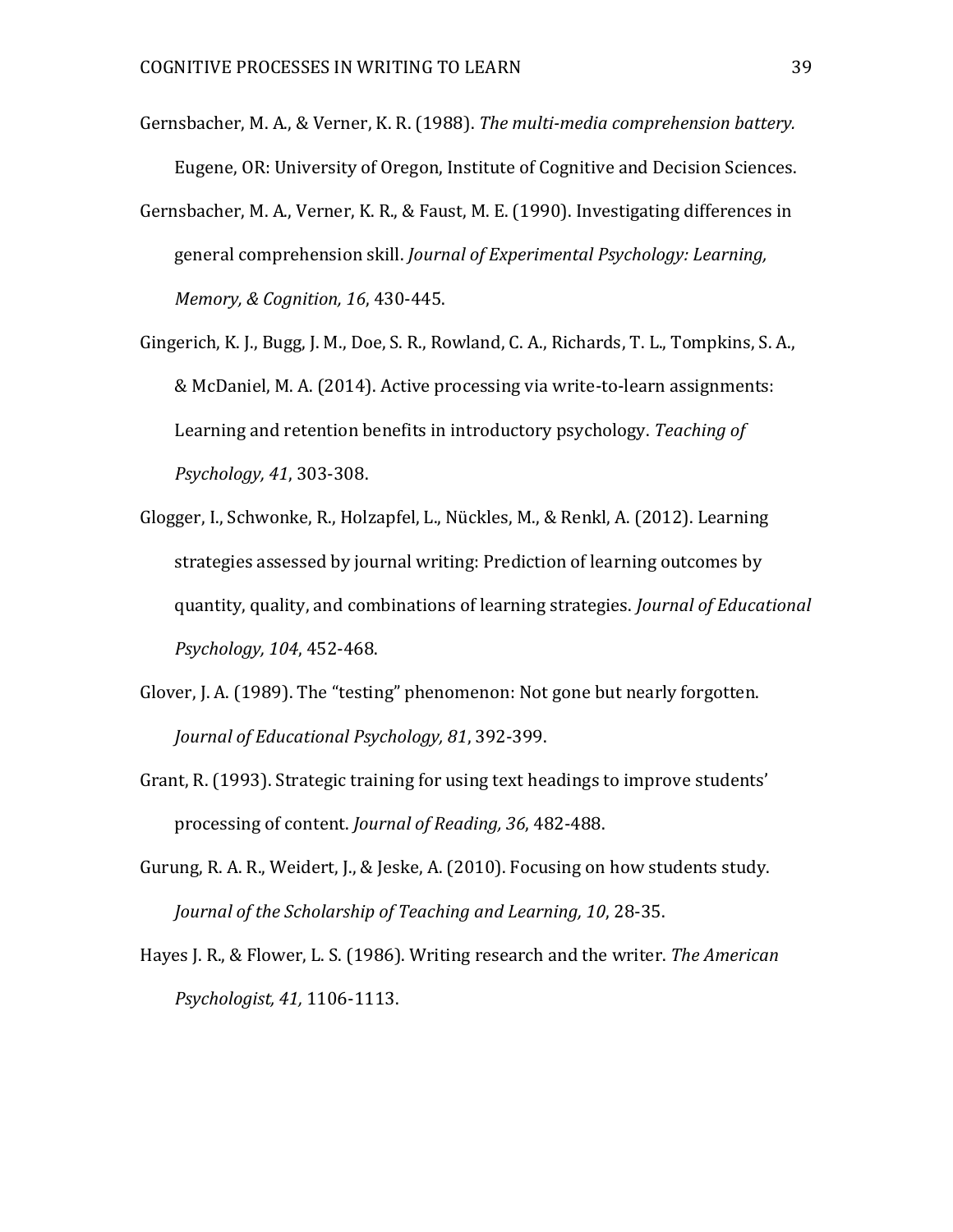- Hebert, M., Gillespie, A., & Graham, S. (2013). Comparing effects of different writing activities on reading comprehension: A meta-analysis. *Reading and Writing, 27*, 1043-1072.
- Hounsell, D. (1997). Contrasting conceptions of essay-writing. In F. Marton, D. Hounsell, & N. Entwistle (Eds.), *The Experience of Learning* (106-125). Edinburgh: Scottish Academic Press.
- Humes, A. (1983). Research on the composing process. *Review of Educational Research, 53,* 201-216.
- Kane, M. J., & Engle, R. W. (2000). Working-memory capacity, proactive interference, and divided attention: Limits on long-term memory retrieval. *Journal of Experimental Psychology: Learning, Memory, and Cognition, 26*, 336-358.
- Karttunen, H., Kröger, P., Oja, H., Poutanen, M. & Donner, K. J. (2006). Fundamental Astronomy. Berlin: Springer.
- Kellogg, R. T. (2001). Long-term working memory in text production. *Memory & Cognition, 29*, 43-52.
- Kiewra, K. A., & Benton, S. L. (1988). The relationship between informationprocessing ability and notetaking. *Contemporary Educational Psychology, 13,* 33- 44.
- Klein, P. D. (1999). Reopening inquiry into cognitive processes in writing-to-learn. *Educational Psychology Review, 11*, 203-270.
- Kornell, N., & Bjork, R. A. (2007). The promise and perils of self-regulated study. *Psychonomic Bulletin & Review, 6*, 219-224.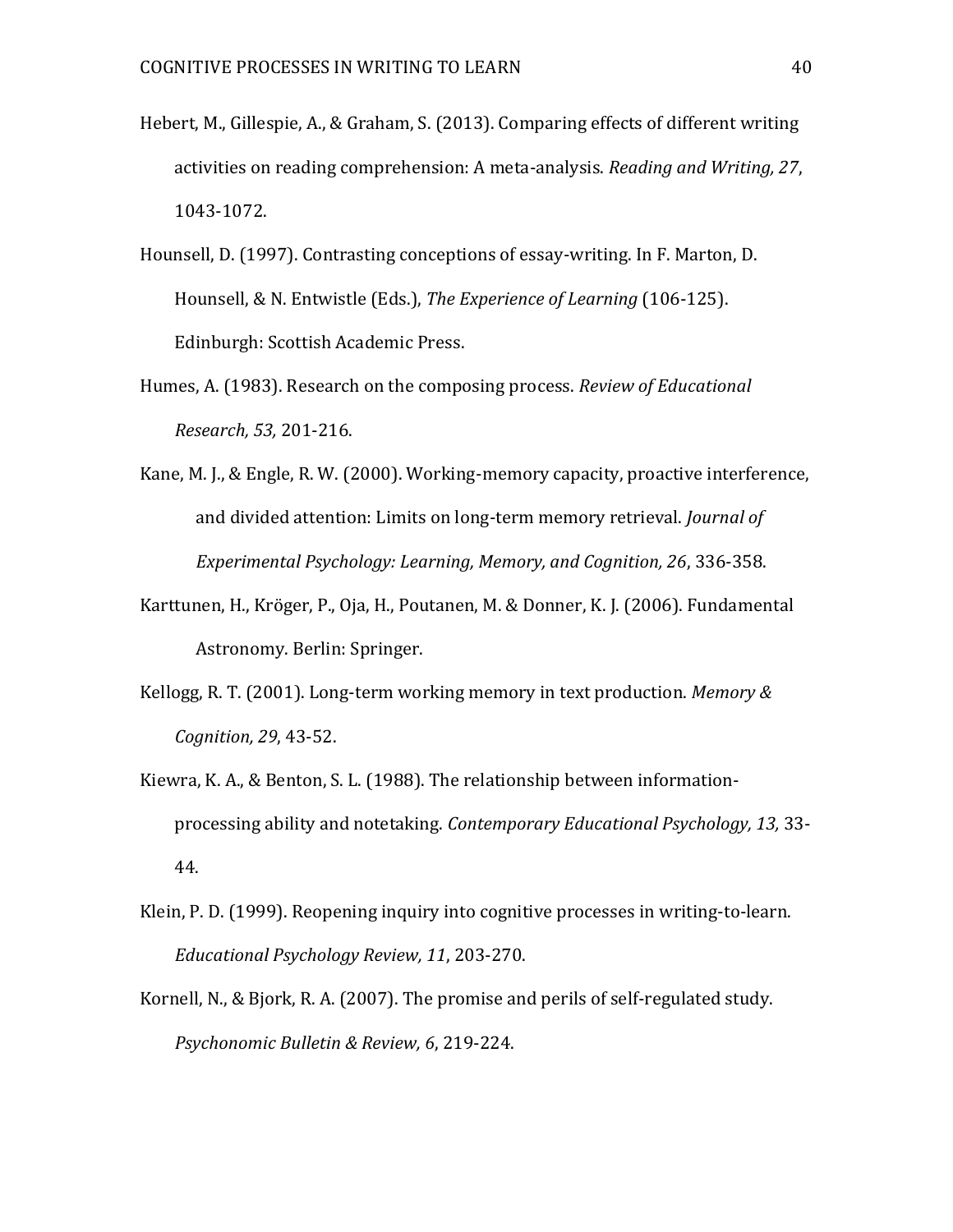- Maki, R. H., Jonas, D., & Kallod, M. (1994). The relationship between comprehension and metacomprehension ability. *Psychonomic Bulletin & Review, 1*, 126-129.
- Maki, W. S., & Maki, R. H. (2002). Multimedia comprehension skill predicts differential outcomes of web-based and lecture courses. *Journal of Experimental Psychology: Applied, 8*, 85-98.
- Martin, M., Nguyen, K., & McDaniel, M. A. (2016). Structure building differences influence learning from educational text: Effects on encoding, retention, and metacognitive control. *Contemporary Educational Psychology, 46, 52-60.*
- Martínez, I., Mateos, M., Martín, E., & Rijlaarsdam, G. (2015). Learning history by composing synthesis texts: Effects of an instructional programme on learning, reading and writing processes, and text quality. *Journal of Writing Research, 7*, 275-302.
- Marshall, J. D. (1987). The effects of writing on students' understanding of literary texts. *Research in the Teaching of English, 21*, 30-63.
- Mattern, K., Camara, W., & Kobrin, J. L. (2007, January). SAT writing: An overview of research and psychometrics to date. *College Board Research Notes* (pp. 32).
- McCutchen, D. (1996). A capacity theory of writing: Working memory in composition. *Educational Psychology Review, 8*, 299-325.
- McDaniel, M. A., Agarwal, P. K., Huelser, B. J., McDermott, K. B., & Roediger, H. L. (2011). Test-enhanced learning in a middle school science classroom: The effects of quiz frequency and placement. *Journal of Educational Psychology, 103*, 399-414.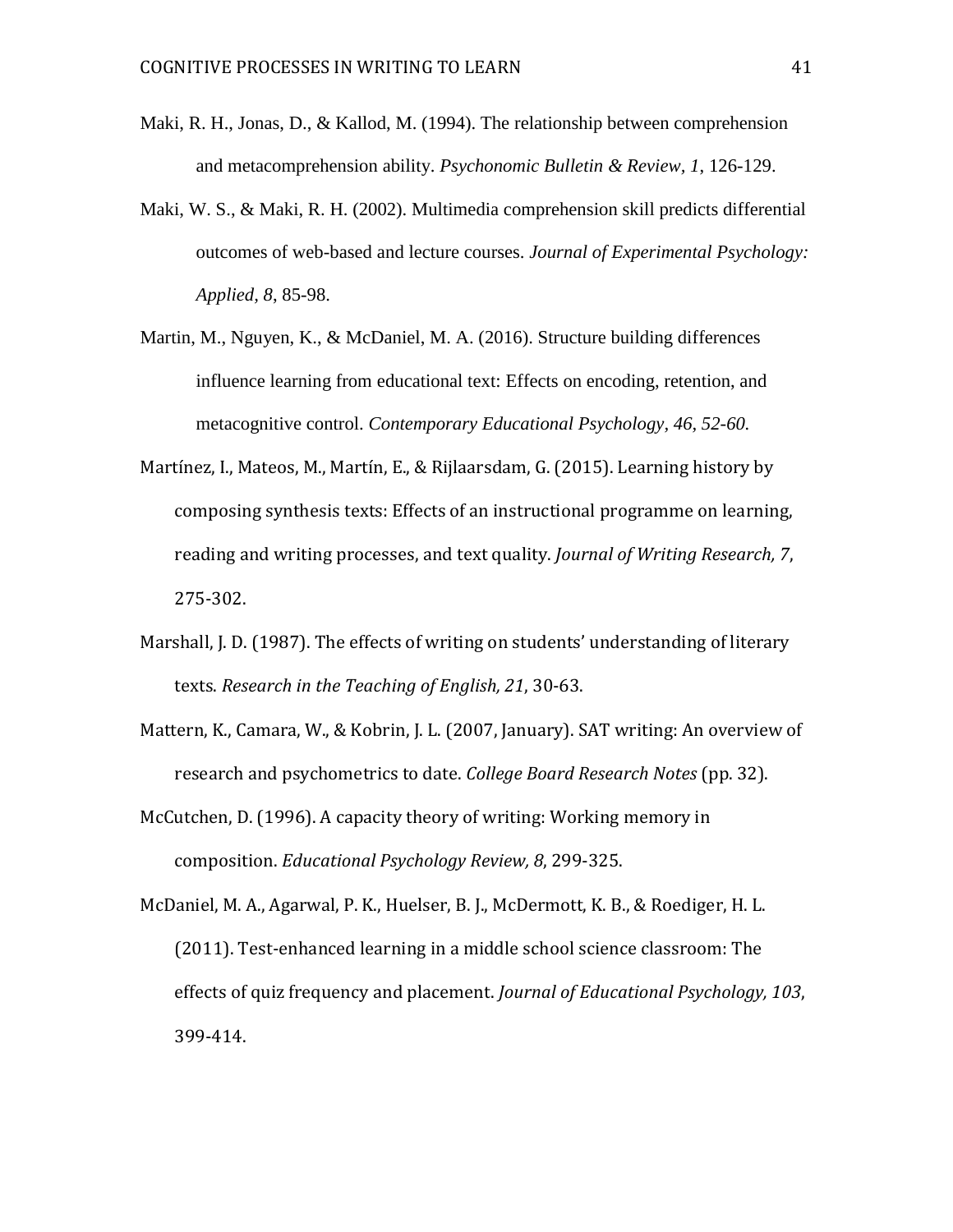- McDaniel, M. A., & Donnelly, C. M. (1996). Learning with analogy and elaborative interrogation. *Journal of Educational Psychology, 88*, 508-519.
- McDaniel, M. A., & Einstein, G. O. (1989). Material-appropriate processing: A contextualist approach to reading and studying strategies. *Educational Psychology Review, 1,* 113-145.
- McDaniel, M. A., Hines, R. J., & Guynn, M. J. (2002). When text difficulty benefits lessskilled readers. *Journal of Memory and Language, 46*, 544-561.
- McDaniel, M. A., & Masson, M. E. (1985). Altering memory representations through retrieval. *Journal of Experimental Psychology: Learning, Memory, and Cognition, 11*, 371-385.
- McDaniel, M. A., Thomas, R. C., Agarwal, P. K., McDermott, K. B., & Roediger, H. L. (2013). Quizzing in middle-school science: Successful transfer performance on classroom exams. *Applied Cognitive Psychology, 27*, 360-372.
- McIntyre, S. (1992). Lecture notetaking, information-processing, and academic achievement. *Journal of College Reading and Learning, 25,* 7-17.
- Nelson, T. O. (1977). Repetition and depth of processing. *Journal of Verbal Learning and Verbal Behavior, 16*, 151-171.
- Newell, G. E. (1984). Learning from writing in two content areas: A case study/protocol analysis. *Research in the Teaching of English, 18*, 265-287.
- Newell, G. E., & Winograd, P. (1995). Writing about and learning from history texts: The effects of task and academic ability. *Research in the Teaching of English, 29,* 133-163.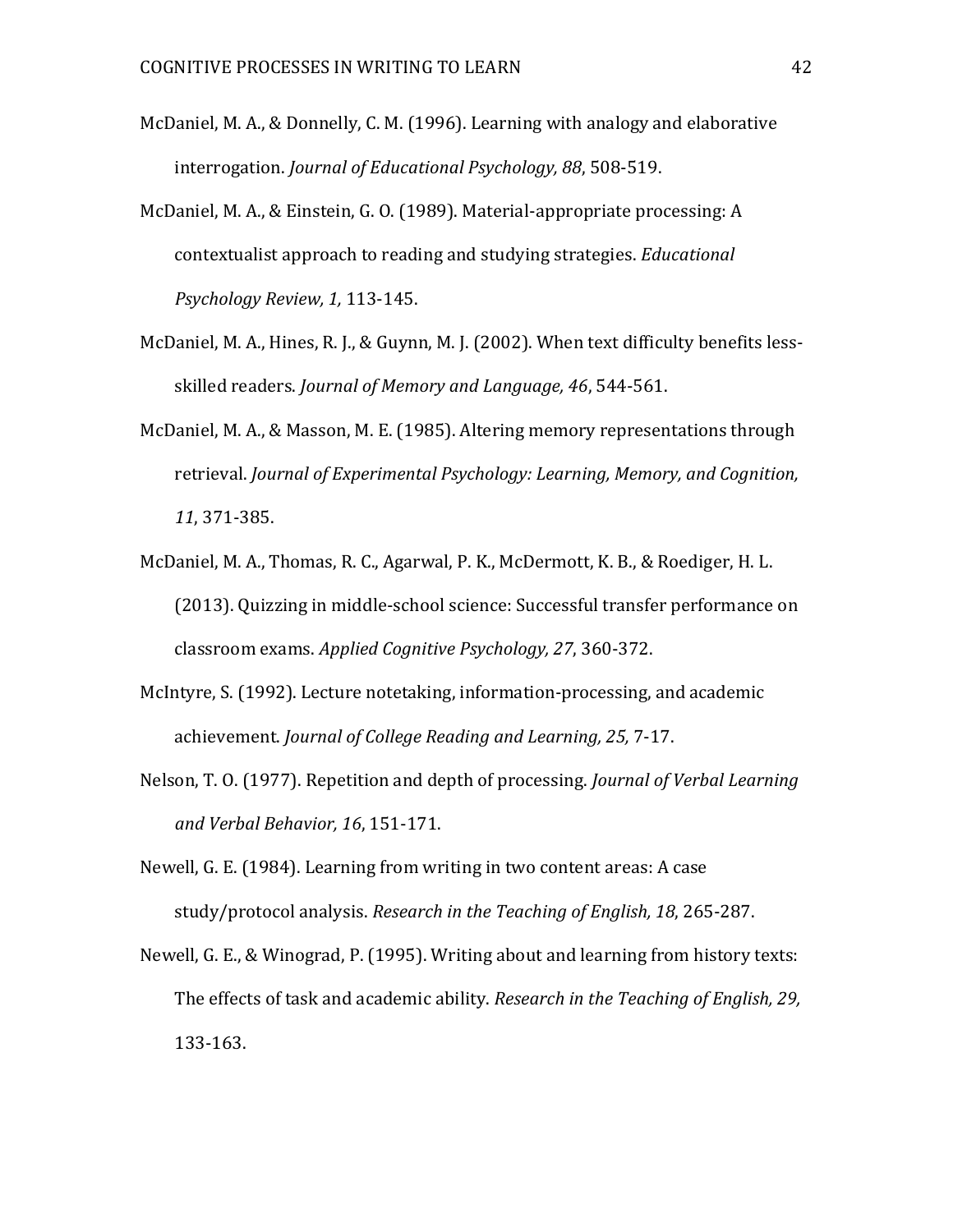- Nicotera, C. L., Shibley, I. A., & Milakofsky, L. K. (2001). Incorporating a substantial writing assignment into orgranic chemistry: Library research, peer review, and assessment. *Journal of Chemical Education, 78*, 50-53.
- Norris, D., Oppler, S., Kuang, D., Day, R., & Adams, K. (2006). The College Board SAT writing validation study: An assessment of predictive and incremental validity. (Report No. 2006-2). New York, NY: College Board.
- Palmatier, R. A. & Bennett, J. M. (1974). Notetaking habits of college students. *Journal of Reading,* 18, 215-218.
- Pennebaker, J. W., Booth, R. J., & Francis, M. E. (2007). *LIWC2007: Linguistic inquiry and word count.* Austin, TX: LIWC.
- Penrose, A. M. (1992). To write or not to write: effects of task and task interpretation on learning through writing. *Written Communication, 9*, 465-500.
- Radmacher, S. A., & Latosi-Sawin, E. (1995). Summary writing: A tool to improve student comprehension and writing in psychology. *Teaching of Psychology, 22*, 113-115.
- Roediger, H. L., III, & Karpicke, J. D. (2006a). The power of testing memory: Basic research and implications for educational practice. *Perspectives on Psychological Science, 1,* 81-210.
- Roediger, H. L., III, & Karpicke, J. D. (2006b). Test-enhanced learning: Taking memory tests improves long-term retention. *Psychological Science, 17*, 249-255.
- Roediger, H. L., III & Butler, A. C. (2011). The critical role of retrieval practice in long-term retention. *Trends in Cognitive Sciences, 15*, 20-27. doi:10.1016/j.tics.2010.09.003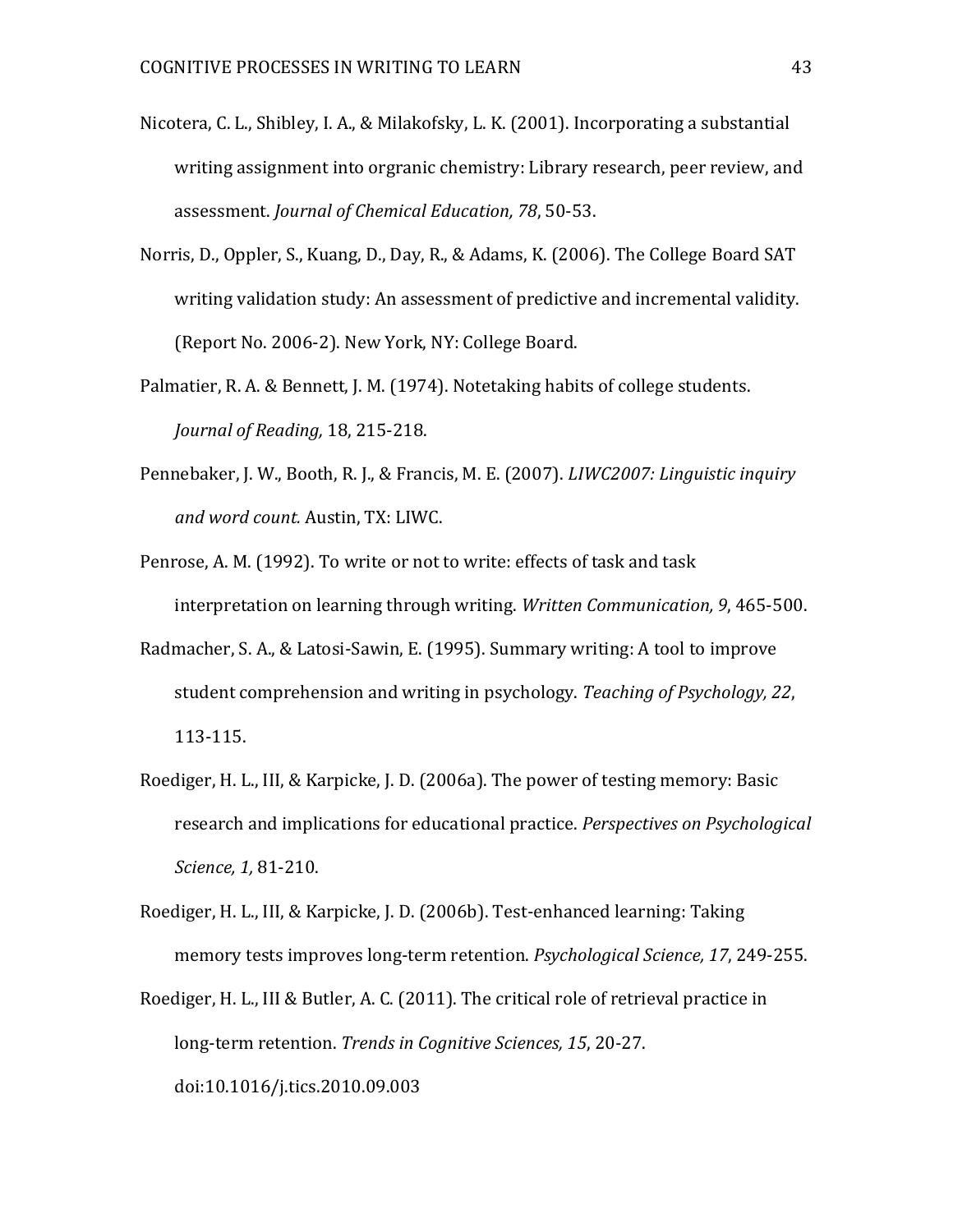- Spirgel, A. S., & Delaney, P. F. (2016). Does writing summaries improve memory for text? *Educational Psychology Review,* 28, 171-196.
- Schmidt, S. R. (1983). The effects of recall and recognition test expectancies on the retention of prose. *Memory & Cognition, 11*, 172-180.
- Schwonke, R., Hauser, S., Nückles, M., & Renkl, A. (2006). Enhancing computersupported writing of learning protocols by adaptive prompts. *Computers in Human Behavior, 22*, 77-92.
- Segev-Miller, R. (2007). Cognitive processes in discourse synthesis: The case of intertextual processing strategies. In M. Torrance, D. Galbraith, & L. Van Waes (Eds.), *Writing and cognition: Research and application* (pp. 231-250). Amsterdam: Elsevier.
- Stein, B. S., Littlefield, J., Bransford, J. D., & Persampieri, M. (1984). Elaboration and knowledge acquisition. *Memory & Cognition, 12*, 522-529.
- Swanson, H. L., & Berninger, V. W. (1996). Individual differences in children's working memory and writing skill. *Journal of Experimental Child Psychology, 63*, 358-385.
- The College Board (2015). SAT Percentile Ranks.
- The College Board (2009). ACT and SAT Concordance Tables. *College Board Research Notes* (pp. 40).
- Torrance, M., Thomas, G. V., & Robinson, E. J. (2000). Individual differences in undergraduate essay-writing strategies: A longitudinal study. *Higher Education, 39*, 181-200.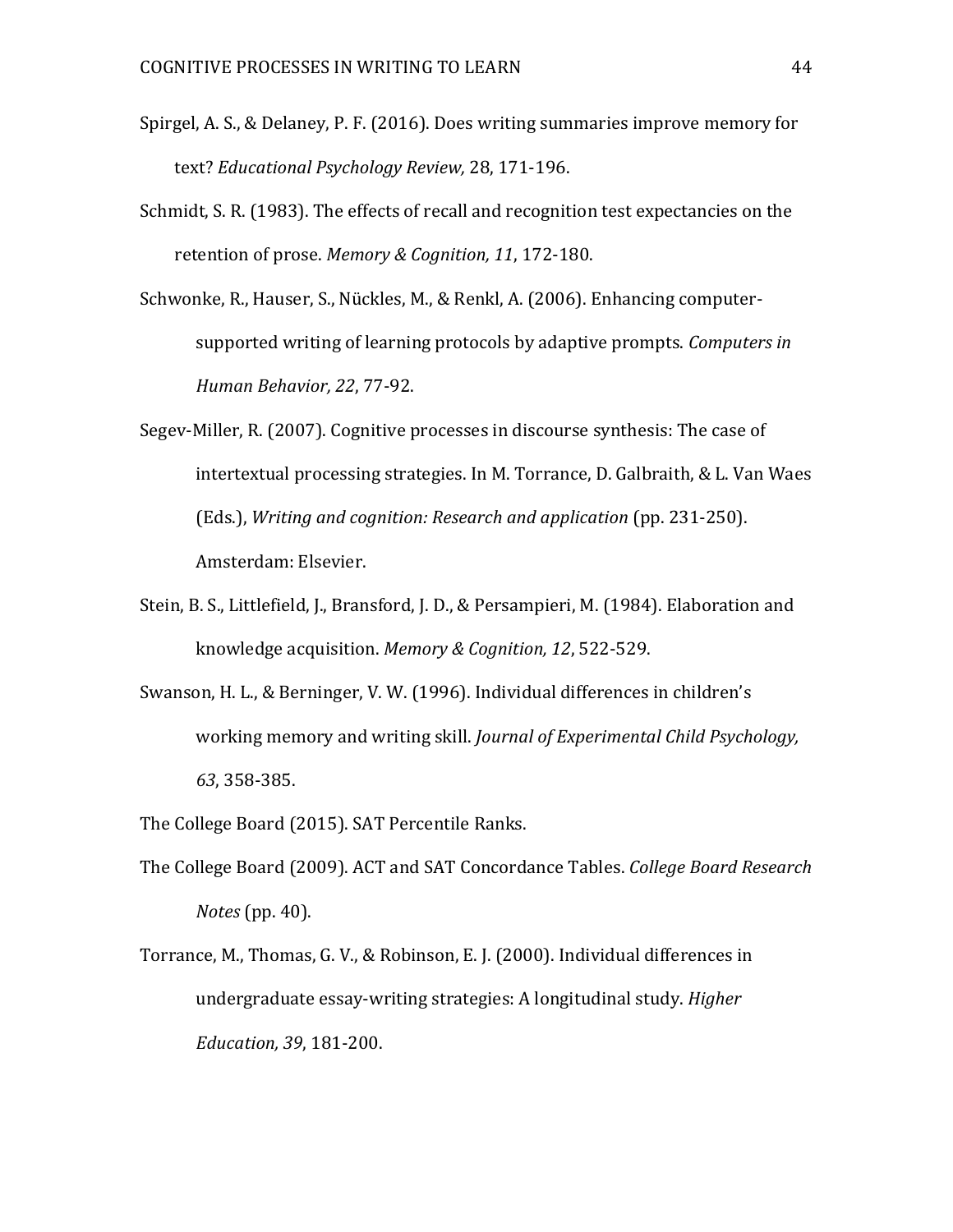- Unsworth, N., Brewer, G. A., & Spillers, G. J. (2012). Working memory capacity and retrieval from long-term memory: The role of controlled search. *Memory & Cognition, 41*, 242-254.
- Unsworth, N., Heitz, R. P., Schrock, J. C., & Engle, R. W. (2005). An automated version of the operation span task. *Behavior Research Methods, 37*, 498-505.
- Unsworth, N., & Engle, R. W. (2007). The nature of individual differences in working memory capacity: Active maintenance in primary memory and controlled search from secondary memory. *Psychological Review, 114*, 104-132.
- Voss, J. F., & Wiley, J. (1997). Developing understanding while writing essays in history. *International Journal of Educational Research, 27*, 255-265.
- Weinstein, C. E., Mayer, R. E. (1986). The teaching of learning strategies. In M. C. Wittrock (Ed.), *Handbook of research on teaching* (3rd Ed.) (p. 315-327). New York: Macmillan.
- Wiley, J. & Voss, J. F. (1999). Constructing arguments from multiple sources: Tasks that promote understanding and not just memory for text. *Journal of Educational Psychology, 91*, 301-311.
- Zaromb, M.F. & Roediger, H.L. (2010). The testing effect in free recall is associated with enhanced organizational processes. *Memory & Cognition*, 38(8), 995- 1008.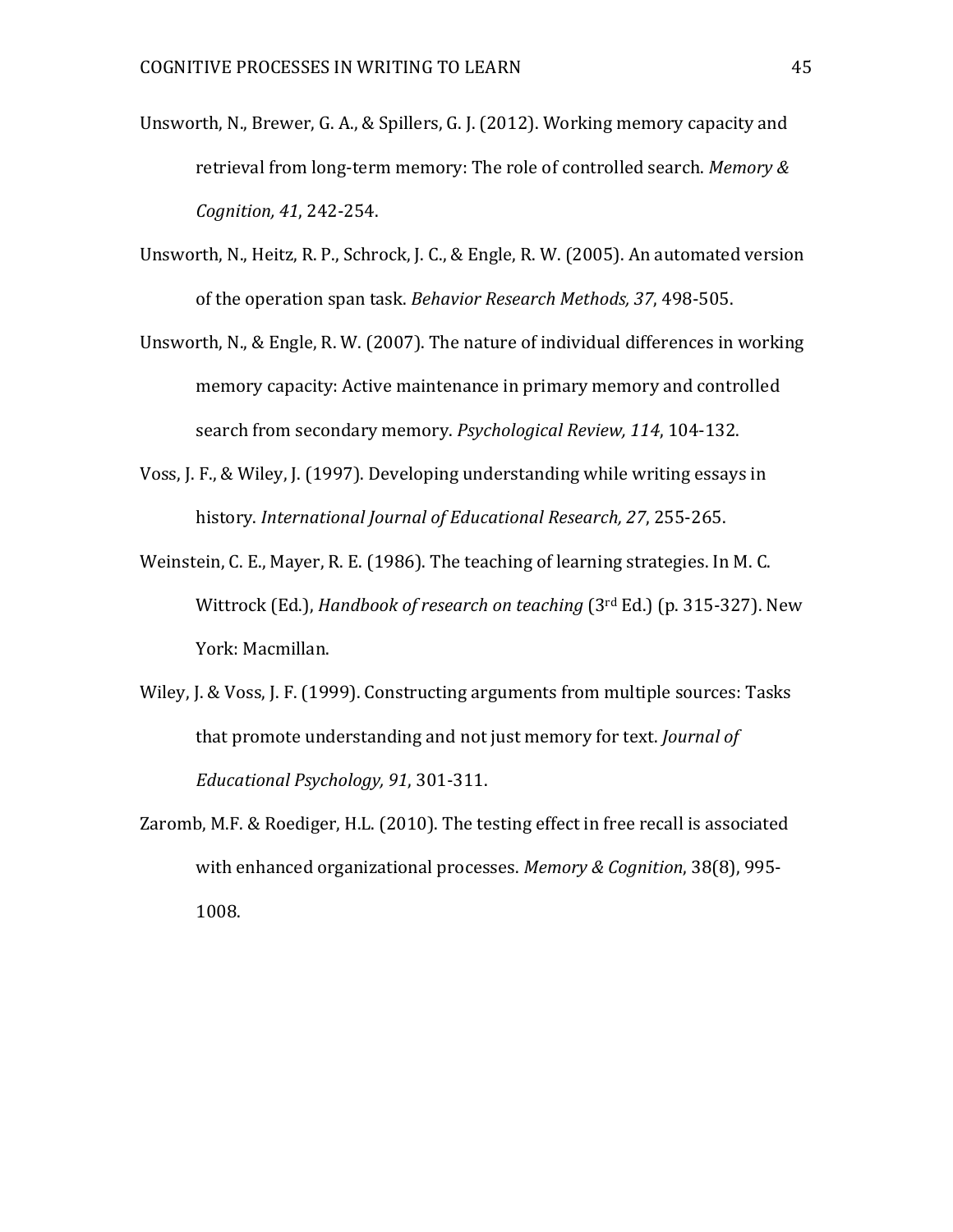*Key cognitive processes likely engaged by the four learning activities used in the* 

*current experiment given the instructions and procedures used.* 

|                    |                     | <b>Cognitive Processes</b> |                |                |  |  |
|--------------------|---------------------|----------------------------|----------------|----------------|--|--|
| Learning           |                     |                            |                |                |  |  |
| Activities         | <b>Writing Task</b> | Reorganization             | Elaboration    | Retrieval      |  |  |
| Highlighting       | N <sub>o</sub>      | N <sub>o</sub>             | N <sub>o</sub> | N <sub>o</sub> |  |  |
| Note-Taking        | Yes                 | Unlikely                   | Unlikely       | N <sub>o</sub> |  |  |
| <b>Free Recall</b> | Yes                 | Unlikely                   | Unlikely       | Yes            |  |  |
| Essay              | <b>Yes</b>          | <b>Yes</b>                 | Yes            | Yes            |  |  |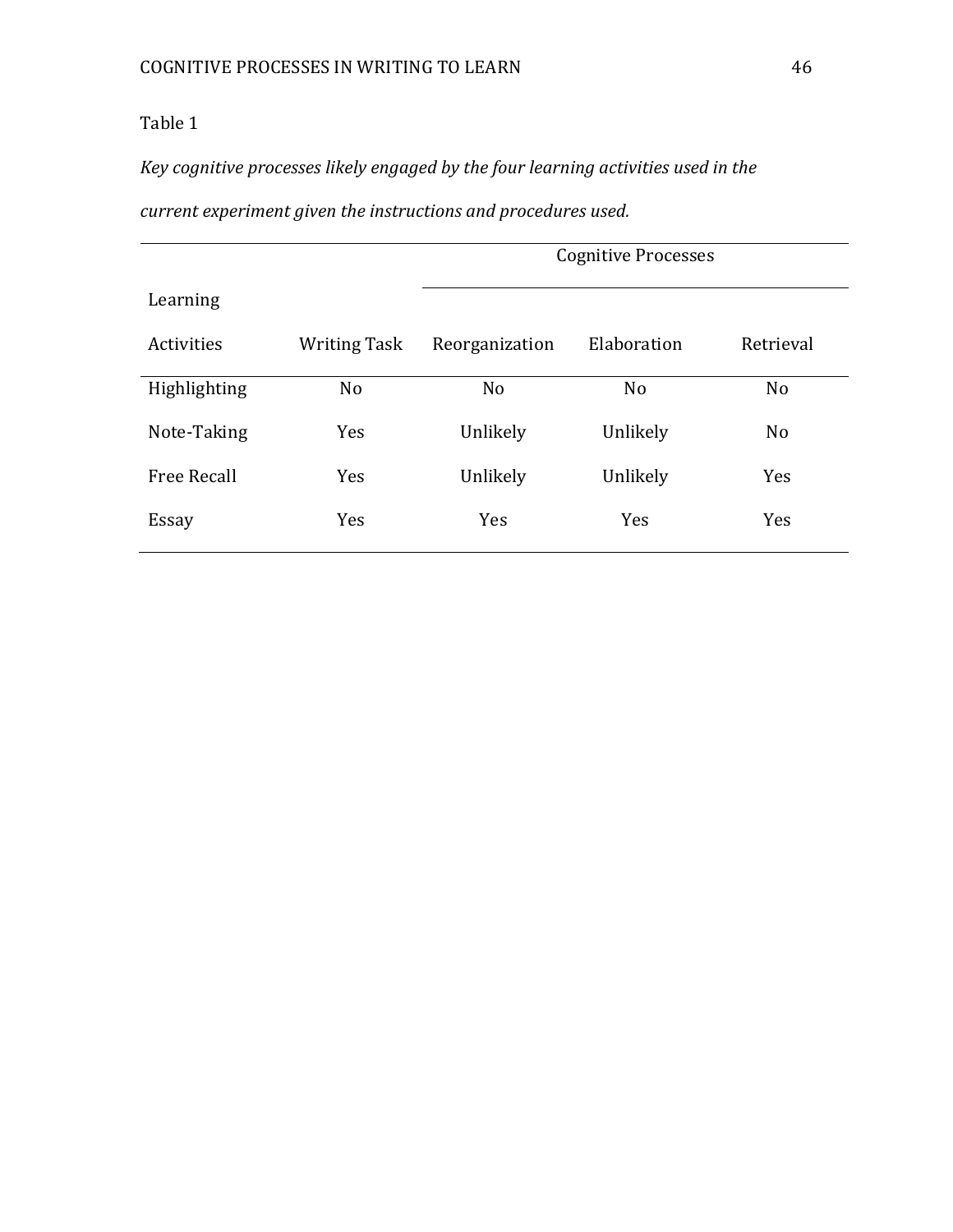*Mean proportion correct on final multiple-choice questions. Standard deviations in* 

*parentheses.*

|                    | Multiple-Choice Question Type |           |           |
|--------------------|-------------------------------|-----------|-----------|
| Learning Activity  | Fact                          | Inference | Total     |
| Essay              | .64(.14)                      | .65(0.23) | .65(0.15) |
| <b>Free Recall</b> | .66(.24)                      | .60(0.24) | .63(.18)  |
| Note-taking        | .58(.16)                      | .55(.22)  | .57(.15)  |
| Highlighting       | .57(.17)                      | .58(.25)  | .58(.17)  |
| Total              | .61(.18)                      | .60(0.23) | .60(0.16) |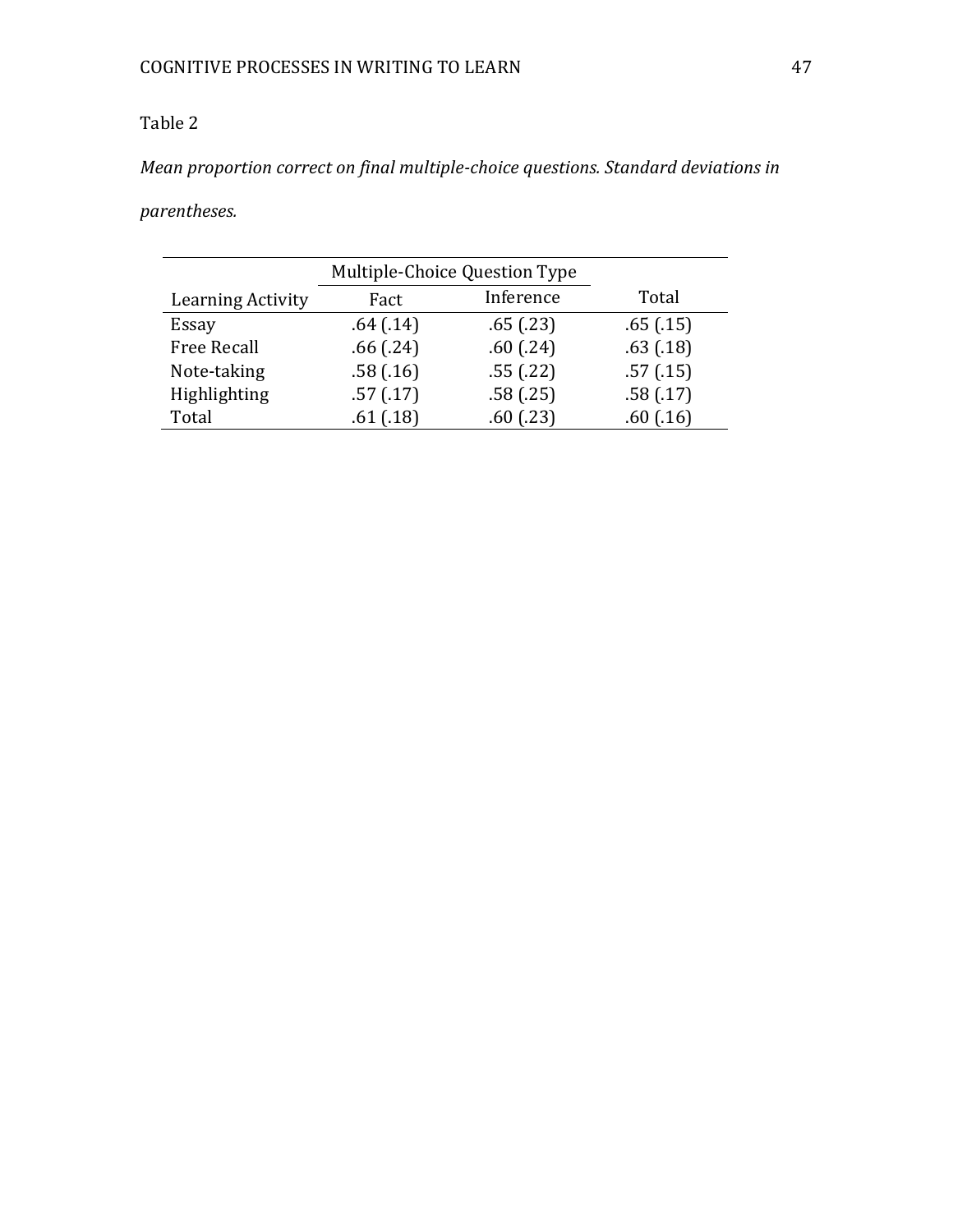*Descriptive data of individual difference measures.*

| Individual<br>Difference Measure | Mean   | Standard<br>Deviation |
|----------------------------------|--------|-----------------------|
| <b>Working Memory</b>            | 62.66  | 9.79                  |
| <b>SAT Writing Score</b>         | 707.90 | 52.03                 |
| <b>MMCB</b>                      | 31.87  | 6 47                  |

*Note.* Working Memory scores are the average of automated RSpan and OSpan total scores and have a maximum score of 75. Average SAT writing scores include ACT English/writing composite scores that have been converted to SAT scores and have a maximum score of 800. MMCB has a maximum of 48.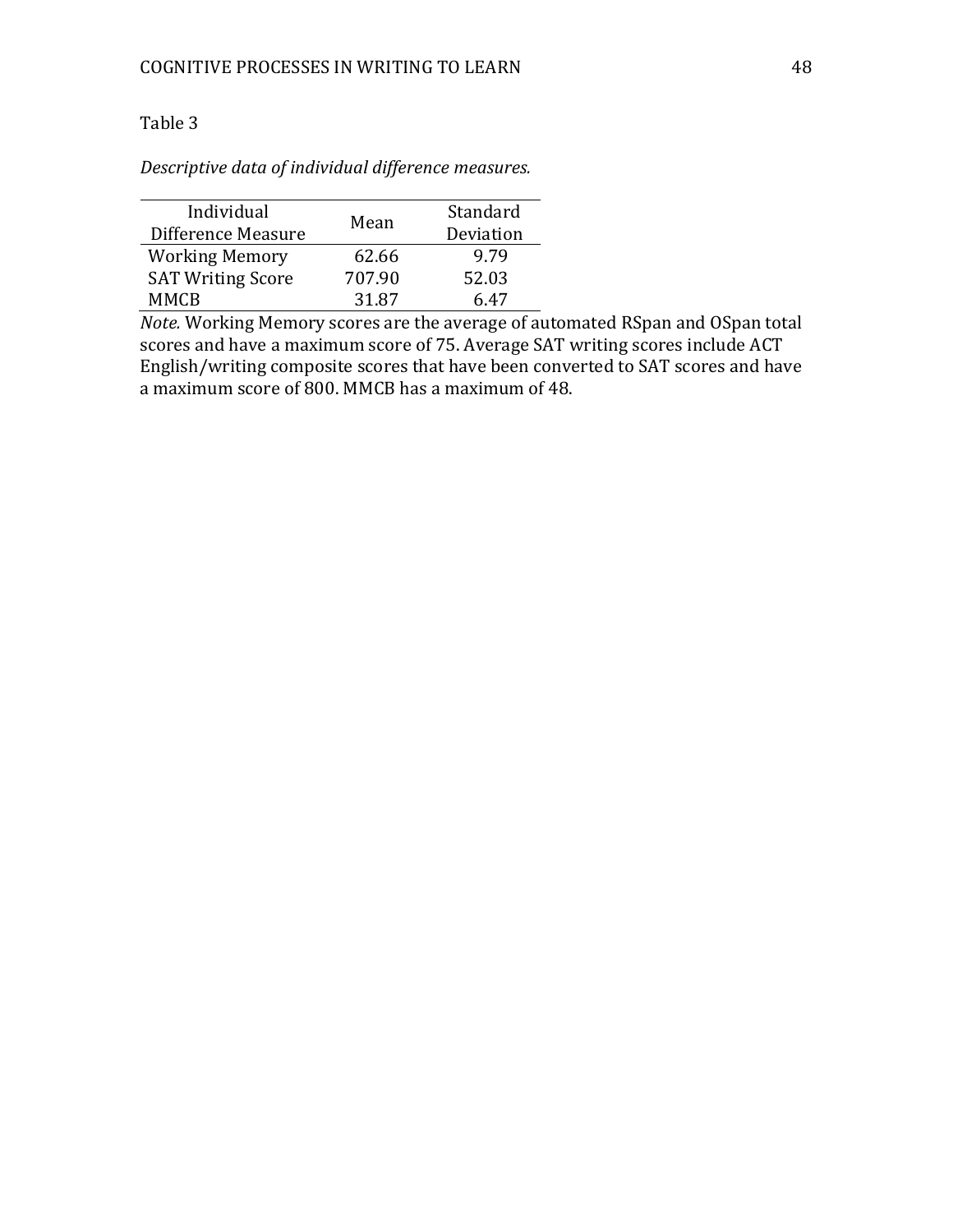# *Regression results predicting multiple-choice performance using individual difference*

|  |  | measures and learning activity divided by retrieval processes |  |
|--|--|---------------------------------------------------------------|--|
|  |  |                                                               |  |

| <b>Predictor Variables</b> | $\overline{F}$ | Adjusted<br>$R^2$ | $\Delta R^2$ | $\beta$        | Semipartial  |
|----------------------------|----------------|-------------------|--------------|----------------|--------------|
|                            |                |                   |              |                | $\mathbf{r}$ |
| Step 1                     | $6.68***$      | .18               | $.21***$     |                |              |
| <b>Working Memory (WM)</b> |                |                   |              | .05            | .04          |
| <b>SAT</b>                 |                |                   |              | .09            | .09          |
| <b>MMCB</b>                |                |                   |              | $.43***$       | $.42***$     |
| Step 2                     | $7.63***$      | .26               | $.08**$      |                |              |
| <b>WM</b>                  |                |                   |              | .05            | .04          |
| <b>SAT</b>                 |                |                   |              | .10            | .10          |
| <b>MMCB</b>                |                |                   |              | $.41***$       | $.40***$     |
| Learning Activity (LA)     |                |                   |              | $.29**$        | $.29**$      |
| Step 3                     | $5.07***$      | .27               | .04          |                |              |
| <b>WM</b>                  |                |                   |              | $-.01$         | $-.01$       |
| <b>SAT</b>                 |                |                   |              | .11            | .07          |
| <b>MMCB</b>                |                |                   |              | .28            | .28          |
| LA                         |                |                   |              | $.28**$        | $.28**$      |
| WM X LA                    |                |                   |              | .08            | .06          |
| <b>SAT X LA</b>            |                |                   |              | $-0.04$        | $-03$        |
| MMCB X LA                  |                |                   |              | $.23^{\prime}$ | $.17^$       |

*Note.*  $N = 78$ ; Learning activities were dummy coded:  $1 =$  activities with retrieval

(essay, recall); 0 = activities without retrieval (note taking, highlighting); Individual

difference measures were mean-centered; MMCB = multi-media comprehension

battery.  $^{\wedge}p = .08$ . \*\**p* < .01. \*\*\**p* < .001.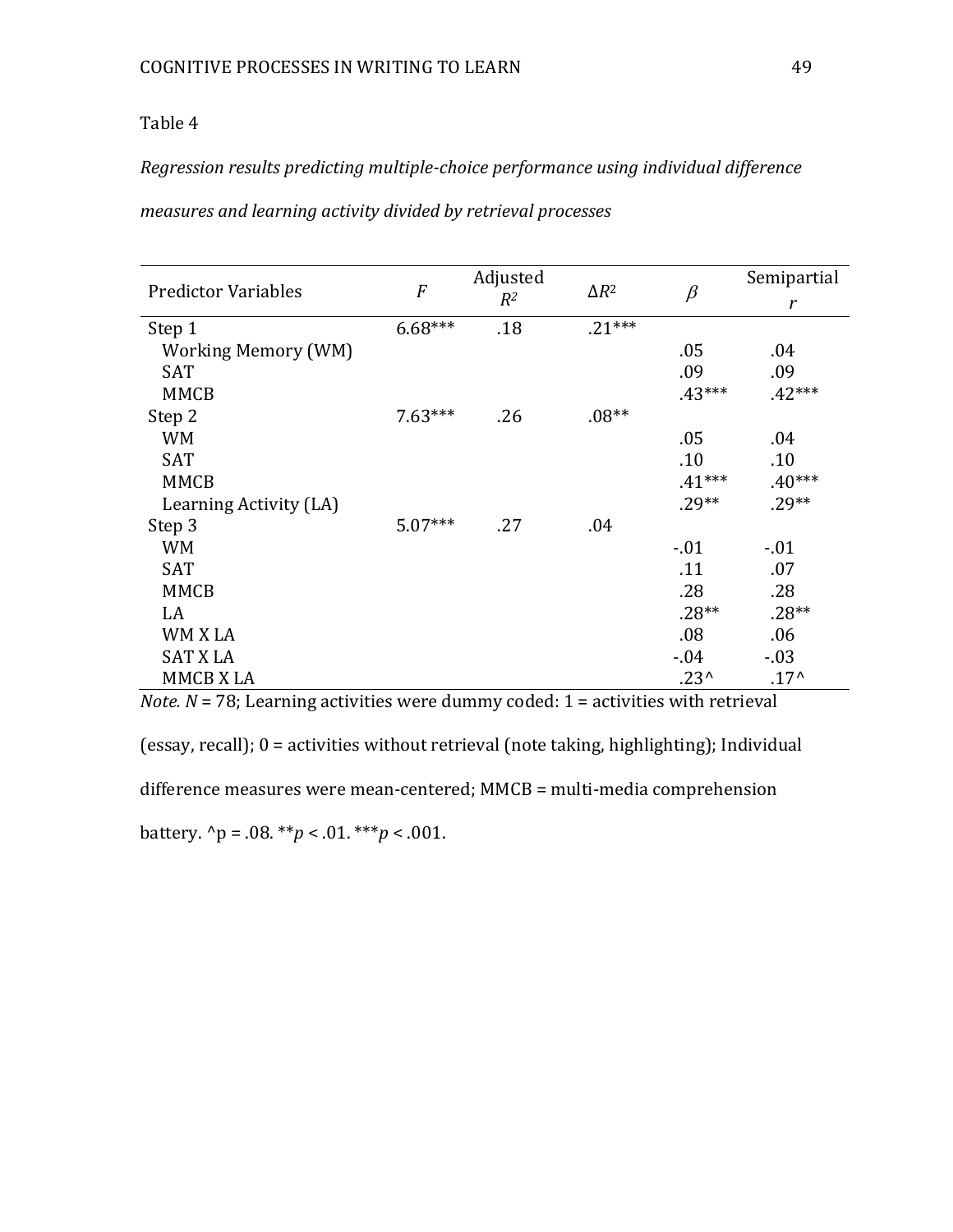# *Regression results predicting problem-solving performance using individual difference*

| <b>Predictor Variables</b> | $\cal F$  | Adjusted<br>$R^2$ | $\Delta R^2$ | $\beta$  | Semipartial  |
|----------------------------|-----------|-------------------|--------------|----------|--------------|
|                            |           |                   |              |          | $\mathbf{r}$ |
| Step 1                     | $7.83***$ | .21               | $.24***$     |          |              |
| <b>Working Memory (WM)</b> |           |                   |              | .14      | .13          |
| <b>SAT</b>                 |           |                   |              | .11      | .11          |
| <b>MMCB</b>                |           |                   |              | $.41***$ | $.40***$     |
| Step 2                     | $8.64***$ | .28               | $.08**$      |          |              |
| <b>WM</b>                  |           |                   |              | .13      | .13          |
| <b>SAT</b>                 |           |                   |              | .12      | .12          |
| <b>MMCB</b>                |           |                   |              | $.39***$ | $.38***$     |
| Learning Activity (LA)     |           |                   |              | $.28**$  | $.28**$      |
| Step 3                     | $6.73***$ | .34               | $.08*$       |          |              |
| <b>WM</b>                  |           |                   |              | .12      | .09          |
| <b>SAT</b>                 |           |                   |              | .05      | .03          |
| <b>MMCB</b>                |           |                   |              | .17      | .13          |
| LA                         |           |                   |              | $.27**$  | $.27**$      |
| WM X LA                    |           |                   |              | $-0.02$  | $-.01$       |
| <b>SAT X LA</b>            |           |                   |              | .09      | .05          |
| MMCB X LA                  |           |                   |              | $.36**$  | $.27**$      |

*measures and learning activity divided by retrieval processes*

*Note.*  $N = 78$ ; Learning activities were dummy coded:  $1 =$  activities with retrieval

(essay, recall); 0 = activities without retrieval (note taking, highlighting); Individual

difference measures were mean-centered; MMCB = multi-media comprehension

battery. \**p* < .05. \*\**p* < .01. \*\*\**p* < .001.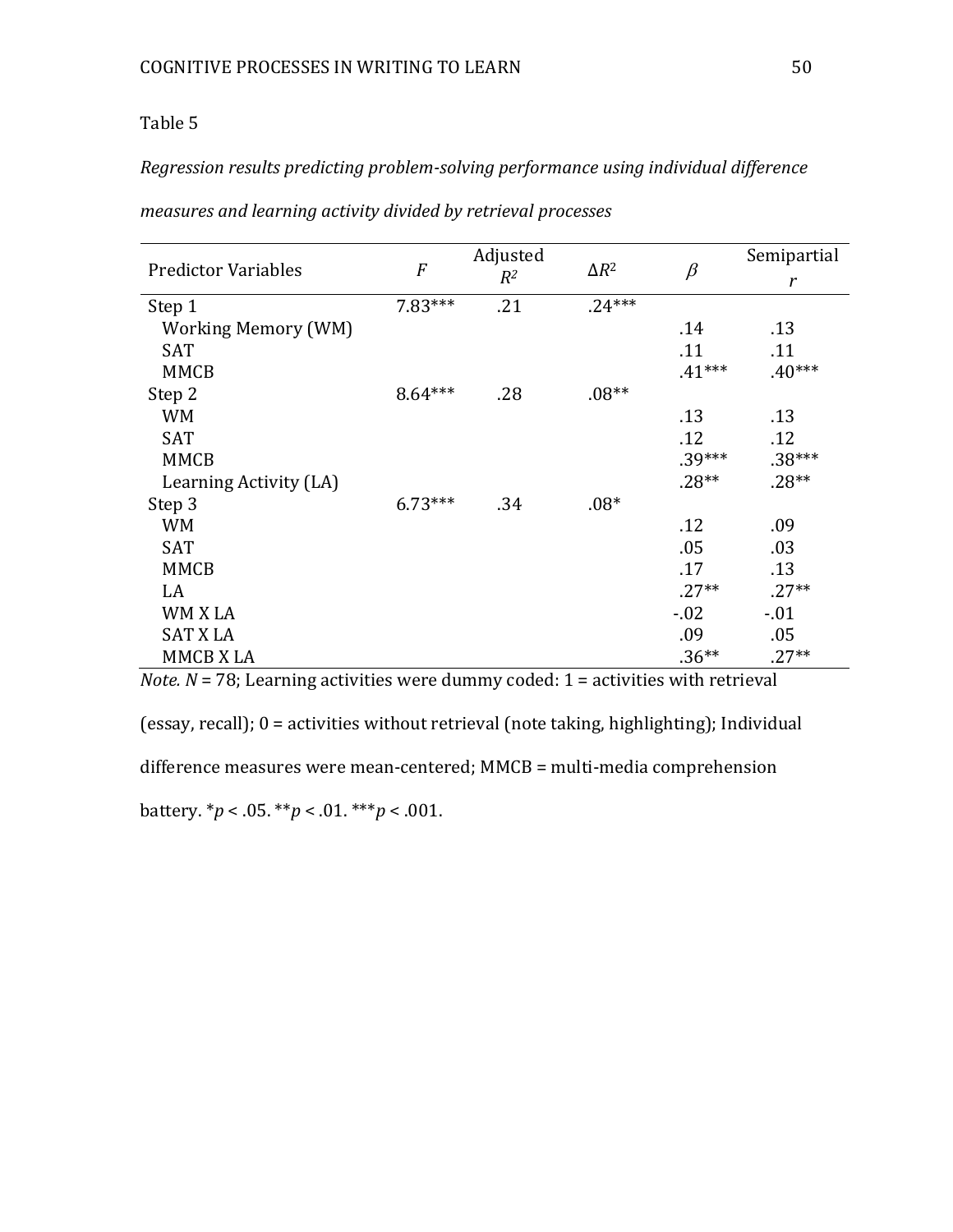

*Figure 1.* Proportion correct on problem-solving questions as a function of learning activity. Error bars represent standard error of the mean.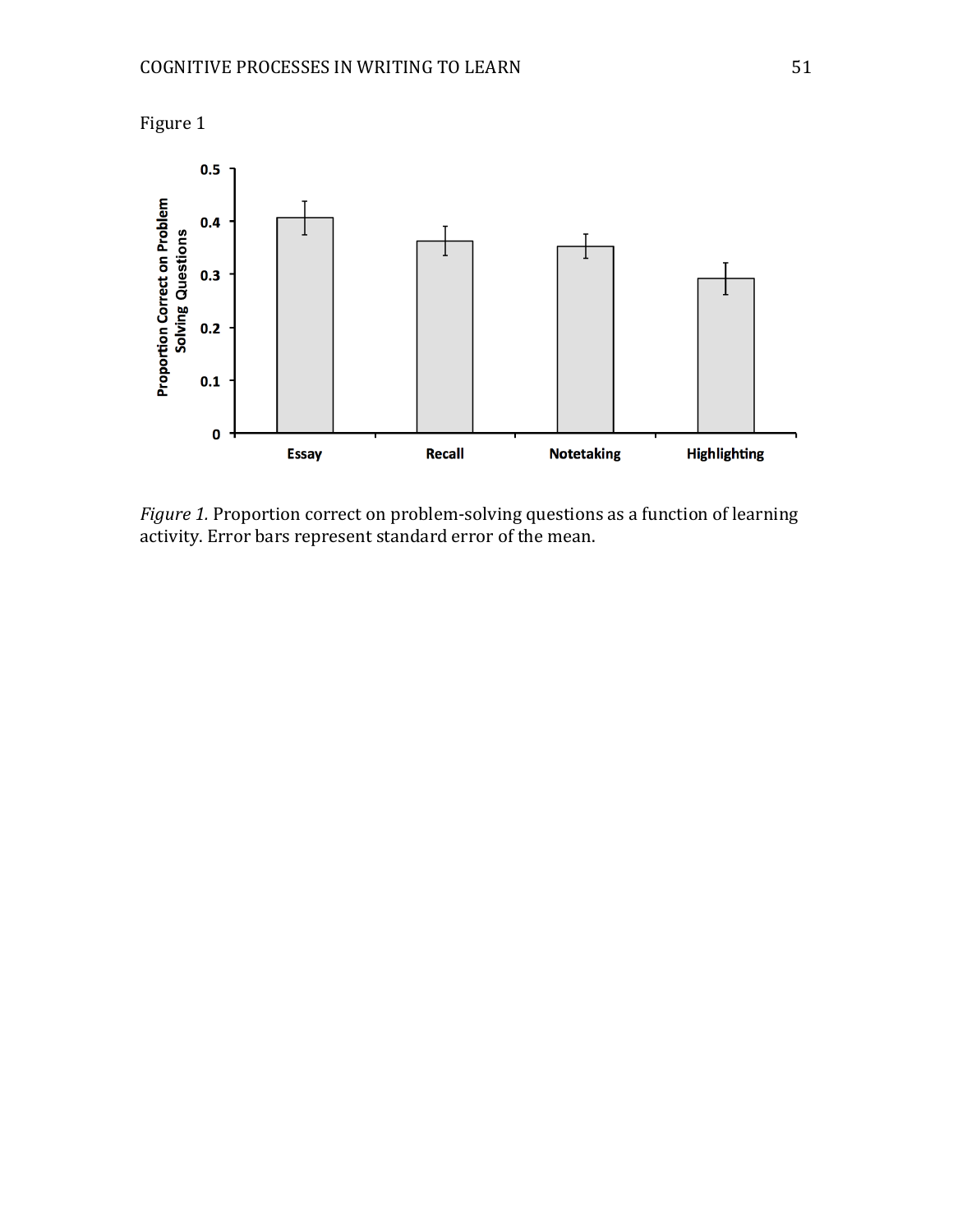

*Figure 2.* Proportion correct on problem-solving problems as a function of learning activity and scores on the MMCB. The lines are modeled from a regression equation with the solid line representing the essay and free recall conditions and the dotted line representing the highlighting and note-taking conditions.